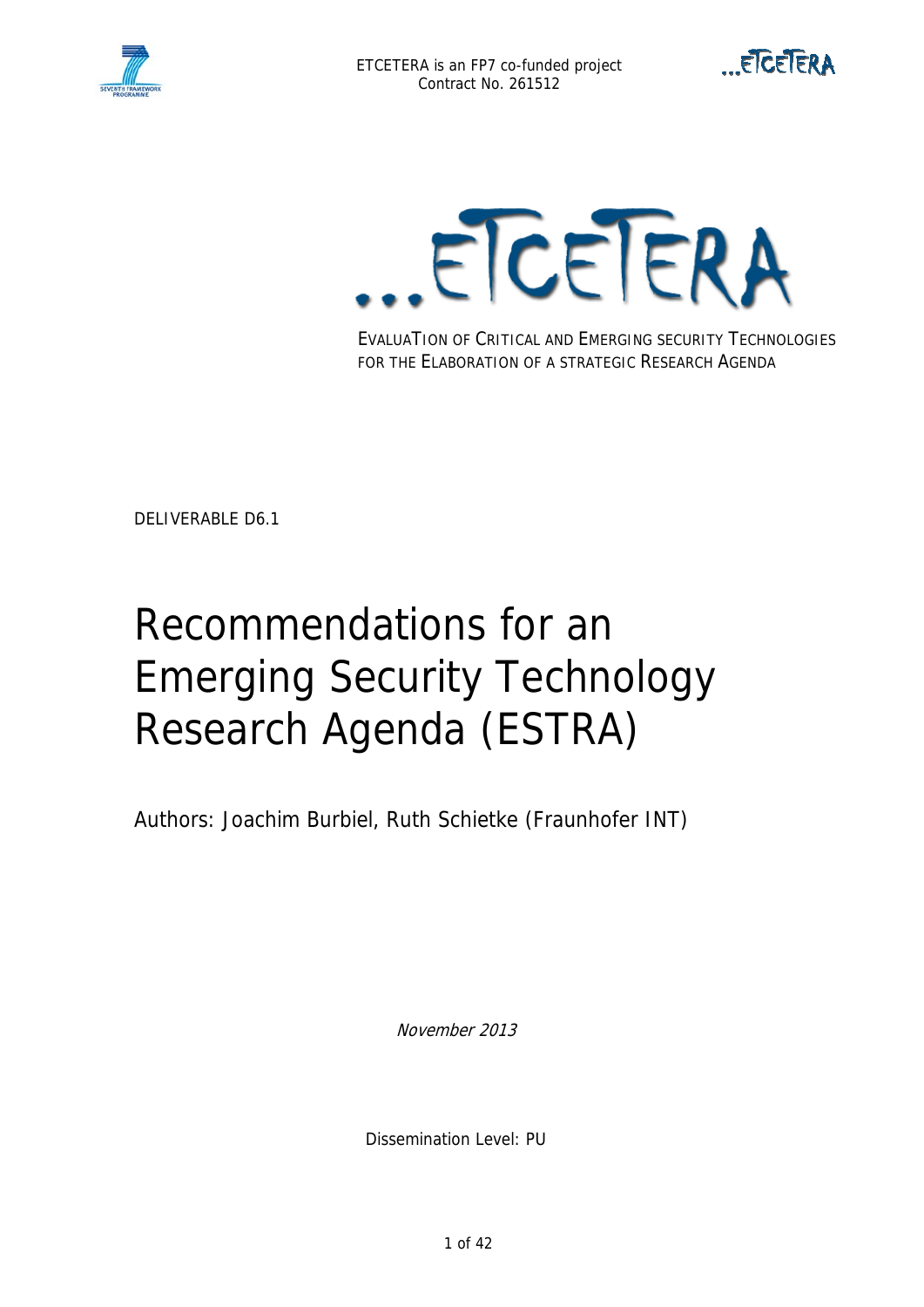



| 1 |       | Introduction                                                                                       | 4              |
|---|-------|----------------------------------------------------------------------------------------------------|----------------|
|   |       |                                                                                                    |                |
|   | 1.1   | The ETCETERA approach                                                                              | 4              |
|   | 1.2   | The road to recommendations for an Emerging Security Technology<br>Research Agenda (ESTRA)         | 5              |
| 2 |       | Background                                                                                         | 7              |
|   |       |                                                                                                    |                |
|   | 2.1   | Planning efforts within the European Union regarding Security<br>Research - a brief history        | $\overline{7}$ |
|   | 2.2   | Cursory analysis of European security research planning concerning<br><b>Emerging Technologies</b> | 8              |
|   | 2.3   | <b>National Security Research Strategies</b>                                                       | 11             |
|   | 2.3.1 | Overview of the strategies and programmes studied                                                  | 11             |
|   | 2.3.2 | Analysis concerning Emerging Technologies                                                          | 11             |
|   | 2.4   | European research strategy concerning Key Enabling Technologies                                    | 13             |
|   | 2.5   | European research strategy concerning Critical Space Technologies                                  | 13             |
| 3 |       | Identification and Prioritization of Emerging Technologies                                         | 14             |
|   |       |                                                                                                    |                |
|   | 3.1   | Identification of Emerging Technologies with relevance to security                                 | 14             |
|   | 3.1.1 | Overview                                                                                           | 14             |
|   | 3.1.2 | Results of scanning and prioritisation of technologies                                             | 15             |
|   | 3.1.3 | Results of comparison and assessment of the methods applied                                        | 17             |
|   | 3.2   | In-depth analyses                                                                                  | 19             |
|   | 3.2.1 | Overview                                                                                           | 19             |
|   | 3.2.2 | Selected results of the in-depth analyses                                                          | 19             |
|   | 3.3   | <b>Parallel Workshops</b>                                                                          | 20             |
|   | 3.3.1 | Overview                                                                                           | 20             |
|   | 3.3.2 | Results concerning futuristic solutions                                                            | 20             |
|   | 3.4   | <b>SETAG Workshops</b>                                                                             | 21             |
|   | 3.4.1 | Overview                                                                                           | 21             |
|   | 3.4.2 | Results from the SETAG concerning Emerging Technologies                                            | 22             |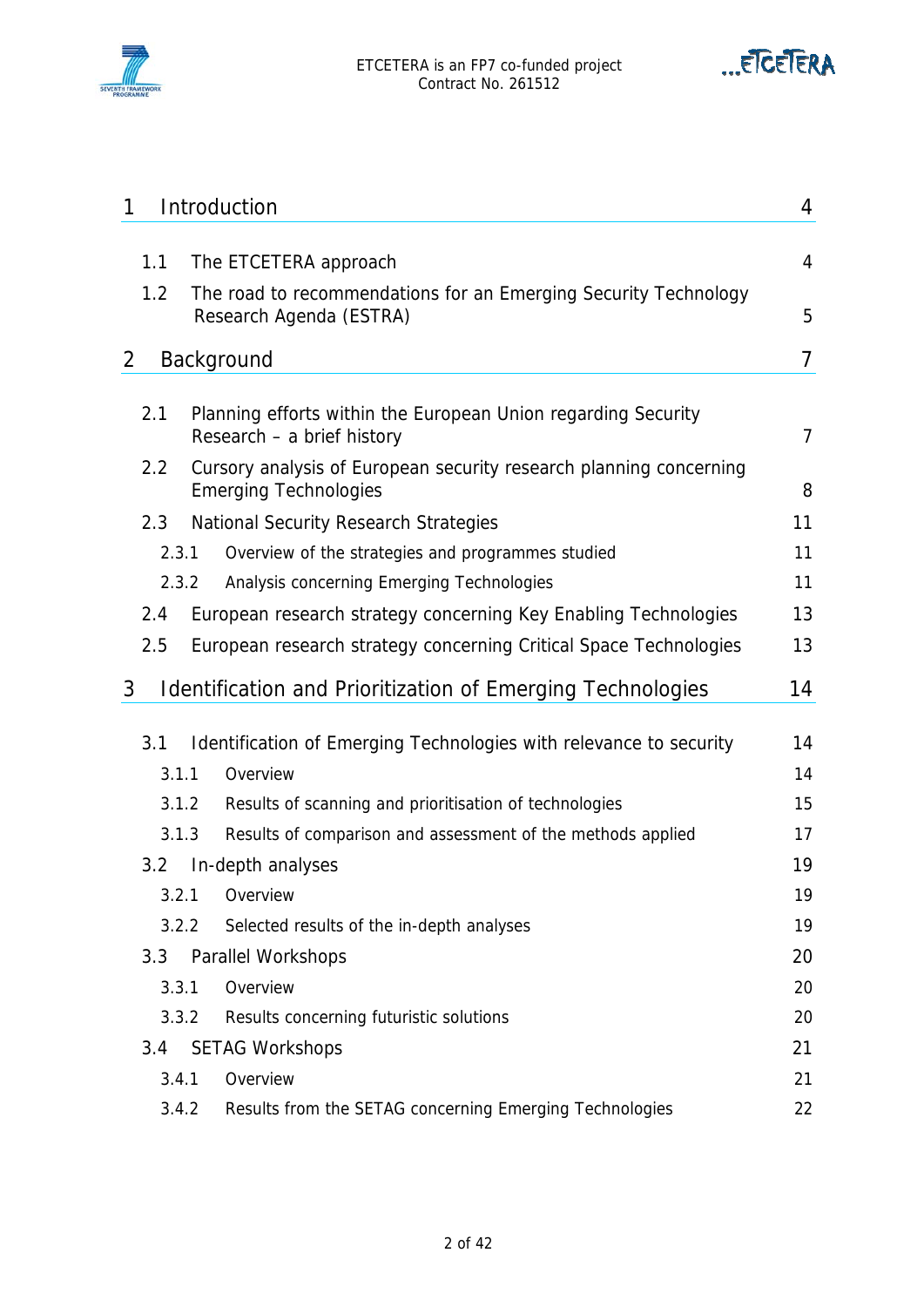



|   | 3.5   | <b>Scenario Process</b>                                              | 24 |
|---|-------|----------------------------------------------------------------------|----|
|   | 3.5.1 | Overview                                                             | 24 |
|   | 3.5.2 | Analysis of social, political, economic and environmental factors    | 25 |
|   | 3.5.3 | First scenario workshop                                              | 26 |
|   | 3.5.4 | Development of the scenarios and second scenario workshop            | 26 |
|   | 3.5.5 | Results concerning Emerging Technologies                             | 28 |
|   | 3.5.6 | Conclusions regarding the development of a research agenda           | 28 |
|   | 3.6   | Input from socio-economic considerations                             | 29 |
|   | 3.6.1 | Overview                                                             | 29 |
|   | 3.6.2 | Global results combining the qualitative and quantitative assessment | 30 |
| 4 |       | <b>Reducing Critical Dependencies</b>                                | 31 |
|   |       |                                                                      |    |
|   | 4.1   | Introduction                                                         | 31 |
|   | 4.2   | Critical dependencies analysed                                       | 31 |
|   | 4.3   | Relevance for the development of ESTRA                               | 33 |
| 5 |       | Recommendations for an Emerging Security Technology                  |    |
|   |       | Research Agenda (ESTRA)                                              | 35 |
|   |       |                                                                      |    |
|   | 5.1   | Recommendations concerning methodology                               | 35 |
|   | 5.2   | Recommendations concerning technologies                              | 38 |
|   | 5.3   | Recommendations concerning ethical and fundamental rights issues     | 39 |
| 6 |       | The Way Forward                                                      | 41 |
| 7 |       | Acknowledgements                                                     | 42 |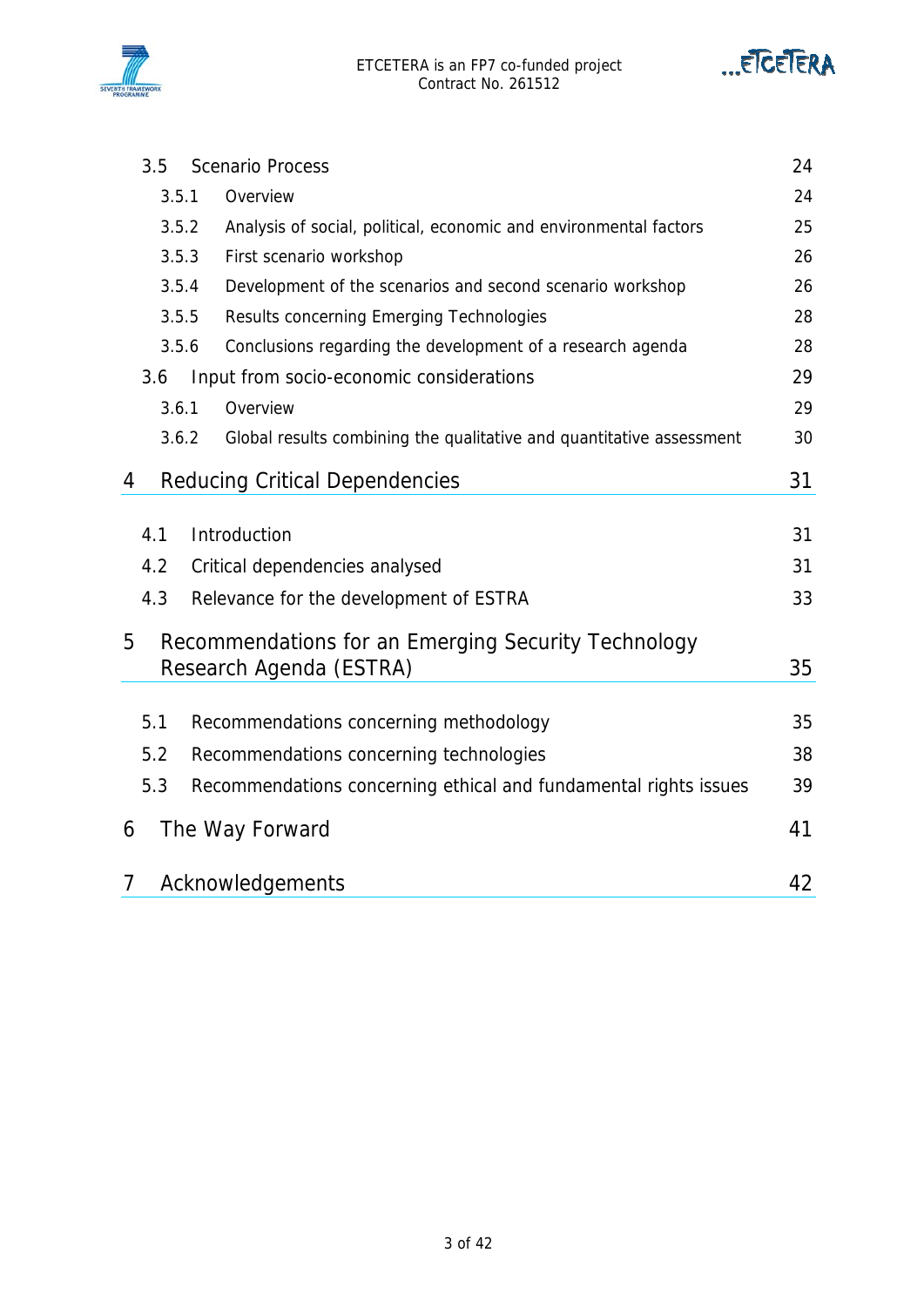



## 1 Introduction

## 1.1 The ETCETERA approach

During the last decade, a number of activities have been carried out in an effort to plan effective security research in Europe. The majority of them had the character of expert consultations.<sup>1</sup> Although expert consultations are of course highly important, there has been little methodological research on how to improve security research planning and evaluation. The ETCETERA project aimed at both advancing the methodology of security research planning on a European level, and providing impulses for the development of specific research agendas.

#### **Strand 1: Critical Technologies**



**Strand 2: Emerging Technologies** 

**Figure 1:** The ETCETERA timeline

The project features two research strands dealing with Critical Technologies and Emerging Technologies, respectively (Figure 1). In the context of the ETCETERA project, Critical Technologies are understood as technologies that are necessary to ensure security in Europe now or in the near future. A number of Critical Technologies were examined for Critical Dependencies. Critical Dependencies arise if European industry is not sufficiently independent from other world regions in providing Critical Technologies to end-users. Critical Dependencies might be rooted in, e. g., insufficient production capacities, IPR issues, raw material dependencies, and trade restrictions.<sup>2</sup>

Emerging Technologies, on the other hand, will only become commonly available in 10 to 15 years time. The ETCETERA project applied three methods of scanning for Emerging Technologies that might have an influence on European security in the future. Several indepth analyses were conducted to identify opportunities that Emerging Technologies offer for civil security and security industry.<sup>3</sup>

 $\overline{a}$ 

<sup>1</sup> For details see sections 2.1 and 2.2

<sup>&</sup>lt;sup>2</sup> This issue has recently received heightened attention by the European Commission under the key word "security of supply", e.g. in its communication "Towards a more competitive and efficient defence and security sector", Brussels, 24 July 2013, COM(2013) 542

<sup>&</sup>lt;sup>3</sup> The FP7 project "Foresight of Evolving Security Threats Posed by Emerging Technologies" (FESTOS, March 2009 to October 2011) has dealt with the "dark side" of Emerging Technologies and thus ideally complements the ETCETERA approach of looking at the chances of Emerging Technologies.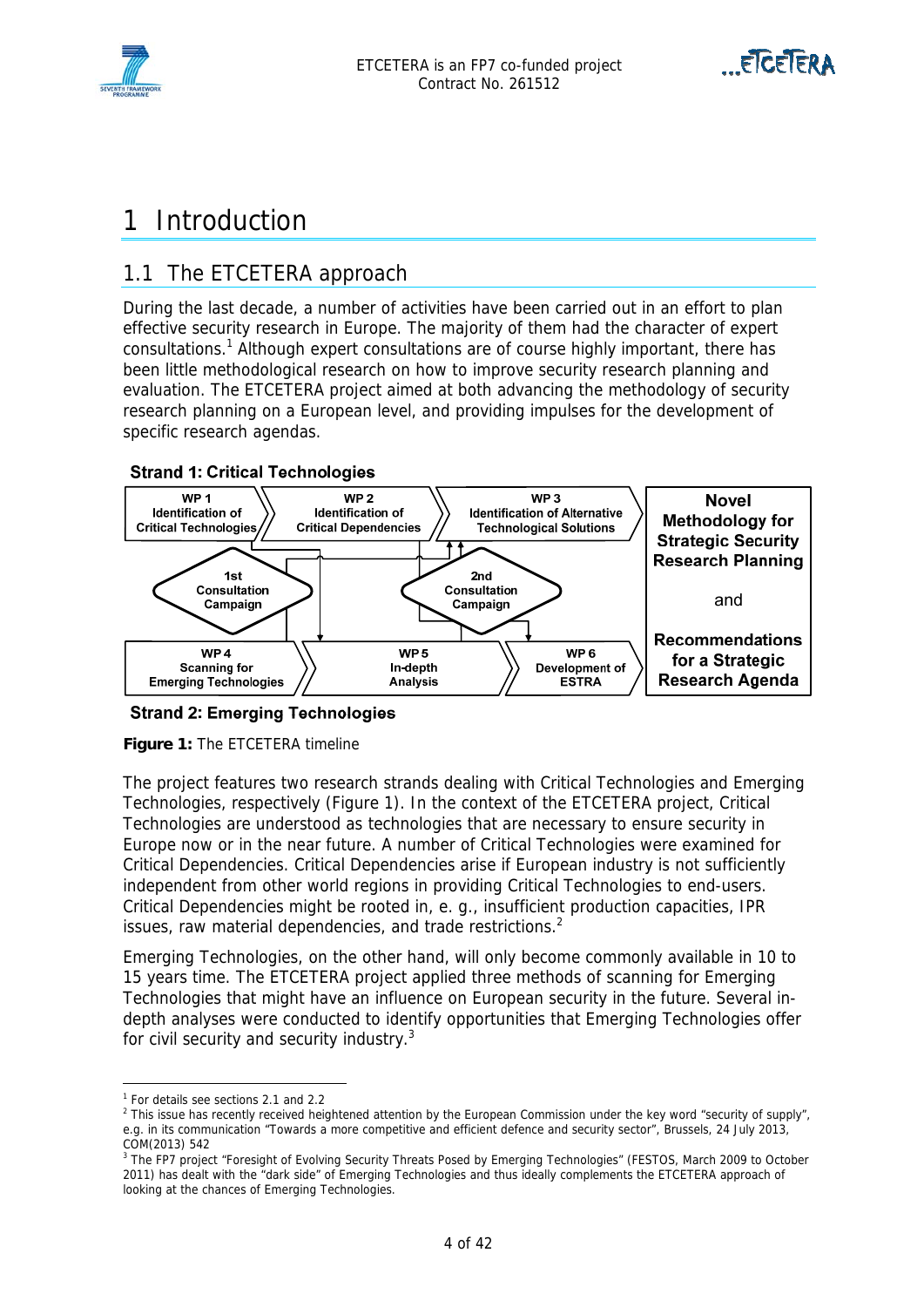



This report describes the conclusions drawn from these processes concerning recommendations for the development of an Emerging Security Technology Research Agenda (ESTRA). Such an Emerging Security Technology Research Agenda could be part of the "non-dependency strategy on critical technologies" recently called for by the Committee on Foreign Affairs of the European Parliament, which explicitly encompasses "unlimited access to and availability of civilian and military (dual-use) emerging and key enabling technologies."<sup>4</sup>

## 1.2 The road to recommendations for an Emerging Security Technology Research Agenda (ESTRA)

The general approach of Strand 2 "Emerging Technologies" (see Figure 1) is to analyse technologies that are now just "emerging" in order to identify opportunities that such technologies might offer for civil security and European security industry.

In order to make sure that the recommendations developed are compatible with existing national and European research strategies, an analysis of relevant activities is documented in section 2.

In the process of generating recommendations for an ESTRA, several methods of technology scanning (WP 4) were combined with thorough in-depth analyses (WP 5). A plethora of methods were combined to ensure both highly validated and relevant results. Experiences from these novel combinations will enhance the design of future strategic research planning projects. The relevant results of WP 4 and WP 5 are discussed in sections 3.1 and 3.2 of this report.

The project also included two "Consultation Campaigns" to generate input from technical experts, end-users, and public authorities. The "Parallel Workshops" within the 1st Consultation Campaign (spring and summer 2012) provided some futuristic ideas for security technologies (section 3.3). Two of the activities within the 2nd Consultations Campaign (winter 2012 and spring 2013) were closely related to the development of this report:

- an adapted Disruptive Technology Assessment Game (DTAG, developed and conducted by TNO and Isdefe) and
- a scenario process (developed and conducted by Fraunhofer ISI).

The results of these consultations are discussed in sections 3.4 and 3.5, respectively.

In addition to this, a novel methodology for economical assessment of high risk/high payoff technologies was developed by a group of academic and RTO researchers under involvement of industrial specialists (section 3.6).

The results of Strand 1 "Critical Technologies" are briefly reviewed in section 4, as adequate planning of the development of Emerging Technologies can be seen as a way to avoid Critical Dependencies in the future.

 $\overline{a}$ 4 Committee on Foreign Affairs of the European Parliament, "Draft Report on the European Defence technological and Industrial Base", 28 August 2013, 2013/2125(INI)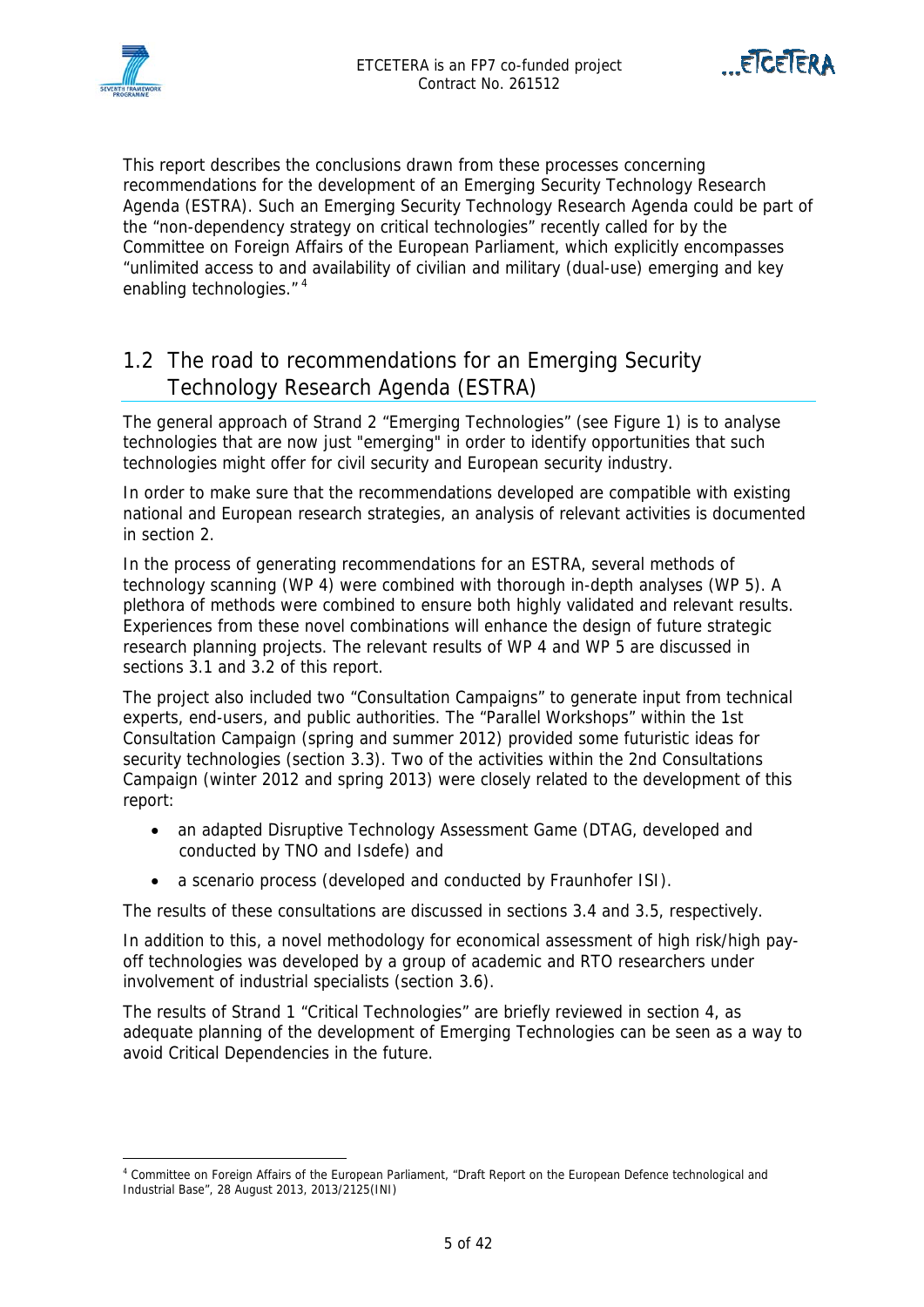





**Figure 2:** Schematic build-up of WP 6 "Development of ESTRA". Dotted lines indicate reports and other kind of information flows.

In Work Package 6 all prior results on Emerging Technologies were taken into consideration for the development of recommendations for an ESTRA (Figure 2). They mainly consist of methodological recommendations (section 5.1), but some ideas on technology priorisation are also given (section 5.2). Recommendations concerning ethical and fundamental rights issues complete this chapter (section 5.3).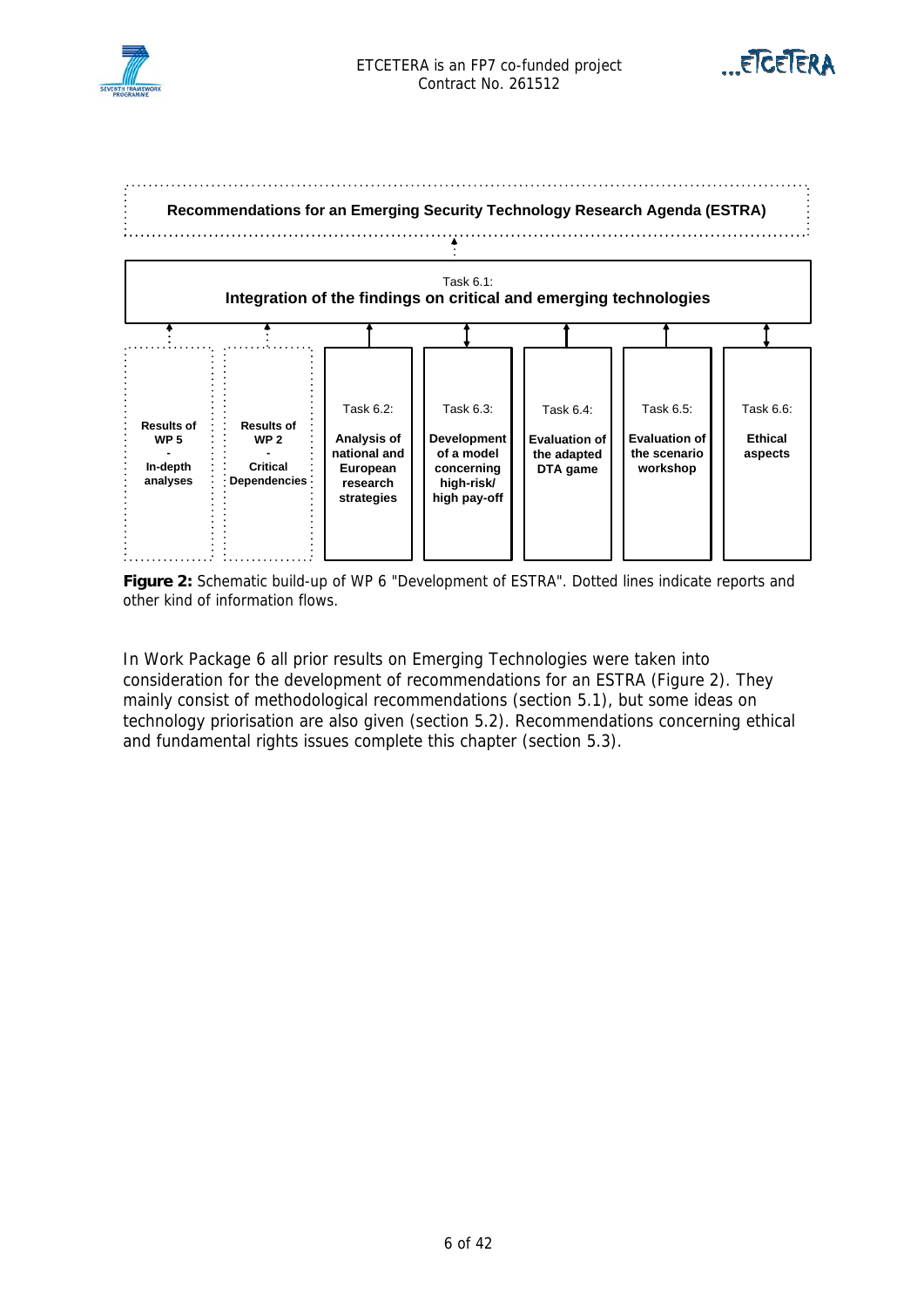



## 2 Background

## 2.1 Planning efforts within the European Union regarding Security Research – a brief history

Planning efforts concerning the themes of EU Security Research started with meetings of the Group of Personalities (GoP) in 2003 and 2004. As an outcome, the European Security Research Advisory Board (ESRAB) was created. In this board, comprising approx. 70 persons and supported by over 300 experts, the foundations of what is now the Security theme of the 7th Framework Programme were laid.

From September 2007 to September 2009 an even larger board, the European Security Research and Innovation Forum (ESRIF), aimed at devising a medium- to long-term strategy for European security research.<sup>5</sup>

While the actions previously mentioned were conducted by the European Commission (EC) directly, several advisory projects were carried through in a parallel fashion. These were financed by the EC through research and support grants. The first project in this line of development was the Security Network for Technological Research in Europe (SeNTRE, December 2004 to January 2006), which aimed at supporting ESRAB through the provision of expert advice.

From January 2007 to May 2008 the *STAkeholders platform for supply Chain mapping*, market Condition Analysis and Technologies Opportunities (STACCATO) enlarged the efforts of SeNTRE to all 27 member states. It also aimed at creating a network of security technology suppliers and users with the goal of achieving a more integrate European security market. One of the outcomes was the STACCATO Taxonomy, which tried to integrate all security related technologies and capabilities into one systematic framework.<sup>6</sup>

The Coordination action on Risks, Evolution of threatS and Context assessment by an Enlarged Network for an r&D rOadmap (CRESCENDO, July 2009 to June 2011) project was granted as part of the first security research call (Work Programme 2008). It was again a Coordination and Support Action (CSA) with the aim to collate information from a diversity of expert sources into R&D-roadmaps.

FORESEC was an FP7 project especially dedicated at the development of scenarios for future European security (February 2008 to November 2009).

Security Technology Active Watch (STRAW) was another CSA (October 2008 to May 2010). The aim of STRAW was to collect information from a variety of stakeholders and to transfer it to the public at large, public authorities, and the research community. Another objective was to revise the STACCATO taxonomy.

Apart from these programmatic efforts, several institutions have contributed to European security research planning. As an example the *Institute for the Protection and Security of* the Citizen (JRC-IPSC, Ispra) issued the Research Strategy Paper "Emerging technologies in the context of 'security'" in September 2005. It includes several ideas that found their way into the security research work programmes of the 7th Framework Programme.

 $\overline{a}$ 

<sup>&</sup>lt;sup>5</sup> See section 2.2 for some results of this process.

<sup>&</sup>lt;sup>6</sup> Within the ETCETERA project all research concerning Critical Technologies started from the STACCATO taxonomy (see section 4).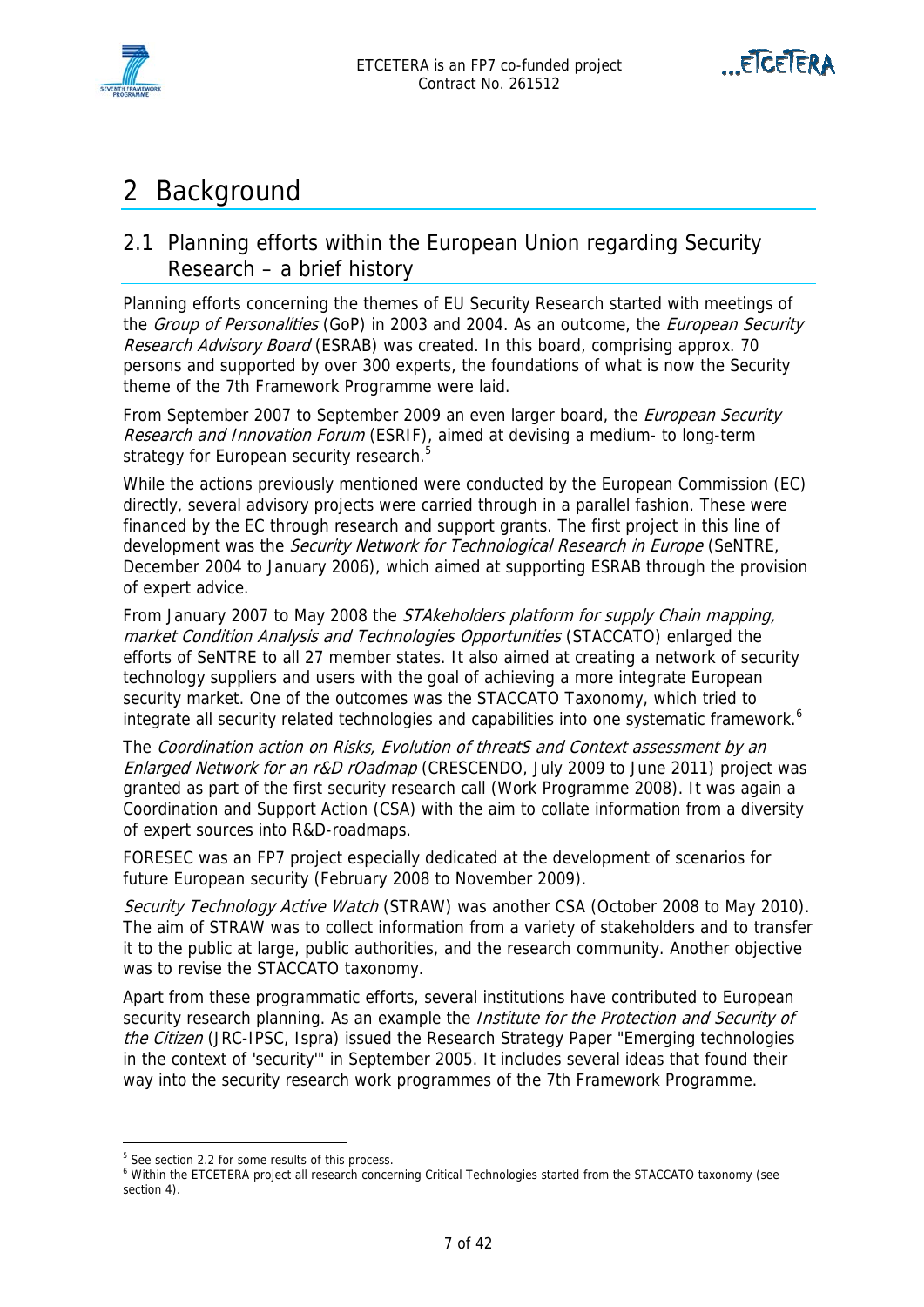



Furthermore, a Security Research Advisory Group (SecAG) was established in 2007 to provide advice to the European Commission concerning goals, strategies and priorities in European security research.

## 2.2 Cursory analysis of European security research planning concerning Emerging Technologies

In 2005 the **European Security Research Advisory Board (ESRAB)** was set up to draft strategic lines for European security research within the European 7th Research Framework Programme. ESRAB's final report outlined a capability-based approach to security research.<sup>7</sup> This core approach concerned four missions of future security research defined by the EU Commission while ESRAB was still in operation. The four missions were:

- Security of the citizens/protection against terrorism
- Security of infrastructures and utilities
- Intelligent surveillance and border security
- Restoring security and safety in case of crisis

From these missions, ESRAB first derived capabilities, condensed in 11 functional groups, to which technological solutions were assigned:

- risk assessment, modelling and impact reduction
- doctrine and operation
- training and exercises
- detection, identification and authentication
- positioning and localisation
- situation awareness and assessment (surveillance)
- information management
- intervention and neutralisation
- communication

 $\overline{a}$ 

- command and control
- incident response

"Capability Projects" were intended to enhance developments that improve the maturity level of a specific capability or of a group of interrelated capabilities. Technology development at this level should explicitly include new and breakthrough technologies. "Integrated Projects" should develop capabilities, technologies and disciplines at an appropriate state of readiness into innovative combinations. Under "Demonstration Projects", a number of systems were to be combined and integrated into a system of systems.

Within the European 7th Research Framework Programme, the European security research programme was considered as an independent topic for the first time. Over its 7-year duration, the programme concentrated on the above mentioned four missions. Additionally, sector-crossing areas like security systems integration, security and society, and security research coordination and structuring were covered. Projects had to offer suitable solutions or conduct experiments to test the suitability of solution prototypes. Beside a smaller share of basic research including a long-term future perspective, the European security research programme mainly called for applied research and thus particularly addressed the industrial sector. This was also reflected by the fact that the European security research programme within FP7 was associated to DG Enterprise and Industry.

<sup>&</sup>lt;sup>7</sup> European Security Research Advisory Board (ESRAB): Meeting the challenge: the European Security Research Agenda: A report from the European Security Research Advisory Board, Sep. 2006.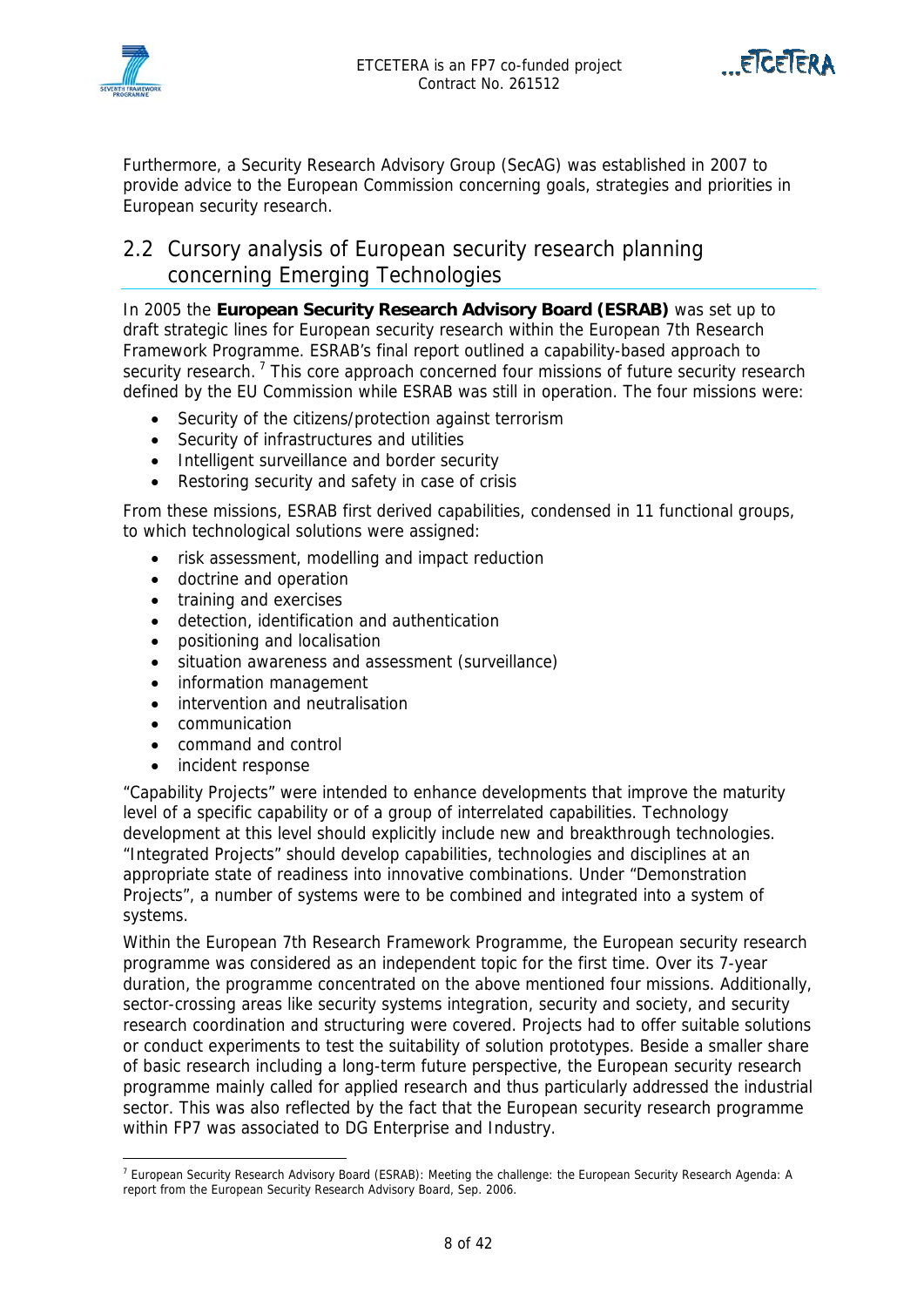



In parallel to the Framework Programme, the European Commission set up the **European Research and Innovation Forum (ESRIF)** in 2007. Up to its conclusion in 2009, ESRIF's tasks were to advise the European Commission on the further development of security research within FP7 and to draw up a long term strategic agenda for future security research activities.<sup>8</sup> This included the development of a roadmap for future security research activities. Table 1 summarises the items of the ESRIF roadmap for which a "long term" perspective is mentioned, as these items are most likely associated to the application of technologies that are now just emerging.

| <b>Purpose</b>                                                                                                                                                                                                                                                                                                                                                                                                                                                                                                                                                                     | <b>Technology</b>                                                                                                                                                                                                                                                                                                                                                                                                                                                                                                                                                                                                                                                                                                                                                                                                                                                                                                                                                                                                       | <b>Timeline</b>                               | <b>ESRIF</b><br>running<br>no <sup>8</sup> |
|------------------------------------------------------------------------------------------------------------------------------------------------------------------------------------------------------------------------------------------------------------------------------------------------------------------------------------------------------------------------------------------------------------------------------------------------------------------------------------------------------------------------------------------------------------------------------------|-------------------------------------------------------------------------------------------------------------------------------------------------------------------------------------------------------------------------------------------------------------------------------------------------------------------------------------------------------------------------------------------------------------------------------------------------------------------------------------------------------------------------------------------------------------------------------------------------------------------------------------------------------------------------------------------------------------------------------------------------------------------------------------------------------------------------------------------------------------------------------------------------------------------------------------------------------------------------------------------------------------------------|-----------------------------------------------|--------------------------------------------|
| Enabling the public                                                                                                                                                                                                                                                                                                                                                                                                                                                                                                                                                                | • Public could be best enabled to actively contribute to<br>such solutions<br>• What the key enablers are<br>• How public should be educated, trained and<br>prepared to be ready to act accordingly when the<br>moment is there.                                                                                                                                                                                                                                                                                                                                                                                                                                                                                                                                                                                                                                                                                                                                                                                       | short to long term<br>(step-by-step approach) | 33                                         |
| <b>Prevention of CBRN</b><br>incidents by effective<br>multinational counter<br>proliferative<br>organisational measures:<br>• Increased CBRN-security<br>of infrastructure<br>(including knowledge,<br>material, and equipment)<br>involving industry,<br>academia, research<br>institutes, and<br>governmental agencies<br>• Global awareness of dual-<br>use potential<br>• Tools for facilitating<br>implementation and<br>global adherence to CBRN<br>regulations and<br>international conventions                                                                            | • Ability to prioritise and perform technical assessment<br>within (inter)national networks<br>• Better and more flexible coverage of emerging<br>threats in CBRN-related treaties; better defining<br>general purpose criteria, systems, and having more<br>possibilities and mandates for monitoring<br>• Creating dual-use awareness<br>• Design of toolbox for monitoring and verification of<br>implementation of (new) CBRN treaties<br>• Develop alternatives to replace radioactive sources<br>by non-radioactive means<br>• Develop solutions for safe disposal of radioactive<br>sources<br>• Development of deterring and norm-enforcing tools<br>and methodologies against use of agents as violent<br>means<br>• Down-blending surplus HEU to LEU safely and<br>economically<br>• Safe, quick, and secure process to dismantle<br>obsolete nuclear facilities                                                                                                                                              | short to long term                            | 49                                         |
| Early warning, monitoring,<br>and surveillance in<br>preparation for or as an<br>immediate response to<br><b>CBRN</b> incidents:<br>• On-site or remote<br>automated and reliable<br>surveillance and detection<br>for the security of the<br>public<br>• Completely networked<br>warning and situational<br>awareness system that<br>can be used seamlessly<br>by first responders,<br>decision makers, and<br>everyone working in<br>possible CBRN scenarios<br>from all nations<br>• Improved global disease<br>surveillance systems<br>including awareness of<br>rare diseases | • Detection of toxicity and virulence requiring<br>innovative databases for the prediction of toxicity<br>and virulence by molecular and submolecular<br>properties<br>· Detection technology for novel type agents (e.g.<br>bioregulators, peptides, non-lethal weapons, non-<br>traditional agents)<br>• Harmonization of testing and validation procedures<br>for new detection instruments<br>• International harmonisation of threshold values for<br>application of measures<br>• Passive or active detection/imaging technology for<br>the detection of chemical hazards<br>• R&D towards real-time detection of suspicious<br>aerosols.<br>• Stand-off / early warning detection technology<br>including orbit based surveillance means<br>• Technology for equipment with dose-rate meters for<br>• early detection of radioactivity<br>• Technology to mark radioactive sources with a<br>fingerprint<br>• Develop non-invasive methods for pre-symptomatic<br>• detection of disease (alert state dependent) | short to long term                            | 51                                         |

**Table 1:** Items of the ESRIF roadmap with a "long term" perspective

<sup>&</sup>lt;sup>8</sup> European Research and Innovation Forum (ESRIF): ESRIF Final Report, December 2009.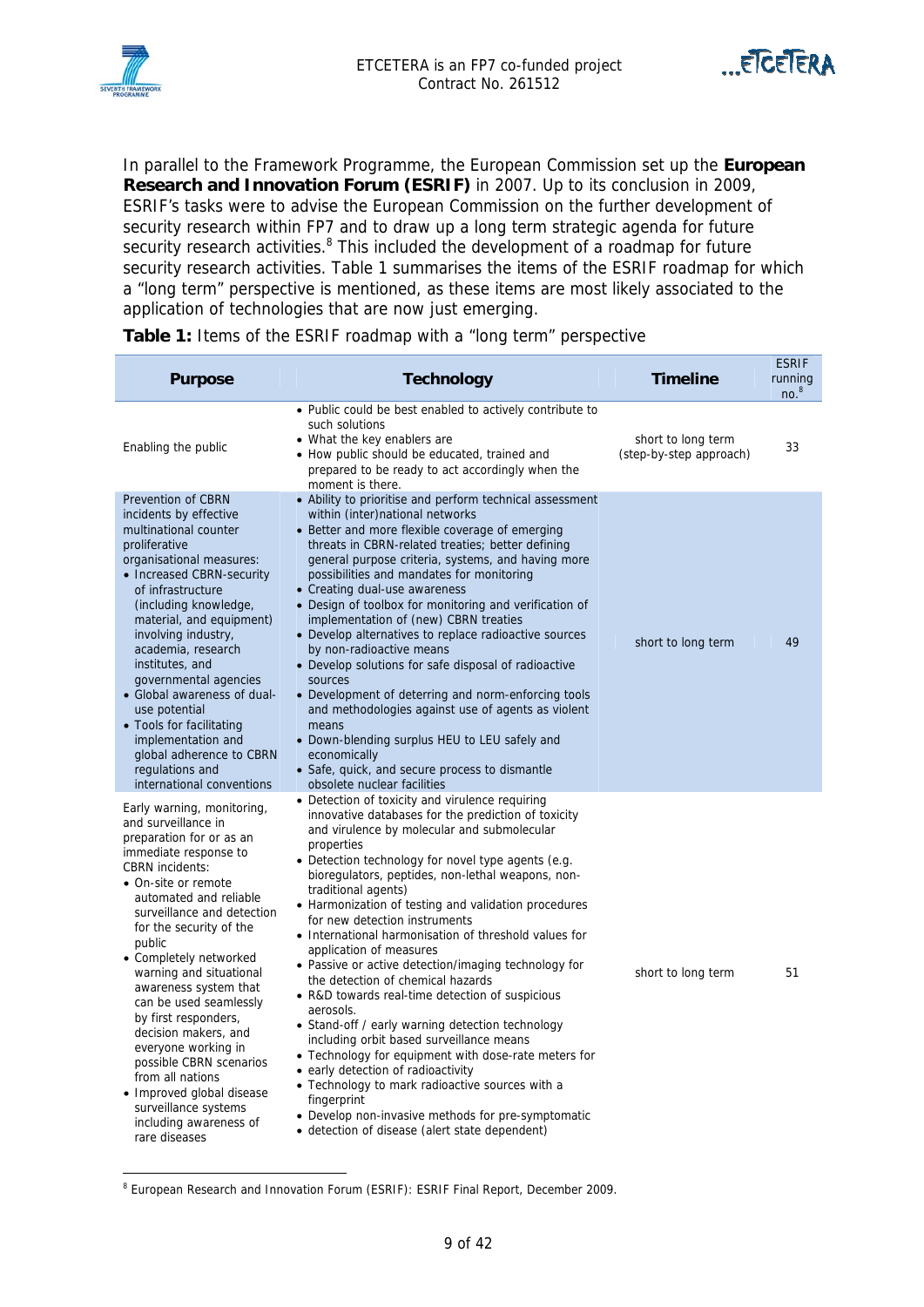

#### ETCETERA is an FP7 co-funded project Contract No. 261512



| Mitigation:<br>• broad-spectrum treatment<br>of CBRN hazards<br>• Antidotes against broad<br>spectrum of threat agents<br>• specific treatment where<br>necessary | • Development and stockpiling of more effective<br>vaccines, antitoxins and chemotherapeutics with<br>longer shelf lives and safer profiles<br>• Antidote activities on: stabilization, appropriate<br>coating material and fillers, microencapsulation and<br>improved logistic systems<br>• Basic research designed to measure sensitive<br>markers of nerve agent exposure to assure that low-<br>level exposures are not associated with long-term or<br>delayed health effects<br>• Specific know-how and capacity for rare situations,<br>such as treatment of patients with severe radiation<br>injuries | short to long term       | 55 |
|-------------------------------------------------------------------------------------------------------------------------------------------------------------------|-----------------------------------------------------------------------------------------------------------------------------------------------------------------------------------------------------------------------------------------------------------------------------------------------------------------------------------------------------------------------------------------------------------------------------------------------------------------------------------------------------------------------------------------------------------------------------------------------------------------|--------------------------|----|
| Satellite comms in System-<br>of-system capability                                                                                                                | Satellite Constellations and Formation Flying (FF) in<br>the Networked Environment<br>Synthetic aperture radar (SAR) systems to the features<br>of image acquisition in all time, all weather conditions                                                                                                                                                                                                                                                                                                                                                                                                        | mid to long term         | 62 |
| Space Surveillance in<br>System-of-system capability                                                                                                              | and a size of the spatial resolution cell is independent<br>of the distance between target-sensor and of the<br>wavelength for ideal processing. These requests are<br>on one hand the sufficient for detection, recognition<br>and identification, and on the other hand for a broad<br>spectrum of<br>applications, e.g. worldwide reconnaissance,<br>surveillance, catastrophe monitoring, border control,<br>etc.                                                                                                                                                                                           | mid to long term         | 63 |
| <b>European Security</b><br>Technological and Industrial<br>Base (STIB)                                                                                           | • Develop or refine the mapping of security<br>stakeholders in all EU-27 Members States.<br>· Identify their capabilities, strengths and weaknesses.                                                                                                                                                                                                                                                                                                                                                                                                                                                            | short, mid and long term | 80 |
| Education and training                                                                                                                                            | • Develop specific programmes to educate the public<br>on security issues and available solutions<br>• Associate the decision makers, regulators and<br>media to these programmes<br>· Use scenarios to develop training exercises                                                                                                                                                                                                                                                                                                                                                                              | short, mid and long term | 82 |
| Evacuation of population<br>after a catastrophic event                                                                                                            | Modelling and simulation tools of residential areas and<br>built infrastructure, for virtual scenarios of evacuation<br>and sheltering.                                                                                                                                                                                                                                                                                                                                                                                                                                                                         | long term                | 10 |
| early warning space<br>systems                                                                                                                                    | early warning and ELINT satellite solution (GEO<br>satellites with very large deployable reflectors,<br>mini/micro sat constellations, nanosat disposable<br>constellations)                                                                                                                                                                                                                                                                                                                                                                                                                                    | long term                | 65 |
| <b>Space Situational Awareness</b>                                                                                                                                | Ground radar and telescope infrastructure, space<br>weather, survey/tracking and space-imaging solutions<br>through in-orbit demonstration via dedicated missions                                                                                                                                                                                                                                                                                                                                                                                                                                               | long term                | 68 |
| Space environment and<br>Space Weather                                                                                                                            | The study and prediction of space weather by<br>integration of data resulting from multiple satellites,<br>detectors and forecasting systems is a key element in<br>this respect.                                                                                                                                                                                                                                                                                                                                                                                                                               | long term                | 69 |
| Good governance, referring<br>to the well-ordered flow of<br>information, authority and<br>public resources.                                                      | Good governance can be strengthened on the<br>European level by increasing accountability, and<br>seeking new ways to instill it as a norm. As the nature<br>of European governance changes, research should<br>continue to innovate and support experimentation in<br>models of power sharing, coordination and interaction.                                                                                                                                                                                                                                                                                   | long term                | 88 |
| Ethics and trust, referring to<br>the willingness of European<br>citizens to put their lives<br>and well-being into the<br>hands of others.                       | • Trust in authorities, systems, and other citizens must<br>be built through education, training and other forms<br>of long-term trust-building interactions.<br>• New forms of communication between public<br>authorities and citizens should be developed and<br>promoted.                                                                                                                                                                                                                                                                                                                                   | long term                | 93 |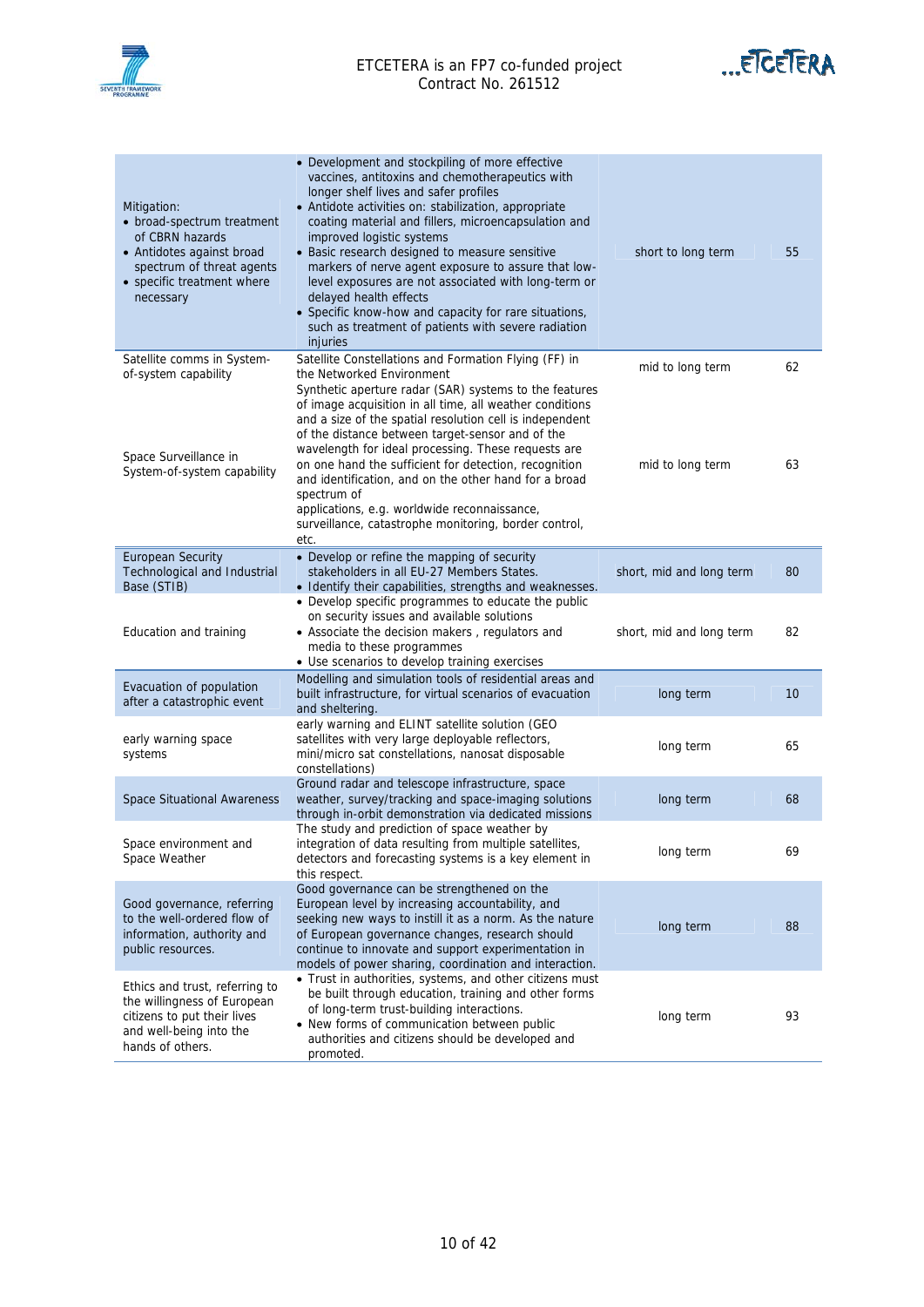



## 2.3 National Security Research Strategies

#### **2.3.1 Overview of the strategies and programmes studied**

Several European member states have issued national security research strategies or started security research programmes, either before the inclusion of the security theme in FP7 (2007) or as a reaction to this event:

- In **Austria**, the security research programme KIRAS was established in 2005.
- The **German** programme "Forschung für die zivile Sicherheit" was started in 2007 and is now in its second funding phase (2012-2017).
- The **British** security research programme "Global Threats to Security" was initiated in 2008. It has since been renamed "Global Uncertainties: Security for all in a Changing World" and will run until 2018.
- **France** considers security research to be a part of defence research. The key strategies are "Politique et Objectifs Scientifiques (POS)" (issued 2006 and updated frequently) for basic research, and the "Plan stratégique de recherche et technologie (PS R&T)" of 2009 for applied research.
- **The Netherlands** have a strong tradition in strategic security thinking. Its "security research agenda" is constituted by several independent research programmes, e.g. in the fields of forensic sciences, ICT security, and high-tech materials and systems.
- **Sweden** does not yet have an explicit "security research strategy", but preparatory work has become visible, e.g. the "Nationell forsknings- och innovationsagenda - Civil säkerhet" issued in 2011 by the Swedish Security and Defence Industry Association (SOFF)
- **Spain** does not have an explicit "security research strategy". Nevertheless the general "Plan Estatal de Investigación Científica y Técnica y de Innovación" (2013- 2016) mentions security research without going into much detail. In contrast, Spain has issued a very detailed "Estrategia de Tecnología e Innovación para la Defensa" in 2010 which highlights research priorities even beyond the purely military sphere. Spain shares the French view that security and defence research are essentially the same thing.

#### **2.3.2 Analysis concerning Emerging Technologies**

In order to ensure ESTRA being compatible with existing national security research strategies, analyses of the countries mentioned above were conducted regarding their consideration of Emerging Technologies in security research. The analyses revealed which technology areas of the ETCETERA process are generally covered by national research strategies and programmes at state and institutional level (Table 2).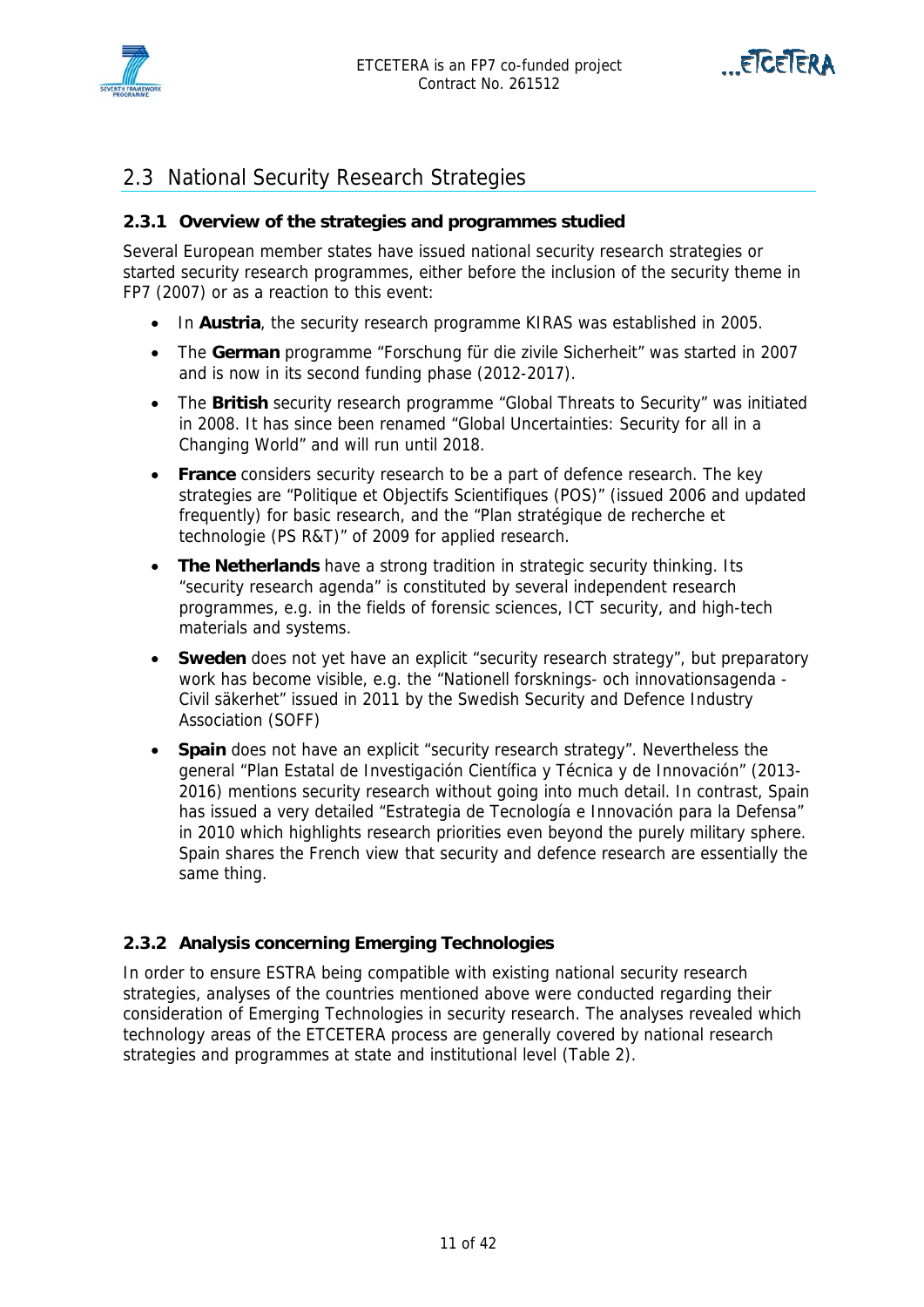



**Table 2:** ETCETERA's Emerging Technology Areas and the number of European countries analysed addressing them in the context of security research<sup>9</sup>

| <b>ETCETERA</b><br><b>Emerging Technology Area</b> | Countries fully<br>addressing the<br>technology area | Countries partly<br>addressing the technology<br>area |
|----------------------------------------------------|------------------------------------------------------|-------------------------------------------------------|
| <b>Biometrics</b>                                  | 4                                                    | $\overline{2}$                                        |
| <b>Communication Technology</b>                    | 6                                                    | $\Omega$                                              |
| <b>CBRN Identification</b>                         | 3                                                    | 3                                                     |
| <b>Energy Technology</b>                           | $\Omega$                                             | 6                                                     |
| <b>Environmental Security</b>                      | $\overline{2}$                                       | 4                                                     |
| Human machine Interface                            | $\Omega$                                             | 4                                                     |
| Human Science                                      | 5                                                    | 1                                                     |
| <b>ICT and Electronics</b>                         | 6                                                    | U                                                     |
| Mobile Platform Technologies                       | $\overline{2}$                                       |                                                       |
| New and Smart Materials                            | 3                                                    | $\mathfrak{D}$                                        |
| Less-lethal Means                                  |                                                      | O                                                     |
| Sensor Technology                                  | 5                                                    |                                                       |
| <b>Cross Sectional Themes</b>                      | ი                                                    | 6                                                     |

Taking into account these findings, three groups of Emerging Technologies can be constructed:

- 1. Emerging Technology areas that receive **high attention** in national security research programmes:
	- a. communication technologies,
	- b. ICT,
	- c. sensor technologies,
	- d. human sciences, and
	- e. biometrics.
- 2. Emerging Technology areas that receive **some attention** in national security research programmes:
	- a. CBRN identification,
	- b. environmental security,
	- c. mobile platform technologies,
	- d. energy technologies, and
	- e. cross-sectional themes.
- 3. Emerging Technology areas that receive **little attention** in national security research programmes:
	- a. human-machine interface, and
	- b. less-lethal means

ersided by Spain is not included for technical reasons.<br>Spain is not included for technical reasons.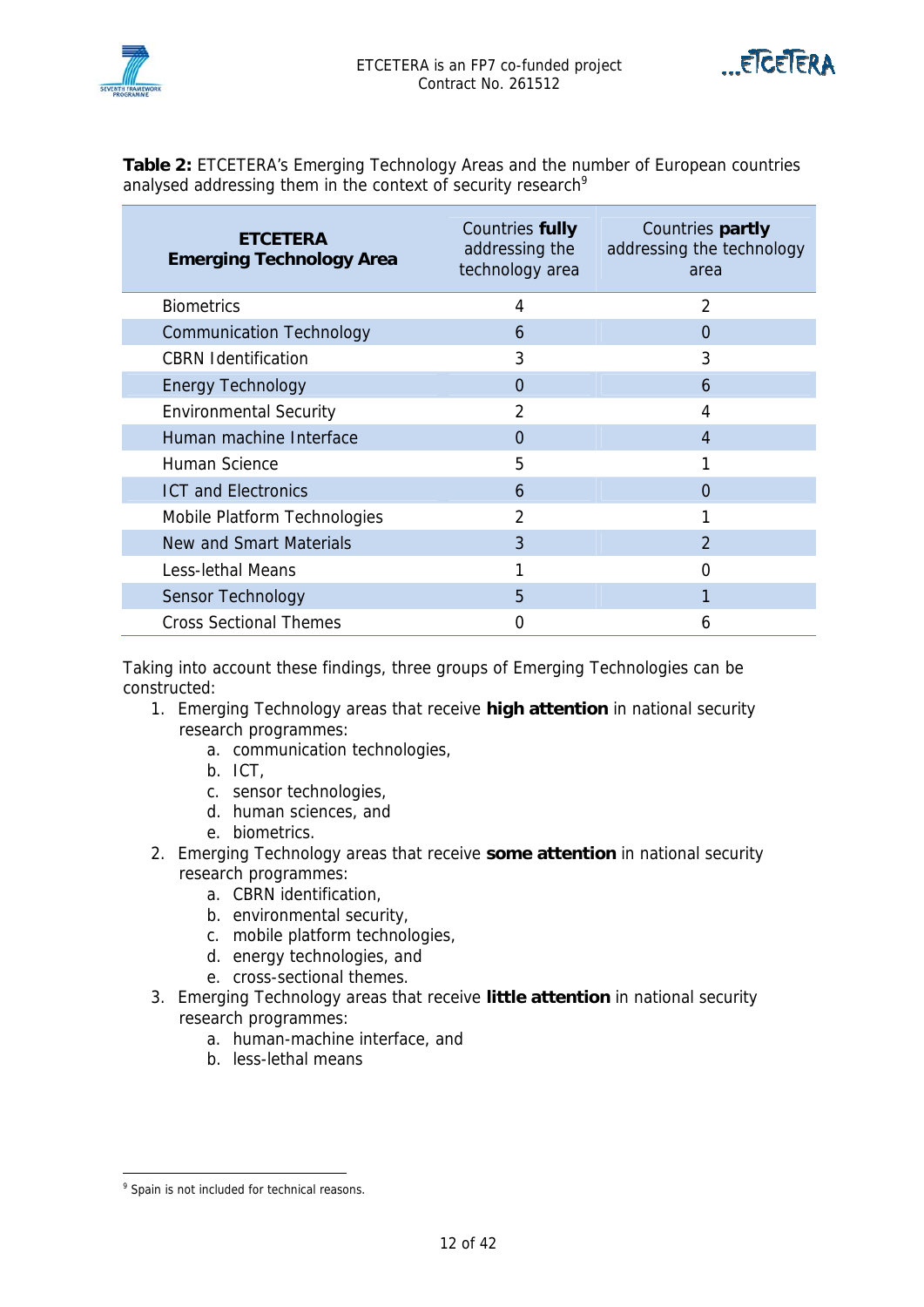



### 2.4 European research strategy concerning Key Enabling Technologies

In June 2011 the "High-Level Expert Group on Key Enabling Technologies" published a final report on its activities.10 The six **Key Enabling Technologies (KETs)** prioritised were:

- Nanotechnology
- Micro- and nanoelectronics
- Industrial biotechnology
- Photonics
- Advanced materials
- Advanced manufacturing systems (as a cross-cutting capability)

The group emphasised that especially the combined application of these knowledge- and capital-intensive technologies would lead to highly innovative products and thus to a competitive industrial base.

Concerning research priorities, the high-level group found an over-emphasis on basic research in Europe. The group thus recommended a shift of budgets towards applied research and other measures to overcome the "valley of death" between research and commercialisation.

In its communication "A European strategy for Key Enabling Technologies – A bridge to growth and jobs", the European Commission took up many suggestions from the high-level group.11 At the inaugural meeting of a new "High Level Group on Key Enabling Technologies" in February 2013, an agreement between the European Commission and the European Investment Bank was signed in order to make KETs a priority when considering about strategic investments.<sup>12</sup>

## 2.5 European research strategy concerning Critical Space Technologies

The most prominent activity concerning Critical Technologies in Europe is the elaboration of "Critical Space Technologies for European Strategic Non-Dependence". This process is a joint activity of the European Space Agency (ESA), the European Defence Agency (EDA) and the European Commission (EC). The goals of this process include:

- Reduce the dependence on critical technologies and capabilities from outside Europe for future space applications.
- Enhance the technical capabilities and overall competitiveness of European space industry satellite vendors on the worldwide market.
- Open new competition opportunities for European manufacturers by reducing the dependency on export restricted components that are of strategic importance to future European space efforts.
- Enable the European industry to get non-restricted access to high performance components that will allow increasing its competitiveness and expertise in the space domain.
- Improve the overall European space technology landscape and complement the activities of European and national space programmes.

The 25 technologies originally listed in 2008 have little direct relevance for security applications.

<sup>&</sup>lt;sup>10</sup> High-Level Expert Group on Key Enabling Technologies, "Final Report", June 2011<br><sup>11</sup> European Commission, "A European strategy for Key Enabling Technologies – A bridge to growth and jobs", 26 June 2012, COM(2012) 341

<sup>&</sup>lt;sup>12</sup> European Commission, "Agreement with EIB for breakthrough of Key Enabling Technologies", Press release on 27 February 2013, MEMO/13/150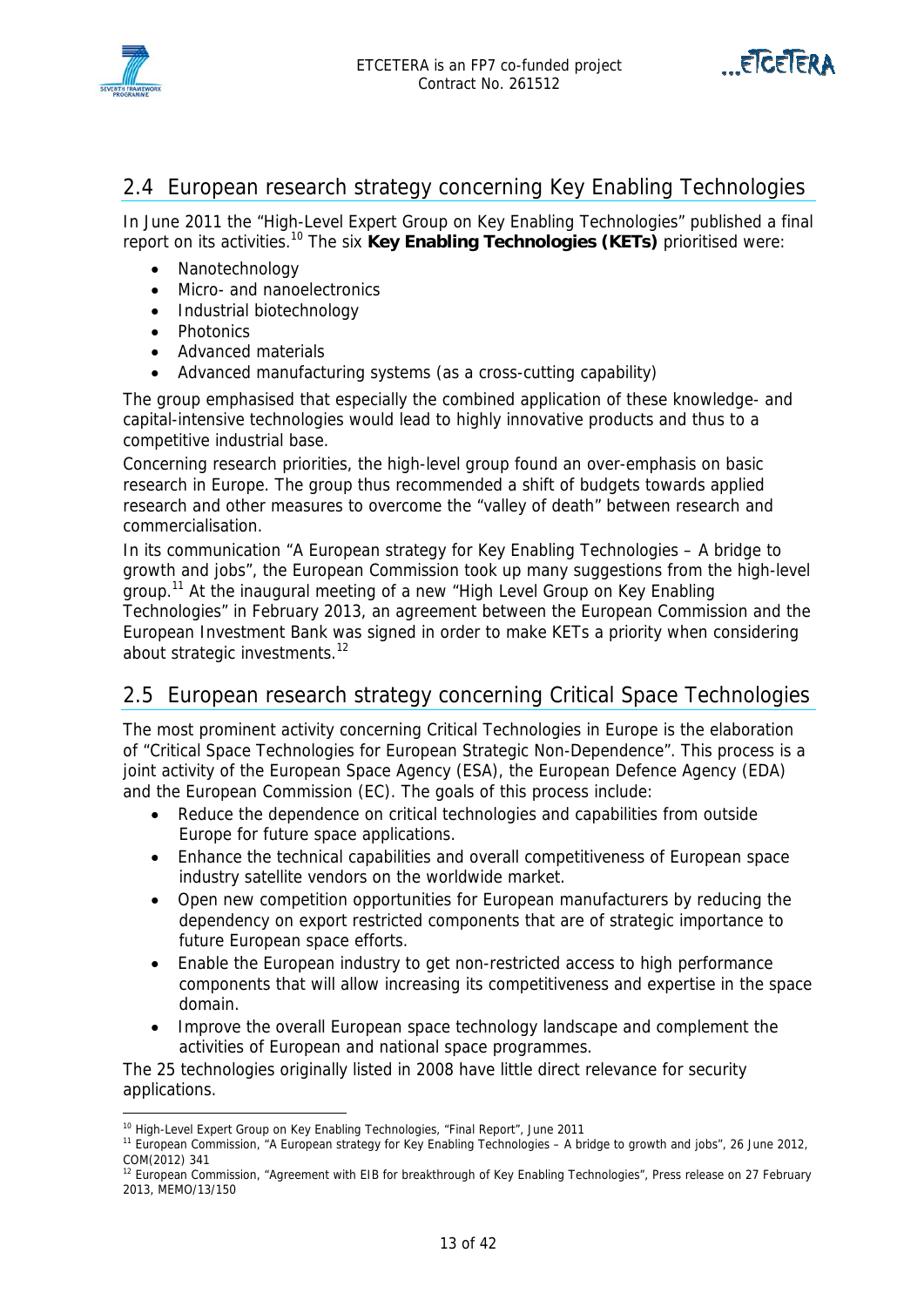



## 3 Identification and Prioritization of Emerging **Technologies**

## 3.1 Identification of Emerging Technologies with relevance to security

#### **3.1.1 Overview**

As described in section 1.2, one of the two research strands of the ETCETERA project dealt with chances that Emerging Technologies offer for civil security and security industry. The scanning and prioritization process within this research strand involved several research institutions and different foresight methods. It resulted in a list of Emerging Technologies, likely to become relevant for civil security issues in the time frame of 2020 to 2030.

This list of Emerging Technologies was based on the experience of technology foresight and technology experts. Three scanning methods were employed in parallel:

- AIT used a method based on bibliometrics for the survey,
- Fraunhofer INT exploited its broad technological knowhow gained from activities like the Overall Technology Forecast and the Defence Technology Forecast, and
- Isdefe applied its proprietary technique based on an in-house core team of technology experts supported by external researchers.

The methods to identify relevant technologies were compared and assessed to improve future strategic research planning.



#### **Method "Bib": Core team assessing web based scientific literature data bases.** The Austrian AIT uses a proprietary bibliometrics software package BibTechMon that analyses keyowrds and further information of articles in scientific literature data bases, e.g. Elsevier

## 'Scopus' or Thomson‐Reuters 'Web of Science'.

#### **Method "C‐Ex": Core team involving external technology experts.**

The Spanish consulting and engineering firm Isdefe organises a continuous technology monitoring process called "Observation and Prospective Technology System (SOPT)" by an in‐house process management team with access to external experts.

#### **Method "C‐In": Core team integrated in a unit of technology experts.**

The German research facility Fraunhofer INT continuously updates its overview of the general technology landscape (WTV) by an in‐house team of technology experts lead by a core team.

**Figure 3:** Schematic depiction of the technology scanning methods applied.<sup>17</sup>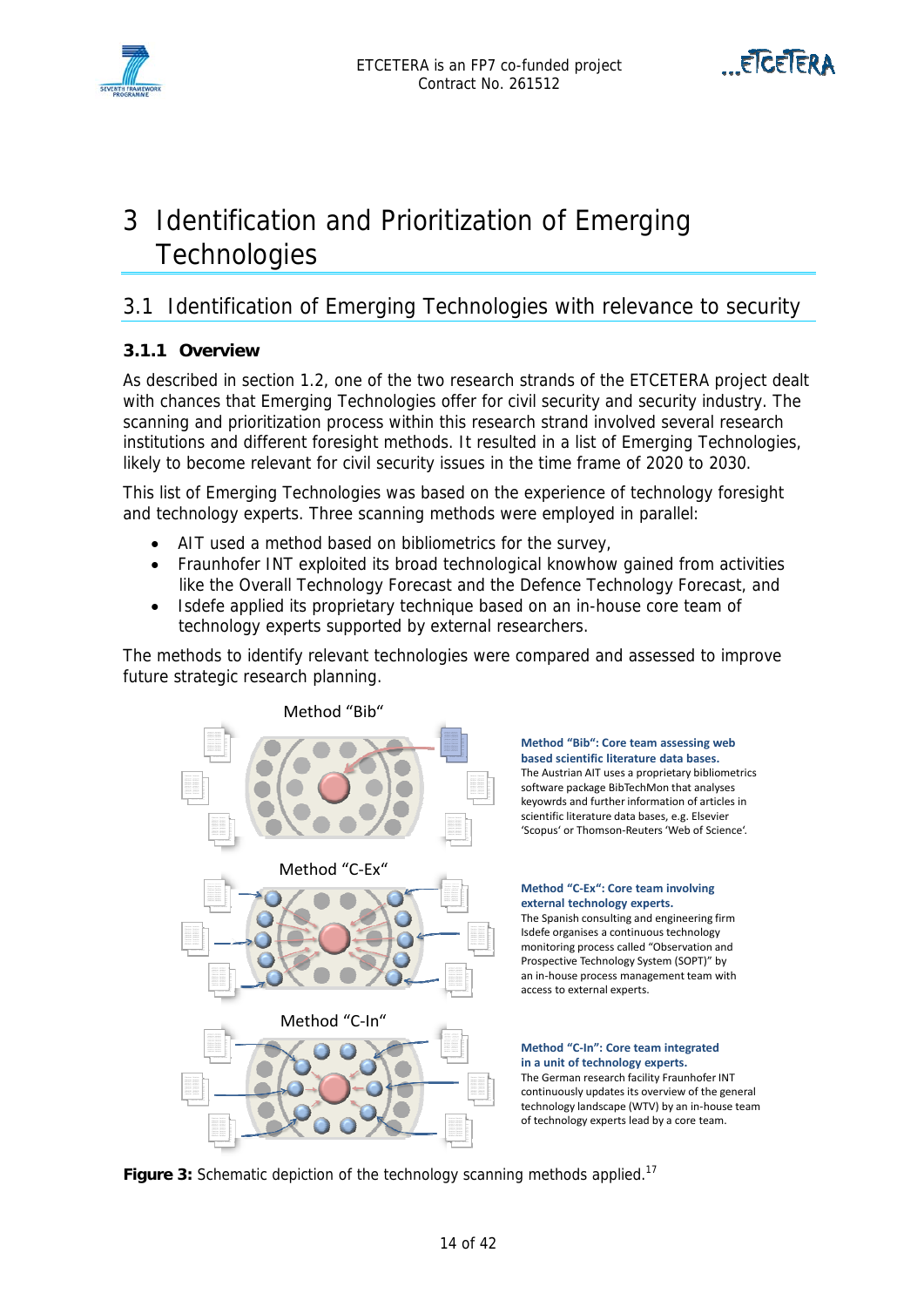



#### **3.1.2 Results of scanning and prioritisation of technologies**

The entire process of scanning and prioritization identified a total number of 127 technologies, arranged in 13 technology areas, with the following list of validated Emerging Technologies being the final output. $13$ 

**Table 3:** Complete prioritised list of Emerging Technologies with security implications in time frame years 2020 to 2030.<sup>14</sup>

|   | <b>TA1: Biometrics</b>               |               |      | no technologies          |      |               |
|---|--------------------------------------|---------------|------|--------------------------|------|---------------|
|   |                                      |               |      |                          |      |               |
|   | <b>TA2: Communication Technology</b> | <b>SecRel</b> | Time | <b>Market</b>            | Appl | <b>Ethics</b> |
|   | Homomorphic Encryption               | n             | 6    | 3                        |      |               |
|   | Post-Quantum Cryptography            | 6             | 1.5  | 3                        | 3    | 3             |
|   | Quantum Cryptography                 | h             | 3    | -1                       | 3    |               |
|   | Chaos based Cryptography             | 5             | 3    |                          |      |               |
|   | <b>Identity-based Encryption</b>     |               | 0    | -1                       | 3    |               |
| 6 | Clean-Slate Future Internet          | 3             | 0    | $-1$                     |      |               |
|   | Artificial Immune Systems            |               | 3    |                          |      |               |
| 8 | V <sub>2</sub> X-Communication       |               | 3    | 3                        | -1   |               |
| g | Cognitive Radio                      |               |      | $\overline{\phantom{0}}$ |      |               |

**TA3: CBRN Identification no technologies** 

|    | <b>TA4: Energy Technology</b>                                   | <b>SecRel</b> | Time | <b>Market</b> | Appl | <b>Ethics</b> |
|----|-----------------------------------------------------------------|---------------|------|---------------|------|---------------|
| 10 | <b>Smart Power Grid</b>                                         |               |      |               |      |               |
| 11 | Hydrogen Production and Storage Technologies                    |               |      |               |      | b             |
| 12 | <b>Small-scale Energy Harvesting</b>                            |               | 6    | 3             |      |               |
| 13 | Electrochemical Energy Storage Materials                        |               |      | 3             |      | 6             |
| 14 | UUV/USV - Energy Storage and Propulsion                         |               | 3    | -1            |      | h             |
| 15 | Biomass-to Liquid Biofuel / Fischer-Tropsch<br><b>Synthesis</b> |               |      |               | - 1  | 6             |

|    | <b>TA5: Environmental Security</b> | <b>SecRel</b> |     | Time Market | Appl | <b>Ethics</b> |
|----|------------------------------------|---------------|-----|-------------|------|---------------|
| 16 | <b>Earthquake Prediction</b>       |               | 1.5 | -3          |      |               |
| 17 | <b>Climate Engineering</b>         |               | 1.5 |             |      |               |
| 18 | <b>Carbon Sequestration</b>        | 1.5           |     |             |      |               |
|    | Nanocomposites for Oil Removal     | 1 5           |     | 1.5         |      |               |
|    |                                    |               |     |             |      |               |

#### **TA6: Human Machine Interface no technologies**

<sup>&</sup>lt;sup>13</sup> Beatrix Wepner (AIT), Guido Huppertz (Fraunhofer INT), Jesús López Pino (Isdefe), "List of emerging technologies with security implications", ETCETERA Deliverable 4.1, July 2012<br><sup>14</sup> Note: All technologies within TA1, TA3, and TA6 were either not expected to hit the market within this timeframe or had

insufficient security relevance.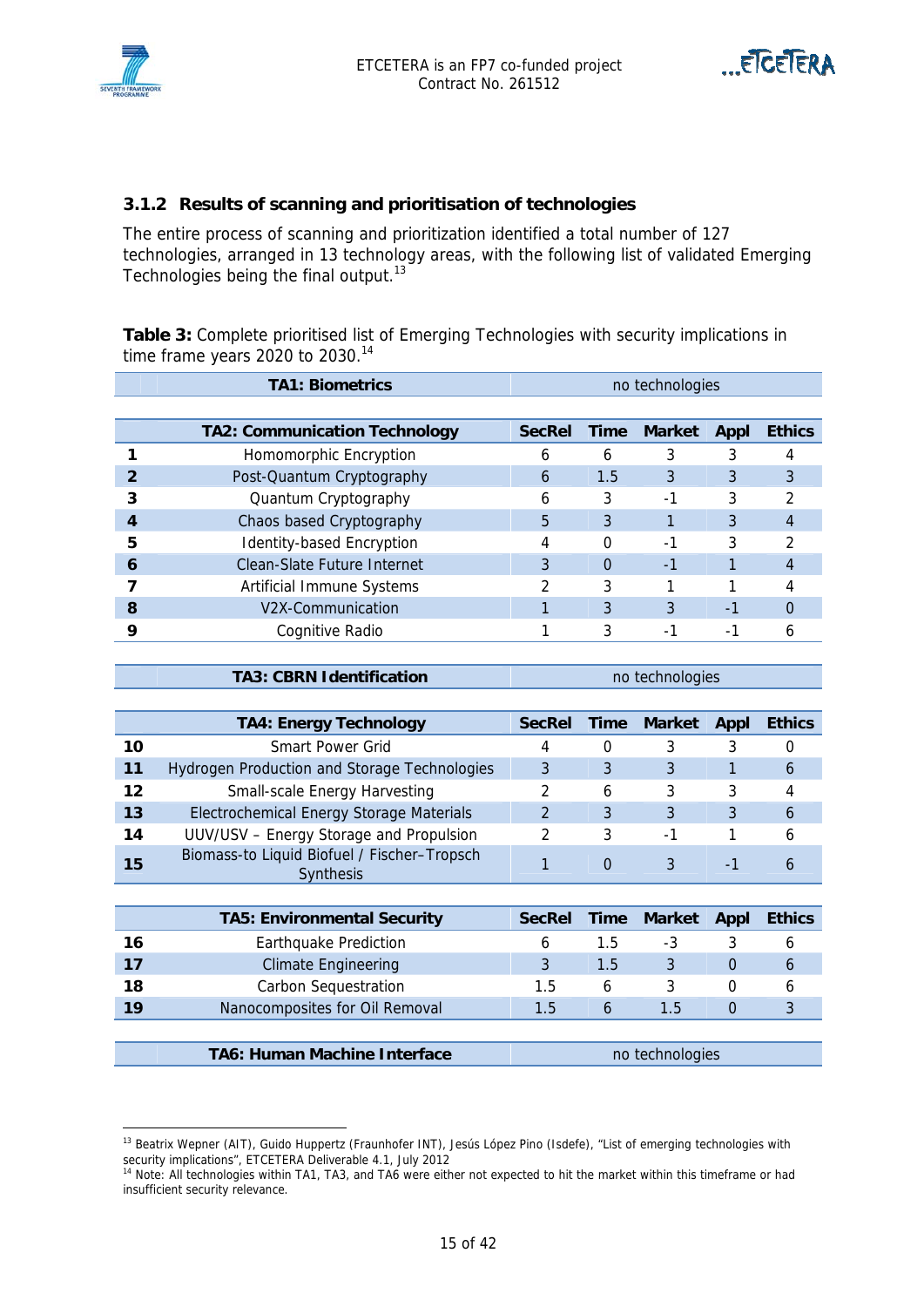



|    | <b>TA7: Human Science</b>                        | <b>SecRel</b> | <b>Time</b> | Market | Appl                     | <b>Ethics</b> |
|----|--------------------------------------------------|---------------|-------------|--------|--------------------------|---------------|
| 20 | Automated Human Behaviour Analysis               | 5             |             |        |                          |               |
| 21 | Dark Web Terrorism Research                      | 5             |             | -3     |                          |               |
| 22 | <b>Broad-Spectrum Antiviral Therapeutics</b>     | 4.5           | b           |        |                          |               |
| 23 | Reality mining - Machine Perception and Learning |               |             |        | -3                       |               |
| 24 | Agent based Modelling                            |               |             |        | $\overline{\phantom{a}}$ |               |

|      | <b>TA8: ICT and Electronics</b> |  | SecRel Time Market Appl Ethics |  |
|------|---------------------------------|--|--------------------------------|--|
| - 25 | Quantum Computers               |  |                                |  |
| -26  | <b>Nanocomputers</b>            |  |                                |  |

|    | TA9: Mobile Platform Technologies                          | <b>SecRel</b>  | <b>Time</b> | <b>Market</b> | <b>Appl</b> | <b>Ethics</b>  |
|----|------------------------------------------------------------|----------------|-------------|---------------|-------------|----------------|
| 27 | Semantic 3D Scene Interpretation                           | 6              | 3           | 1             | 3           | 0              |
| 28 | Exo-Sceletons                                              | 5              | 3           | 1             | 1           | $\overline{2}$ |
| 29 | <b>Small Satellites</b>                                    | 5              | 6           | 1             | 3           | 2              |
| 30 | <b>Stratospheric Platforms</b>                             | 5              | 6           | $-1$          | 3           | $\Omega$       |
| 31 | Autonomous Passenger Cars                                  | 4              | 3           | 3             | 1           | 4              |
| 32 | Kinodynamic Motion Planning                                | 4              | 4           | 3             | $-3$        | 6              |
| 33 | <b>Active Protection Systems</b>                           | 4              | 6           | $-1$          | 1           | 4              |
| 34 | <b>Indoor Navigation</b>                                   | 3              | 3           | 3             | 1           | $\Omega$       |
| 35 | <b>E-Enabled Aircraft</b>                                  | 2              | 3           | 3             | 3           | 6              |
| 36 | <b>Walking Machines</b>                                    | 2              | $\Omega$    | 1             | 1           | 4              |
| 37 | Chemical Robots - ChemBots                                 | 2              | 3           | $-1$          |             | 0              |
| 38 | Space Debris Removal                                       | $\overline{2}$ | 3           | $-1$          | $-3$        | 6              |
| 39 | <b>Biomimetic UUVs</b>                                     | 2              | 6           | $-1$          | 3           | 4              |
| 40 | UUV/USV - Collision and obstacle avoidance<br>technologies | $\overline{2}$ | 3           | $-1$          | 1           | 4              |
| 41 | Ducted Fan Air Vehicles                                    |                | 6           | 3             | 1           | 2              |
| 42 | Personal Air Vehicles / Flying Cars                        | 1              | $\Omega$    | $-1$          | 3           | 4              |
| 43 | UUV/USV - Advanced Algorithms for Classification           | 1              | 3           | -3            | $-1$        | 6              |

|    | <b>TA10: New and Smart Materials</b> | <b>SecRel</b> | <b>Time</b> | <b>Market</b> | <b>Appl</b> | <b>Ethics</b> |
|----|--------------------------------------|---------------|-------------|---------------|-------------|---------------|
| 44 | <b>Smart Textiles</b>                | 5             | 3           | 3             | 3           | າ             |
| 45 | Meta materials                       | 4             | 3           |               |             | 2             |
| 46 | Reinforced Light Alloys              | 3             | $\Omega$    | 3             |             |               |
| 47 | <b>SHM Systems</b>                   | 3             | 3           |               | 3           | 6             |
| 48 | Liquid Armour                        | 3             | 3           | $-1$          | 3           | h             |
| 49 | <b>Nanostructured Ceramics</b>       | 2             | 3           | 3             | -1          | 4             |
| 50 | Polymeric Nanocomposites             | 2             | $\Omega$    | 3             |             |               |
| 51 | Graphene                             |               | 6           |               |             | 4             |
| 52 | Fuzzy Fibres - CFK modified by CNTs  |               | 3           |               |             |               |
| 53 | <b>Smart Materials</b>               |               |             |               | ٠           |               |
|    |                                      |               |             |               |             |               |

|    | <b>TA11: Non-lethal Means</b>                         |  | SecRel Time Market Appl Ethics |  |
|----|-------------------------------------------------------|--|--------------------------------|--|
| 54 | Non-Lethal Means to Preclude non Authorized<br>Access |  |                                |  |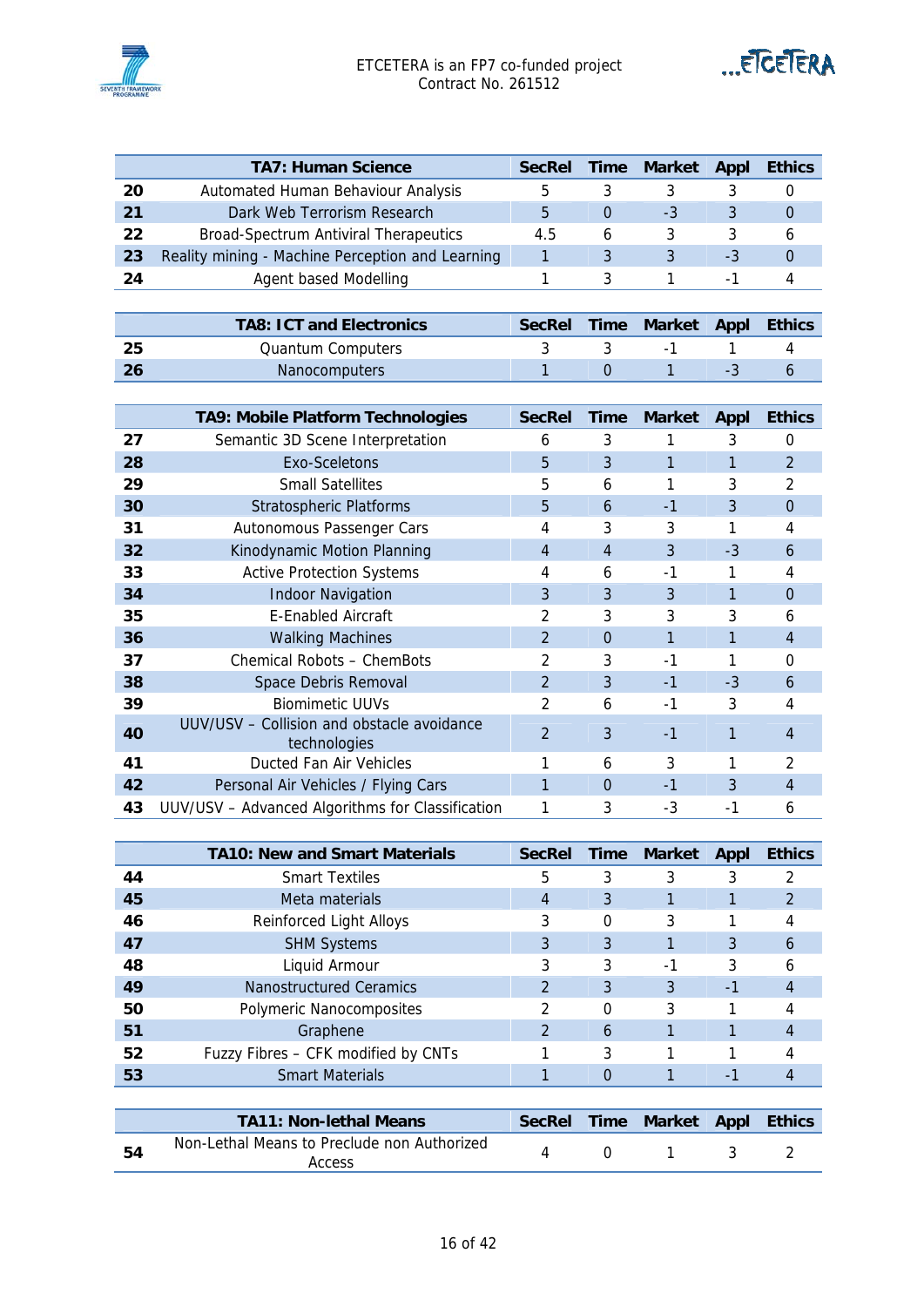

|    | <b>TA12: Sensor Technologies</b>                 | <b>SecRel</b> | Time     | <b>Market</b> | Appl | <b>Ethics</b> |
|----|--------------------------------------------------|---------------|----------|---------------|------|---------------|
| 55 | Terahertz (Imaging and Substance Identification) | 6             | 3        |               |      |               |
| 56 | Carbon Nanotube Sensors                          | 5             | 6        | 3             | 3    | 6             |
| 57 | Nano Particle Sensors                            | 5             | 3        | 3             | 3    | 6             |
| 58 | Through the Wall Radar                           | 5             | 3        | $-1$          | 3    | 0             |
| 59 | <b>Explosive Traces Integrated Sensors</b>       | 5             | O        | -1            | 3    | n             |
| 60 | Muon Tomography                                  | 5             | $\Omega$ | $-1$          | 3    | 4             |
| 61 | Medical Tricorder                                | 4             | 6        | 3             | 3    |               |
| 62 | Cantilever-based Nanosensors                     | 4             | 6        | 3             | 3    | h             |
| 63 | Sensors on Unconventional Flexible Substrates    | 4             | 6        | 3             | 3    | 6             |
| 64 | OTFT Sensors (Organic Thin-Film Transistors)     | 4             | 3        | 3             | 3    | 6             |
| 65 | Hyper spectral Sensors and Signal Processing     | 4             | 0        | $-3$          | 3    | 6             |
| 66 | Femto-Photography                                | $\mathcal{P}$ | 6        |               | 3    | $\mathcal{P}$ |
| 67 | Electrical Impedance Tomography                  |               | 0        | -1            | -1   |               |

|    | <b>TA13: Cross Sectional Themes</b>  |     |     | SecRel Time Market Appl | <b>Ethics</b> |
|----|--------------------------------------|-----|-----|-------------------------|---------------|
| 68 | Power System Security                |     |     |                         |               |
| 69 | Effective Water Resources Management |     |     |                         |               |
| 70 | (Trust in) Online Business           | 4 ካ | 1.5 |                         |               |

The dynamics of technology development as well as the comprehension of the term "security" or "security implications" will be subject to changes in time. The content of this list will consequently be different if this activity is repeated in the future.

For further details of the process and results (e. g. alternative rankings) please refer to Deliverable 4.1<sup>13</sup> and Working Document 4.1.<sup>15</sup>

#### **3.1.3 Results of comparison and assessment of the methods applied**

The main goal of the scanning process described in this section was to identify and prioritise Emerging Technologies. As a consequence, the methods initially described were carried out in a pragmatic manner, e.g. results of bibliometrics were checked by in-house technology experts at AIT. All methodological reflections must thus take into consideration that the methods applied in this part of the ETCETERA project were not carried out under "ideal" or "laboratory" conditions.

A first, rather surprising, observation made was that of the 127 initial items, only five were identified by more than one method. The expectation that the three methods applied would lead to more or less overlapping results was not met.

In a next step "validity" was assessed. A technological item was considered to be valid if it met both criteria of

- being (potentially) relevant for security, and
- being likely to be implemented between 2020 and 2030.

<sup>&</sup>lt;sup>15</sup> Beatrix Wepner (AIT), Guido Huppertz (Fraunhofer INT), Jesús López Pino (Isdefe), "Report on the scanning for emerging technologies with three different methods, including a provisional list of emerging technologies for security purposes", ETCETERA Working Document 4.1, undated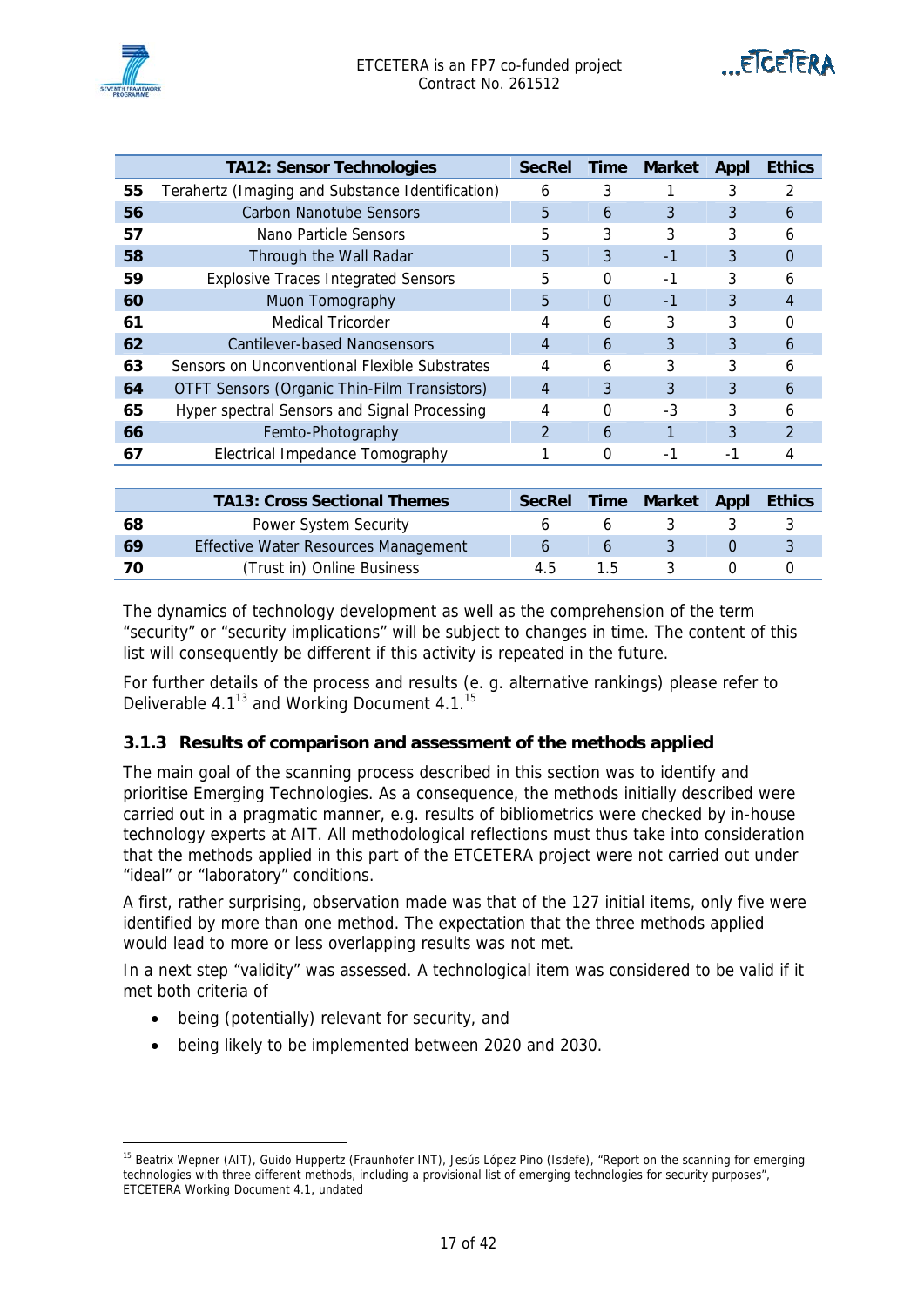



Of the 127 original items, 94 were judged to be "valid". Interestingly, the rate of "valid" items in comparison to all items identified was significantly higher for the methods based on expert consultations (approx. 80%) than for the bibliometrics approach (approx. 30%). While the hit rate for "security relevance" was comparable for the three methods, the pass rate for "time frame" was markedly different: While the method based on an in-house expert team did very well in assessing technology readiness, probably because the experts were well acquainted with technology foresight exercises, many of the results of the method working with external experts we considered to come to maturity before 2020. In the case of bibliometrics this effect was even more pronounced, with most items initially found being considered to come into the market before 2020 at a later stage. One conclusion that can be drawn from this is that judging technology maturity is harder than judging the relevance of technology for security.

Another important aspect of technology scanning is "completeness": Have all relevant technology areas been investigated or are there blind spots? A first alignment of the "valid" technologies identified with the key enabling technologies (KETs) defined by the European Commission (section 2.4) revealed that all KETs have been addressed.<sup>16</sup> There is little correlation between the items listed in Table 1: Items of the ESRIF roadmap with a "long term" perspective" and the Emerging Technologies with security implications identified in the ETCETERA project. Surprisingly, many of the technologies identified in this project as being emerging (timeframe of 15 to 20 years until broad market availability) show up as "short term priorities" in the ESRIF roadmap. Some examples are New and Smart Materials, Explosives Tracking/Tracing Technologies, New CommunicationTechnologies (e. g. Cognitive Radio). Alignment with the sections of the STACCATO taxonomy also gave the impression that a high level of completeness had been achieved. An analysis of "technologies per technology area" revealed that the three methods had been complementary, which supports the idea of applying several methods in parallel.

Concerning "completeness" another interesting observation was made: While the expertbased methods concentrated on pure technologies (as required), bibliometrics produced results beyond the technological scope. These "cross-sectional themes", relating e.g. to food security or economic conditions, opened a broader horizon, even though no technologies for further processing within ETCETERA were identified.

A cursory analysis suggested that the expert-based methods were significantly more efficient in detecting valid Emerging Technologies than the bibliometrics method (as "technologies identified per budget"). However, this assessment neglects the fact that prior technology scanning experience of the experts involved was not remunerated within the project.

Further details regarding the methods used for the technology scanning process and lessons learned are documented in Deliverables  $4.2^{17}$  and  $4.3^{18}$ 

<sup>&</sup>lt;sup>16</sup> Except "advanced manufacturing systems", which is considered to be a "cross-cutting KET".

<sup>&</sup>lt;sup>17</sup> Beatrix Wepner (AIT), Guido Huppertz (Fraunhofer INT), "Report on the comparative analysis of three methods to assess<br>emerging technologies", ETCETERA Deliverable 4.2, November 2013

<sup>&</sup>lt;sup>18</sup> Beatrix Wepner (AIT), Guido Huppertz (Fraunhofer INT), "Ideas for a novel method for emerging technology identification", ETCETERA Deliverable 4.3, November 2013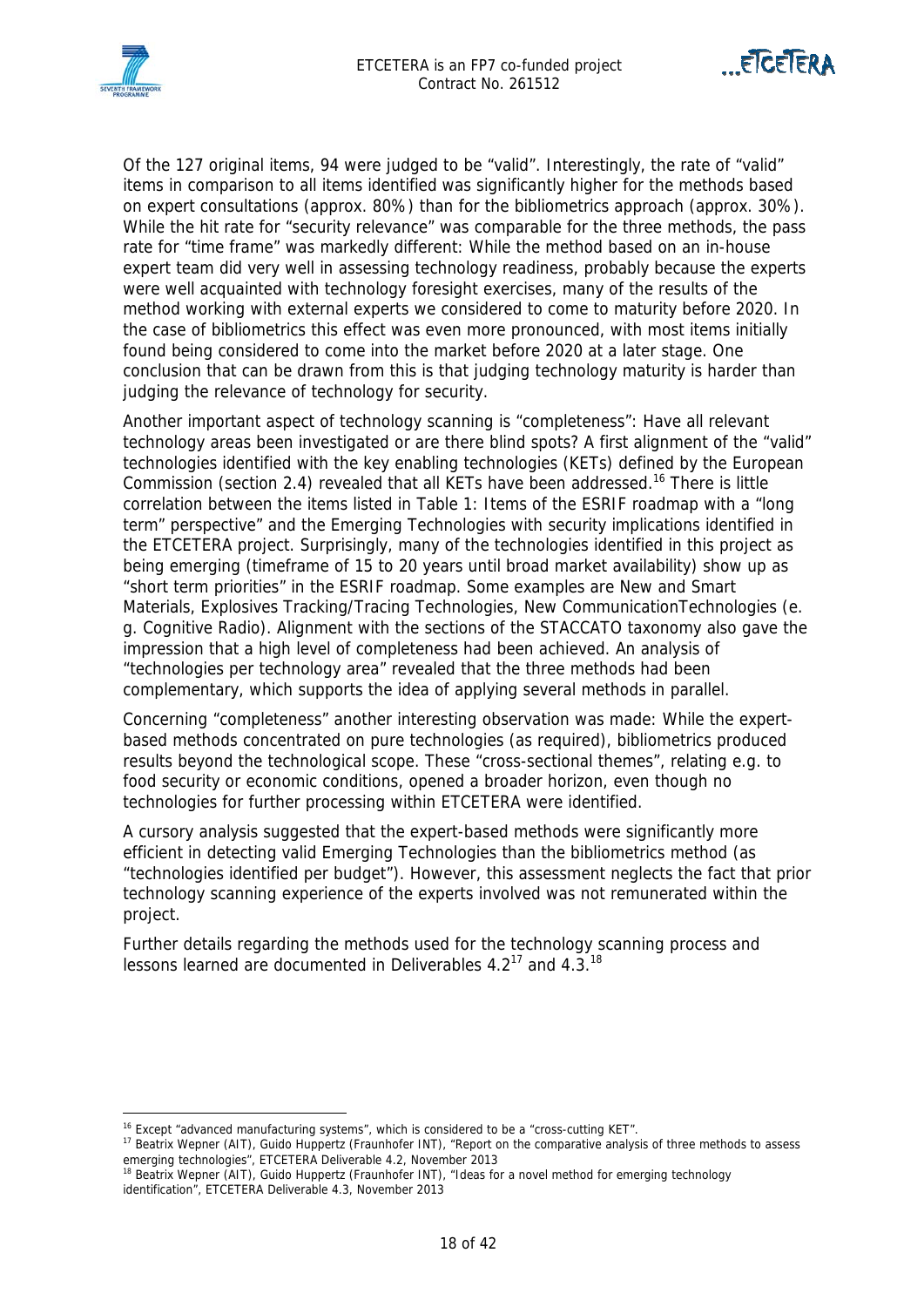



### 3.2 In-depth analyses

#### **3.2.1 Overview**

Taking into account the priorisation presented in Table 3 and the technical proficiency of Consortium Parties, eight technologies and one technology area were selected for in-depth studies: 19,20

- Indoor navigation (CEA)
- Smart textiles (FOI)
- Small-scale energy harvesting (FOI)
- Homomorphic encryption (Fraunhofer INT)
- Explosive traces integrated sensors (Isdefe)
- Sensors on unconventional flexible substrates (Tecnalia)
- Cognitive radio (Tecnalia)
- Terahertz (imaging and substance identification; Morpho)
- Technology Area: CBRN-Identification (Morpho)

The analyses comprise around 15 pages each and are subdivided in six sections:

- Technology Description
- Security Relevance
- Time Frame
- Application and Market Potential
- Ethical Consideration
- Technology Profile

#### **3.2.2 Selected results of the in-depth analyses**

The in-depth analyses confirmed that the selection process had been successful: All nine items studied were found to be highly relevant for future security applications. The timeframe of 2020 to 2030 was also largely confirmed for the areas studied, although it was found that most items represented various technologies, some of which are already on the market (e.g. solar cells for energy harvesting), while others might never become commercially available (e.g. full homomorphic encryption).

This does, nevertheless, not preclude that the other technologies prioritised in Work Package 4 (see section 3.1.2) are less relevant for European security than the ones studied in depth within Work Package 5.

 $\overline{a}$ 19 Steven Savage, Anna Pohl, Britta Levin, Malek Khan (FOI), Dominique Noguet, Géraud Canet (CEA), Javier Herrera Lotero (Tecnalia), Jesús López Pino (Isdefe), Stéphane Revelin (Morpho), Matteo Bonfanti (CSSC), Klaus Ruhlig, Guido Huppertz

<sup>(</sup>Fraunhofer INT), "Intermediate Report on Emerging Technologies", ETCETERA Deliverable 5.1, November 2013 20 The short names of the Consortium Parties that have conducted the individual analyses are given in brackets.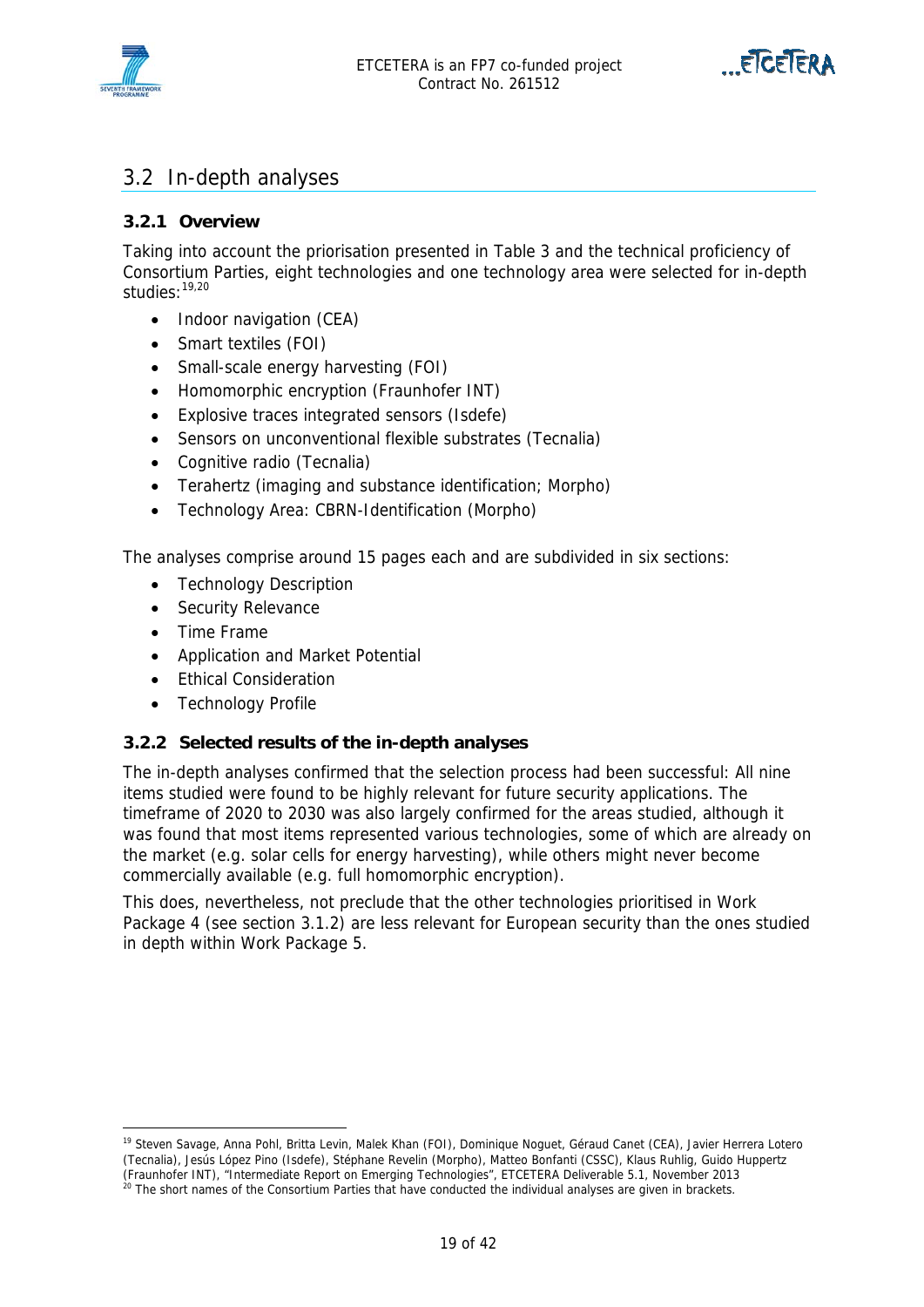



### 3.3 Parallel Workshops

#### **3.3.1 Overview**

In order to broaden the scope of the initial research, five workshops were conducted from March to June 2012. These workshops were held in five European countries (Spain, Germany, Italy, Sweden, and France) in the five corresponding national languages, but applying the same method. A total of 72 security research stakeholders attended these workshops. Two rather open questions were discussed with invited experts applying the World Café methodology: <sup>21</sup>

#### Question 1:

Imagine you are an end-user that wakes up one morning, goes to work and finds a few things broken or missing. They cannot be replaced within a few days. Which things are gone in your worst nightmares? Do you have inspiring ideas for alternatives?

#### Question 2:

Imagine you are an inventor. What would you create to help you at work if there were no time limits or budget constraints? Feel free to bend the laws of physics!

#### **3.3.2 Results concerning futuristic solutions**

While the first question aimed at identifying Critical Technologies, the second was more focused on solution space and futuristic technologies. In Table 4 a list of future technologies "invented" at the workshops is presented. The list ranges from broad themes to specific technologies.

**Table 4:** Futuristic solutions suggested at the Parallel Workshops.

#### **Broad Areas**

- Develop and implement methods for organisational capacity
- Self-critical development, cultural understanding and behavioural patterns
- Alternative and distributed (localised) energy (electricity) production
- Novel (data) communication and information handling systems
- Advanced sensors, both medical and electromagnetic
- **Enhance working conditions**
- **Improve living conditions**
- Decrease of false alarm rate by analysis and coupling of sensors with identification of the person and of the potential threat

Existing technologies that could be applicable after further development

- Robots for remote detection of CBRN hazards
- **Mobile mass spectrometers**
- Comfortable chemical protective clothing including respiratory protection
- Visual aids integrated into helmets (e.g. infrared cameras)
- More ergonomically designed devices and procedures

**Futuristic technologies** 

 $\overline{a}$ 

- A "disease scanner" (for rapid medical diagnosis)
- A (vehicle mounted) siren that is directed at only those that need to be alarmed
- Biological remote detection with low false alarm rates
- Indicator strips for air and water (that show green if everything is okay and red if there is a chemical or biological hazard)
- "X-ray cameras" to look through walls
- Reliable simulation tools for power failures (including cascading effects)

<sup>21</sup> Malek Khan, Steven Savage (FOI), "Documentation of methods and workshops", ETCETERA Deliverable 1.3, October 2013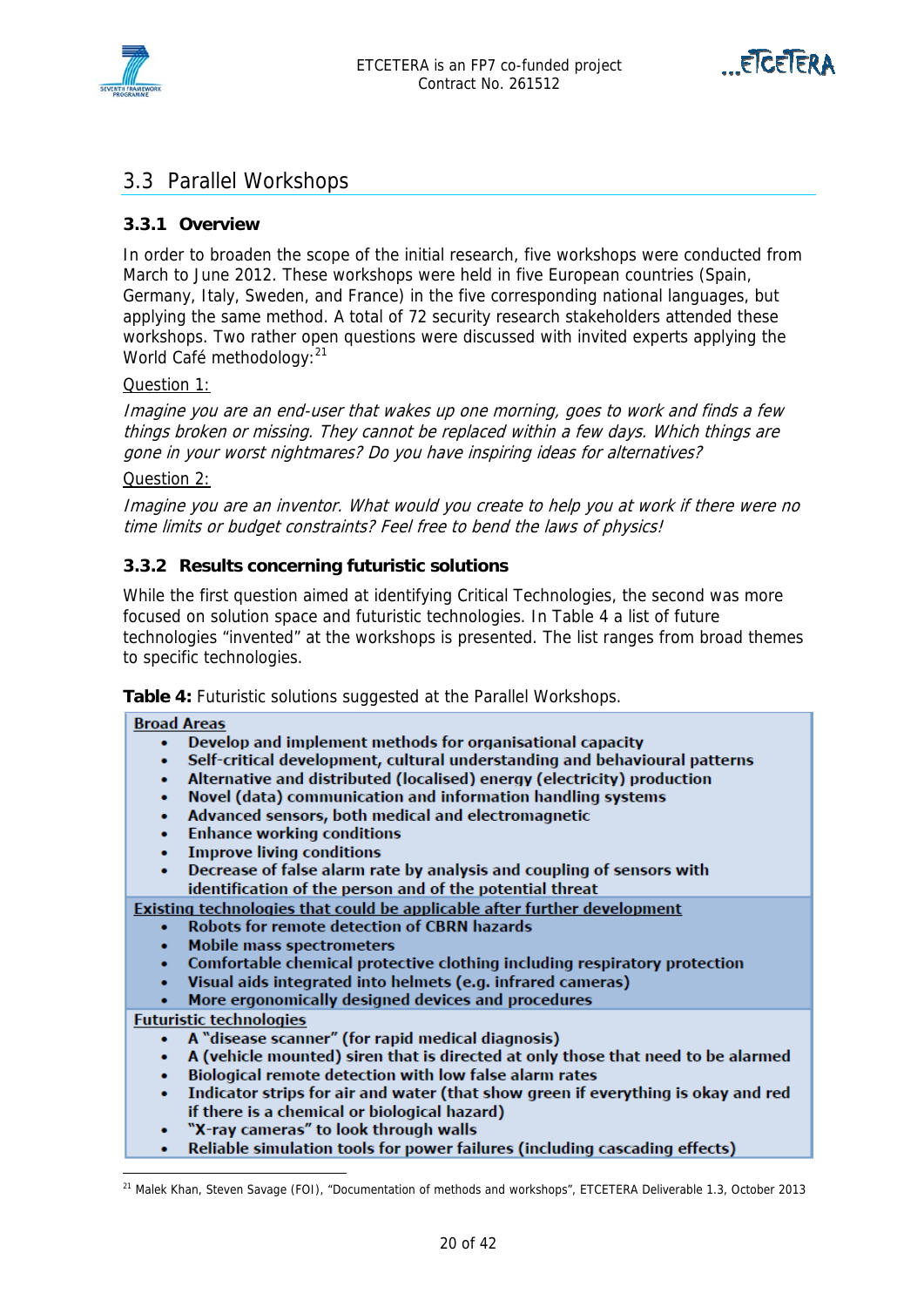



The "Emerging Technologies" named by workshop participants are clearly oriented towards human needs and human protection. Societal aspects played a large role in the discussions. An adequate compromise between security and liberty of the citizen was discussed intensively, in particular in respect to surveillance, detection of anomalous behaviour and tracking of people. Issues raised were:

- Security control has to be discrete and non-invasive (e.g. contactless sensor) and limited to the control of pre-identified "dangerous" people.
- Both societal and environmental responsibility should be shown.
- Ethics has to be "built in" to all security products.

### 3.4 SETAG Workshops

#### **3.4.1 Overview**

In order to verify the results obtained through desktop research in the first year of the ETCETERA project, two participatory methods with internal and external stakeholders were employed in the 2nd Consultation Campaign: A "serious game", described in this section, and a scenario process, which is discussed in the next chapter.

The Security Emerging Technology Assessment Game (SETAG) is based on the Disruptive Technology Assessment Game (DTAG), which was originally developed to evaluate innovative technologies and systems for defence purposes. The goal of the original game was to identify those technologies that can be "disruptive" to military operations. These technologies could rapidly change the way military operations are conducted and thus influence long-term goals and strategies. The DTAG was developed by task group SAS-062 within the NATO Research and Technology Organization (RTO) framework.

For the ETCETERA project, the military DTAG was modified to assess the relevance of emerging technologies for security purposes. In contrast to the DTAG methodology, the ETCETERA game does not focus on the disruptiveness of technologies, but on possibilities future technologies could provide. The name was therefore changed to Security Emerging Technology Assessment Game (SETAG).

The SETAG concept revolves around cards representing future equipment (derived from Emerging Technologies identified in Work Package 4) and scenarios to which these cards can be applied, pictured on a game board. The game is played by two teams of end-users. Each team has a hand of cards with descriptions of innovative technological concepts described as futuristic systems, called 'Idea of Systems' (IoS, or in the game as IoS-cards). The game board has fields that represent operational situations (Figure 4). As the teams act on the game board, they move from situation to situation, answering a set of predefined questions related to the use of IoS-cards in the situations encountered. The goal for each team is to optimally apply the available  $10S$ -cards to the situations.<sup>22</sup>

It is up to the teams to:

- determine what operational challenges a situation poses to the response organisations
- describe how the IoS-cards can provide a solution to these operational challenges
- share their ideas with the other team and discuss alternative solutions

 $\overline{a}$ <sup>22</sup> Sam Besselink, Marcel-Paul Hasberg, Clara Peters, Peter Petiet (TNO), Jesús López Pino, Patricia López Vicente (Isdefe), "Report on the adapted DTA game", ETCETERA Working Document 6.1, May 2013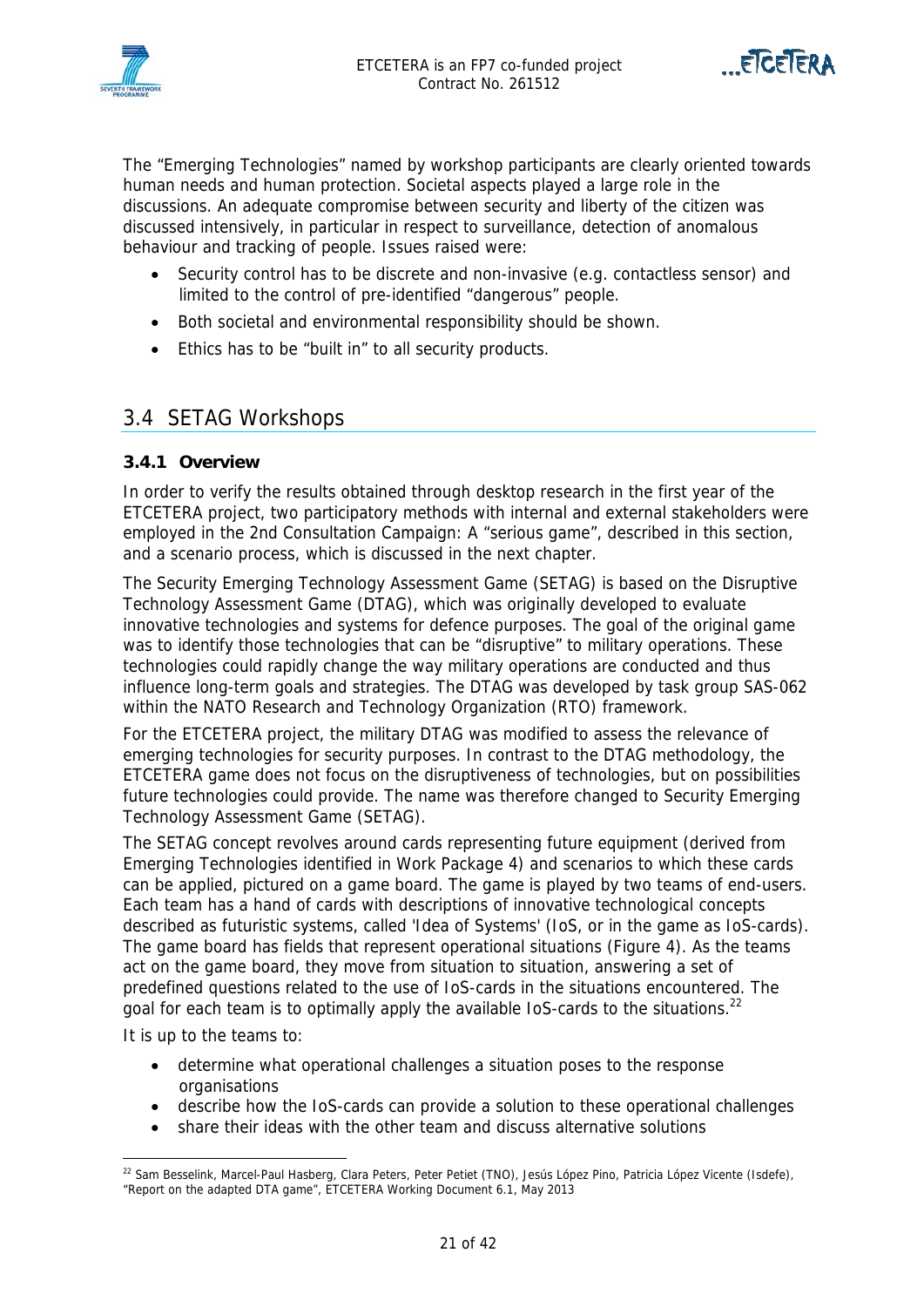



Two SETAGs were held:

- 1. In The Hague (Netherlands) with Dutch participants only
- 2. In Madrid (Spain) with Spanish participants only



**Figure 4:** Game board of the Security Emerging Technology Assessment Game (SETAG) within ETCETERA.

#### **3.4.2 Results from the SETAG concerning Emerging Technologies**

With respect to evaluation of Emerging Technologies, three types of results were gathered from the workshops:

- 1. Usage frequency of IoS-cards for predefined scenarios
- 2. Additional scenarios which participants found useful for the given IoS-cards
- 3. Ranking of IoS-cards based on "votes" for the IoS-cards

At the latter stage, based on the voting done by the participants, a distinction seems to arise between a top-3 and the other IoS-cards (Table 5). When considering the actual use of IoS-cards (Table 6), albeit in predefined scenarios, there was no similar pattern in the results.

Based on the three IoS-cards that got most votes, it seems as though the end users had a relatively clear preference for certain issues. Solutions with most votes improve operational communications and physical safety of responders, or allow for better intelligence gathering:

| <b>IoS-cards</b>           | Number of votes |                   |       |  |  |
|----------------------------|-----------------|-------------------|-------|--|--|
|                            |                 | SETAG-NL SETAG-ES | Total |  |  |
| Micro radio                |                 |                   |       |  |  |
| Uniforms in smart textiles |                 | $\mathbf{b}$      |       |  |  |
| Cloud parallel computing   |                 |                   |       |  |  |

Table 5: Result of the IoS-cards voting<sup>23</sup>

 $\overline{a}$ 

 $^{23}$  SETAG-NL gives the number for the game conducted in the Netherlands, while SETAG-ES stands for the game in Spain.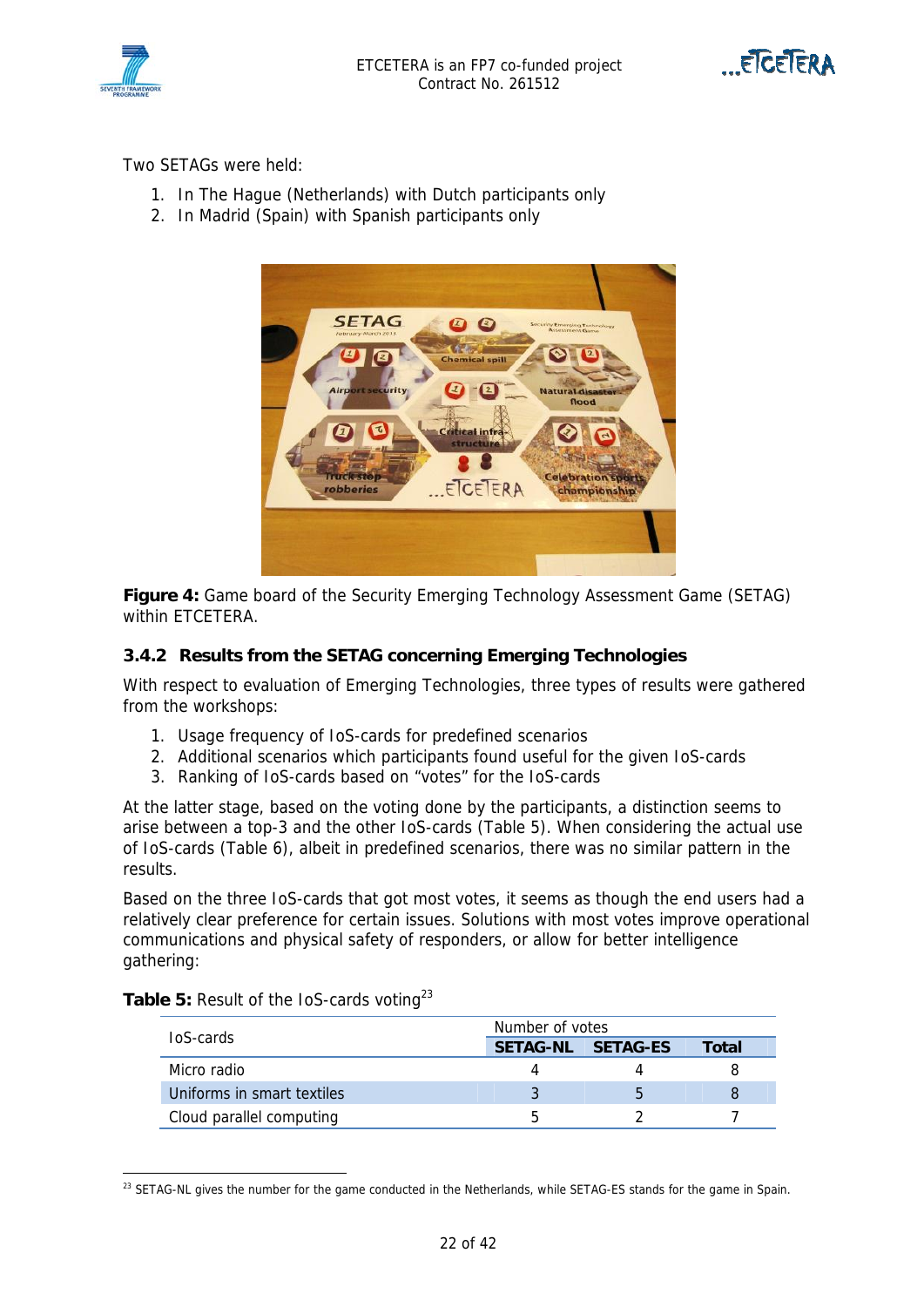



When looking at the actual use of IoS-cards, a slightly different picture appears:

Table 6: Results of the IoS-card application<sup>23</sup>

| <b>IoS-cards</b>         | Number of scenarios |          |       |  |  |
|--------------------------|---------------------|----------|-------|--|--|
|                          | <b>SETAG-NL</b>     | SETAG-ES | Total |  |  |
| Cloud parallel computing |                     |          |       |  |  |
| Micro radio              |                     |          |       |  |  |
| Through the wall radar   |                     |          |       |  |  |

It should be noted however, that there was large difference between the SETAG in the Netherlands and the SETAG in Spain in the amount of IoS-cards used per scenario. Therefore, although normally actual behaviour would provide the most direct test of intentions, no definitive conclusions can currently be drawn from these results. Possible explanations for the difference in amount of IoS-cards used per scenario are the difference in number of participants (six end-users in the Netherlands and thirteen in Spain), the difference in type of participants (mix of police and fire brigade in the Netherlands, mainly police in Spain) or the change in task forms.

If the findings of the two SETAG workshops are re-aligned with the underlying Emerging Technologies, the following technologies have obtained **most attention** by workshop participants: <sup>24</sup>

- Cognitive Radio (IoS-Card "Micro radio")
- Homomorphic Encryption (IoS-Cards "Cloud parallel computing for analysis on large criminal voice databases" and "Cloud password-crack service")
- Smart Textiles (IoS Cards "Uniforms based on smart textiles" and "Self-healing passive protection systems")
- Terahertz Imaging and Substance Identification (IoS-Card "Through the wall radar")
- Explosive Traces Integrated Sensor (IoS-Card "System for tracking explosives traces to their source")

The following technologies have drawn the attention of participants to **a lesser degree**:

- UUV/USV Collision and obstacle Avoidance Technologies (plus) Advanced Algorithms for Classification (IoS-Card "Mini above water vehicle")
- Sensors on Unconventional Flexible Substrates (IoS-Cards "Wearable positioning and navigation" and "Smart bandage for wounded personnel")
- Smart Materials (IoS-Cards "Wearable positioning and navigation")
- TA3: CBRN Identification (IoS-Card "Stand-off detection of BC agents")

<sup>&</sup>lt;sup>24</sup> Joachim Burbiel, Ruth Schietke (Fraunhofer INT), "Report on the Evaluation of the 2nd Consultation Campaign", ETCETERA Working Document 3.2, November 2013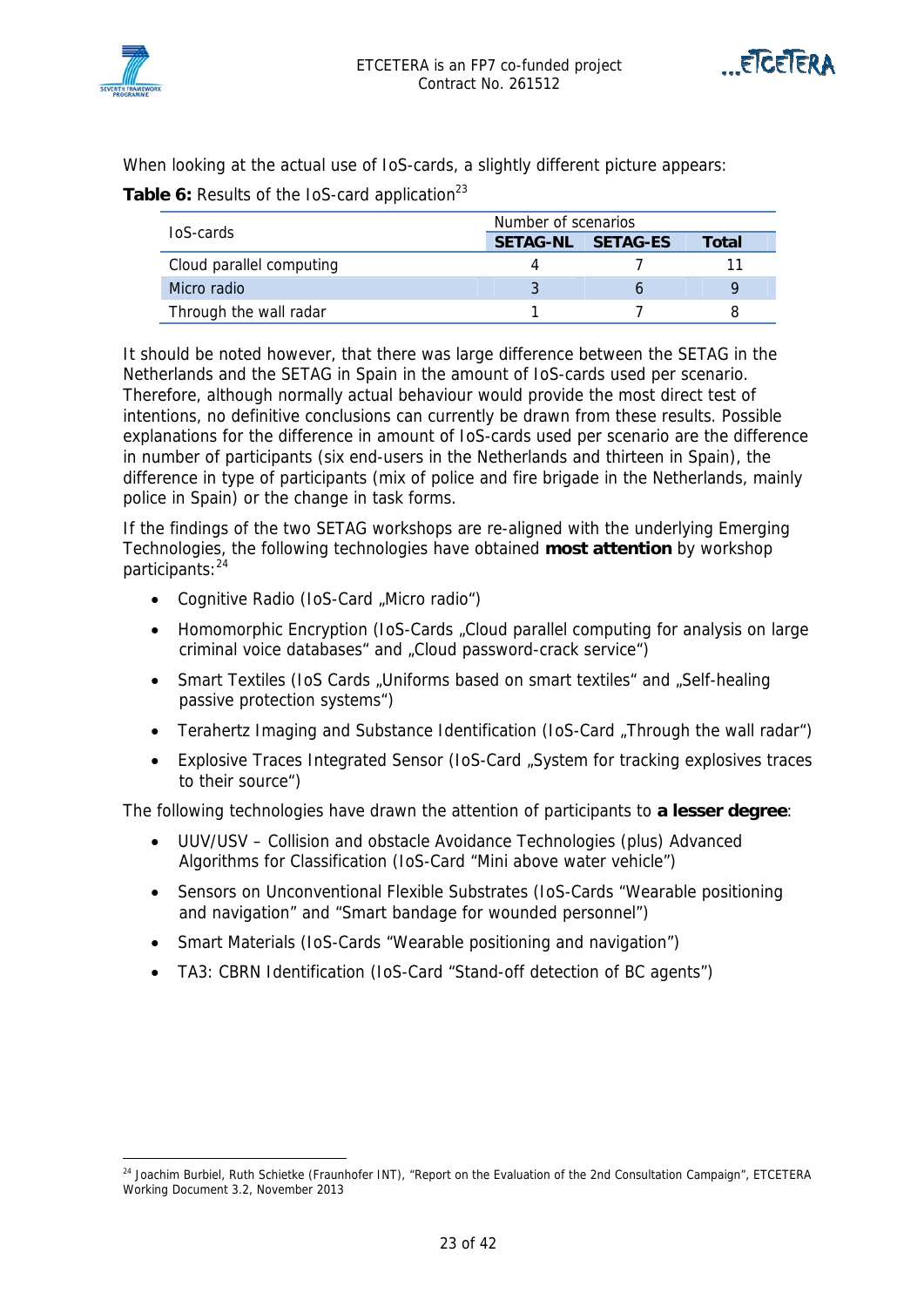



### 3.5 Scenario Process

#### **3.5.1 Overview**

In addition to the SETAG, a scenario process was conducted for the assessment of the previously selected Emerging Technologies to identify social, political, economic, and environmental factors and analyse their possible influences on the development of the technologies.

The scenario technique is a well-known tool to create alternative future scenarios based on quantitative and qualitative data and provides a systematic process. Traditionally scenarios are built for two closely related reasons: exploration and decision support. Scenarios explore the future and identify several future perspectives, thus providing a context in which actors can make decisions. This kind of future scenarios is based on a networked / cross-linked system of influencing factors, with several possible opportunities of development into the future being considered for each factor.<sup>25</sup>

During a four-step process, key factors, fostering or hindering the development of the selected Emerging Technologies, were determined and differences were explored:

- 1. Analysis of social, political, economic and environmental factors that influence the selected technologies (desk research)
- 2. Selection of Key Factors and Development of Future Projections (first workshop)
- 3. Development of the raw scenarios (desk research)
- 4. Identification of drivers and barriers for specific technologies (second workshop)

Concerning the selection of technologies to assess, the Scenario Workshop team at Fraunhofer ISI followed the selection process performed during the transition between WP 4 "Scanning for Emerging Technologies with Security Implications" and WP 5 "In-depth Analysis".<sup>26</sup> As a result of this approach, nine Emerging technologies were considered in the scenario process (Figure 5). During the workshops, the four technologies belonging to the "sensor technology" area were investigated as one complex item, while the other technologies were studied individually.

<sup>&</sup>lt;sup>25</sup> Antje Bierwisch, Victoria Kayser, Erduana Shala, Ewa Dönitz, Stephan Grandt (Fraunhofer ISI), "Report on the scenario based workshop", ETCETERA Working Document 6.2, November 2013<br><sup>26</sup> For details of the selection process of emerging technologies with security implications please refer to Deliverable 4.1 "List

of Emerging Technologies with Security Implications" and Working Document 4.1 "Report on the scanning for emerging technologies with three different methods, including a provisional list of emerging technologies for security purposes".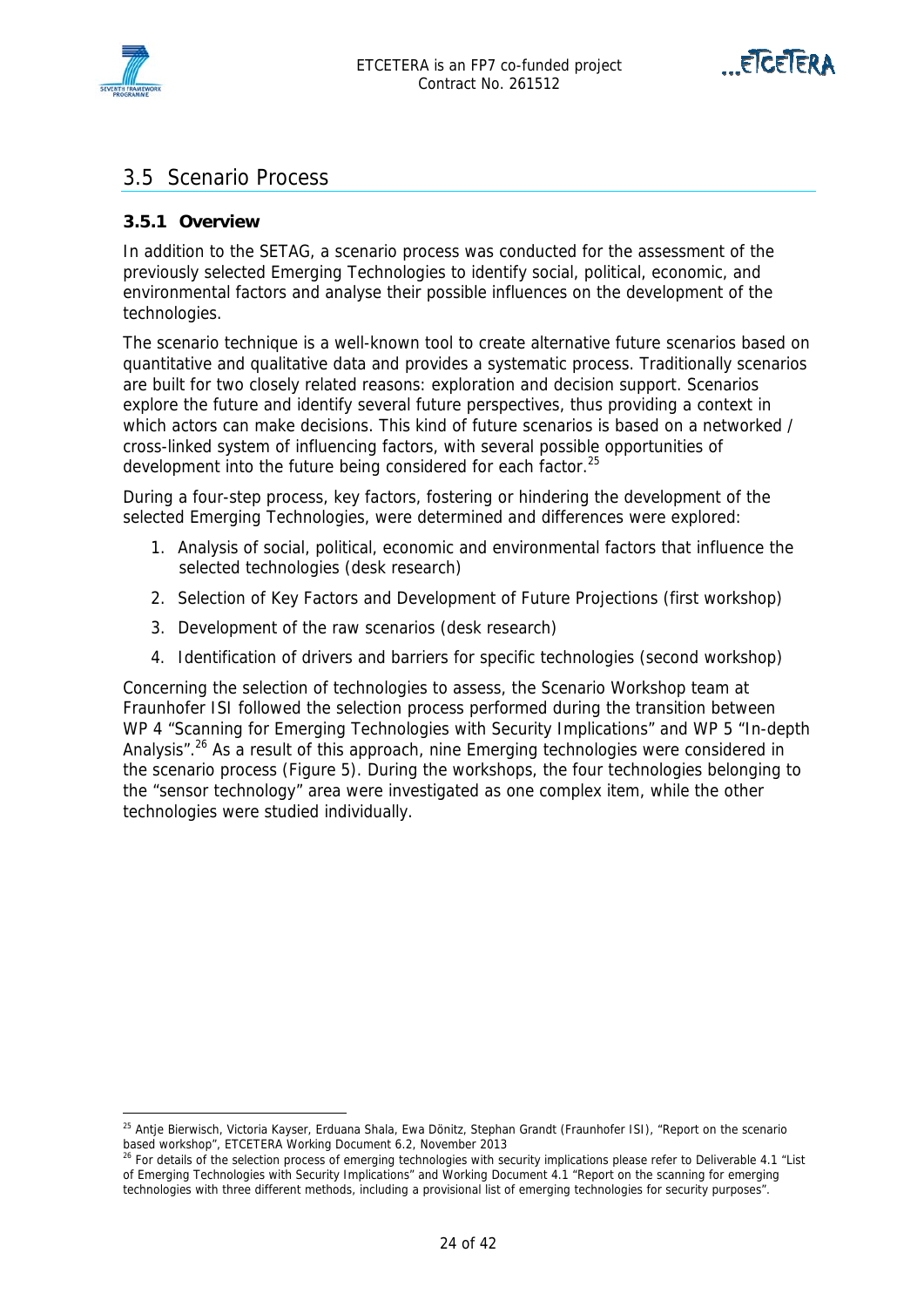





**Figure 5:** Prioritised selected Emerging Technologies and their technology areas.

#### **3.5.2 Analysis of social, political, economic and environmental factors**

As a first step towards the identification of "key factors", areas of influence were specified. For the ETCETERA project, the conceptual field of the scenario was divided into six areas of influence:

- 1. EU-(Security)-Policy
- 2. R&D and Innovation Characteristics
- 3. Trends and Drivers in Technology
- 4. Society
- 5. Economy
- 6. Global Stability and Policy

More than 100 studies and reports were analysed to answer the following research questions:

- What are the key factors characterizing and influencing the field of security today and in the future?
- What are the present developments of the key factors?
- What kinds of future projections describe the possible developments of the key factors?

This analysis resulted in more than 40 factors. These factors of influence were the basis for the discussion with experts in the first workshop.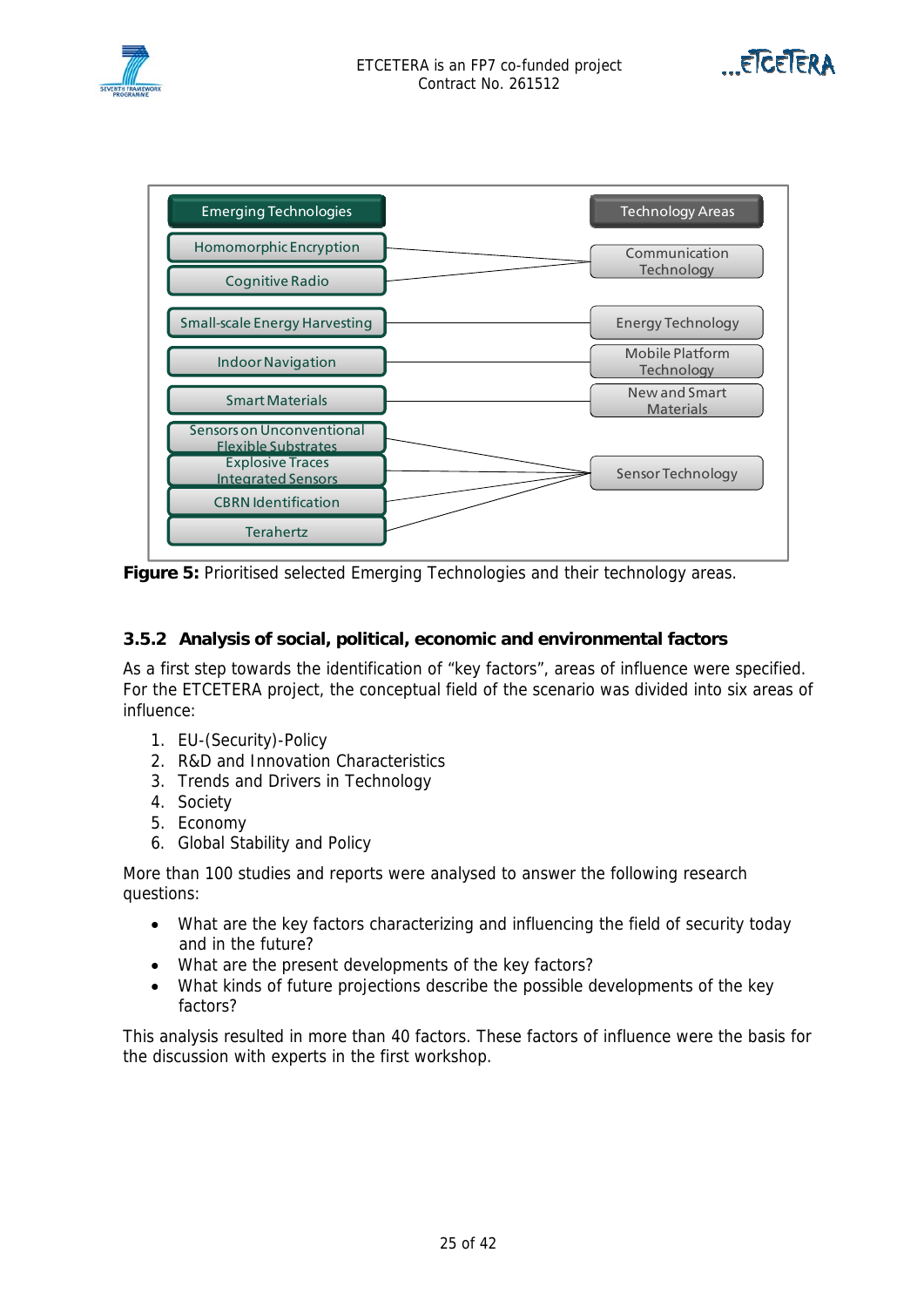



#### **3.5.3 First scenario workshop**

During the first workshop, conducted on 11 and 12 December 2012 in Frankfurt a. M. (Germany), the long list of factors was reduced, selecting those factors that have a high impact on issues dealt with in the ETCETERA project. 17 key factors were selected and "future projections" were developed for these factors:

- 1. Security understanding and concerns in society
- 2. General development of EU
- 3. EU security policy and legal framework
- 4. Design and implementation of security technologies
- 5. EU R&D infrastructure
- 6. Cultural influences and social change
- 7. Role of intellectual property rights (IPR)
- 8. Relevance of security in different sectors
- 9. Attitude towards technologies in society
- 10. Production and consumption behaviour
- 11. Design and orientation of R&D
- 12. Capabilities & capabilities in R&D
- 13. Commercialisation strategy in R&D
- 14. Global economic arrangement
- 15. Global emergencies and disasters
- 16. Global shifting powers and balances
- 17. Security industry

The possible future developments of the key factors were described as "future projections". During the elaboration of future projections regarding all relevant key factors more than one alternative assumption were developed for each factor. A total of 49 future projections were created for the 17 key factors.

#### **3.5.4 Development of the scenarios and second scenario workshop**

In order to generate plausible scenarios, an analysis of how well future projections of different key factors fit with each other was performed. As a result of this "consistency analysis" a total of four scenarios were selected for further assessment:

- The green scenario: " $2^{nd}$  Woodstock a peaceful world of harmony, unison and qualitative progress"
- The orange scenario: "High-tech rules the world"
- The pink scenario: "Buddenbrooks global instability, social gaps and inequalities"
- The yellow scenario: "The broken pitcher broken relationships, no harmony, stagnation, retrograde step in social terms"

Short storylines were developed to illustrate the characteristics of the individual scenarios.

During the second scenario workshop, conducted on 13 and 14 February 2013 in Langen (Germany), drivers and barriers for the selected Emerging Technologies were identified.

In order to achieve a holistic assessment of these future technologies, they were discussed concerning their technical feasibility, user demands and social aspects, political and framework conditions, industrial systems and infrastructures, the education and research system, and the interrelated dynamics of these elements (Table 7).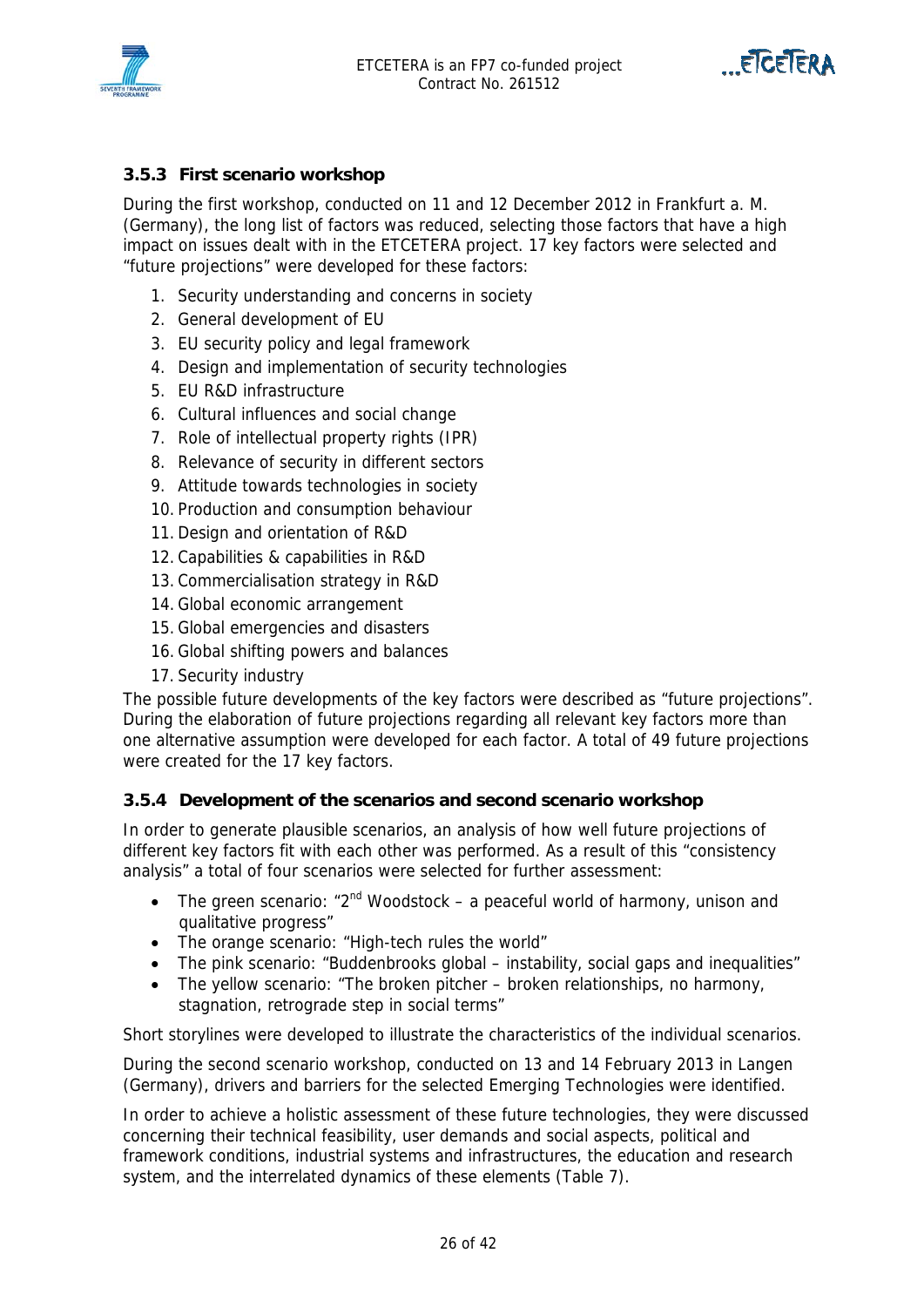



#### **Table 7:** Assessment of selected Emerging Technologies within different scenario contexts.

|                                                                                         |                                                                                                                                                                                                                                                                                                                                                      | ັ                                                                                                                                                                                                                                                                                                                                                                                                                    |                                                                                                                                                                                                                                                                                                                                                                                                                                                                |                                                                                                                                                                                                                                                                                                                                                                                                          |
|-----------------------------------------------------------------------------------------|------------------------------------------------------------------------------------------------------------------------------------------------------------------------------------------------------------------------------------------------------------------------------------------------------------------------------------------------------|----------------------------------------------------------------------------------------------------------------------------------------------------------------------------------------------------------------------------------------------------------------------------------------------------------------------------------------------------------------------------------------------------------------------|----------------------------------------------------------------------------------------------------------------------------------------------------------------------------------------------------------------------------------------------------------------------------------------------------------------------------------------------------------------------------------------------------------------------------------------------------------------|----------------------------------------------------------------------------------------------------------------------------------------------------------------------------------------------------------------------------------------------------------------------------------------------------------------------------------------------------------------------------------------------------------|
|                                                                                         | <b>Green scenario</b><br>2 <sup>nd</sup> Woodstock – a<br>peaceful world                                                                                                                                                                                                                                                                             | <b>Orange scenario</b><br><b>Technology rules the</b><br>world                                                                                                                                                                                                                                                                                                                                                       | <b>Pink scenario</b><br><b>Buddenbrooks global</b>                                                                                                                                                                                                                                                                                                                                                                                                             | <b>Yellow scenario</b><br>The broken pitcher                                                                                                                                                                                                                                                                                                                                                             |
| Global or in general                                                                    | • long-term economic stability<br>• absence of great power<br>conflicts in the world<br>· sustainable, efficient<br>consumption and production<br>behaviour<br>• usefulness determines supply • balance of military powers<br>& demand for security<br>technologies/measures<br>• focus on technologies<br>contributing to needs of<br>everyday life | • competing political systems<br>at global level<br>• worldwide economy is stable<br>• greater demand and<br>competition for essential<br>resources<br>shifts to various regions<br>• could lead to tensions<br>between regions, states and<br>national identities                                                                                                                                                   | • instable economic situation<br>• many crises and competition<br>for resources<br>• new global players evolve<br>and assert market interests                                                                                                                                                                                                                                                                                                                  | • economic and political<br>instability<br>· regionalism, de-globalization<br>process, global powers and<br>balances shift to few regions<br>• conflicts over markets,<br>investment flows and<br>resources<br>• long-term financial crisis<br>• only a few leading countries<br>worldwide benefit from<br>technologies                                                                                  |
| <b>European Union</b>                                                                   | • competitive at global level<br>• strong industrial capability<br>and knowledge base in<br>security field<br>• worldwide leading position in<br>science and research incl.<br>civil security                                                                                                                                                        | • competitive worldwide<br>leading position in science<br>/industry<br>• harmonization far driven -<br>enlagement of European<br>Union/monetary union<br>• 'western' value system<br>remains important<br>• security policy - human<br>security, focus on<br>securitization of life, pushed<br>forward by fragmented, yet<br>strong security economy and<br>industry<br>• civil security technologies<br>widely used | • decreasing political influence<br>· divided into different regions<br>and different integration<br>levels at policy side<br>• the eurozone is minimized<br>• security policy – strong focus<br>on national security, limited<br>interactions with other<br>policies<br>• need for security enforced by<br>the security industry<br>· less regulation/harmonization<br>allows development of<br>industries and is<br>accompanied by more<br>innovation inputs | • reduced power in the<br>worldwide context<br>• stagnating enlargement of<br>European Union<br>• effords for harmonization of<br>legal framework stopped<br>• return to interest of nations<br>and regions - decision<br>making process at EU level<br>stagnates<br>• security policy -emphasis on<br>defence than on trust and<br>cooperation; lobbies have<br>strong influence at the policy<br>level |
| <b>R&amp;D</b> activities in<br>science & industry<br>and Security<br>products/services | • take into account expressed<br>market needs and user<br>integration at early stage<br>• change from fully secure<br>approach to risk<br>management approach                                                                                                                                                                                        | • addresses more technological<br>feasibility than usefulness<br>and societal needs<br>• solutions for current<br>challenges, problems and<br>societal needs mainly<br>expected in technology field                                                                                                                                                                                                                  | • shift to private R&D funding<br>• defined by profit, efficiency<br>and turnover<br>• R&D applied research, basic<br>research missing<br>• technology driven research<br>• very strong security industry,<br>tailored solutions for society<br>and industry<br>• oriented to market and<br>societal needs than to best<br>solution                                                                                                                            | • multinational companies and<br>big players which<br>concentrate on markets with<br>few risks<br>• security market dominated by<br>US companies<br>• more effective research<br>required                                                                                                                                                                                                                |
| <b>People and Society</b>                                                               | • show conscious handling of<br>uncertainty and risk<br>• enhanced resilience of the<br>society<br>• traditional and social values<br>still remain important Europe • for higher security level -                                                                                                                                                    | • technology affinity in society<br>• trust in technology solutions<br>• awareness/ acceptance of<br>risk originating from<br>technologies<br>reduced claims for citizen's<br>rights<br>• public acceptance for high<br>security standards<br>• technology is solution for<br>different kinds of challenges<br>• new technologies are hyped<br>• research activities not<br>scrutinized                              | • affinity to technological<br>solution<br>• high technology penetration<br>of everyday life<br>• for higher security levels -<br>citizens accept restriction of<br>individual rights and freedom<br>• growth of social gaps, strict<br>differentiation between<br>social classes<br>• only certain groups of "rich<br>people" can afford security<br>technologies and products                                                                                | • decreasing technology<br>acceptance<br>• decreasing demand for<br>security technologies<br>• awareness not all risks may<br>be covered by security<br>solutions<br>• not all citizens can afford<br>security measures due to<br>financial/economic crisis<br>• growth of social gap, strict<br>differentiation between<br>social classes<br>• stronger extreme groups,<br>difficult to control         |
| Homomorphic<br>encryption                                                               | $^{+}$                                                                                                                                                                                                                                                                                                                                               | $+ +$                                                                                                                                                                                                                                                                                                                                                                                                                |                                                                                                                                                                                                                                                                                                                                                                                                                                                                |                                                                                                                                                                                                                                                                                                                                                                                                          |
| Cognitive radio                                                                         | $+ (+)$                                                                                                                                                                                                                                                                                                                                              | $^{+}$                                                                                                                                                                                                                                                                                                                                                                                                               | $\qquad \qquad +$                                                                                                                                                                                                                                                                                                                                                                                                                                              | $\qquad \qquad +$                                                                                                                                                                                                                                                                                                                                                                                        |
| Small-scale energy<br>harvesting                                                        | $+ +$                                                                                                                                                                                                                                                                                                                                                | $+$                                                                                                                                                                                                                                                                                                                                                                                                                  | 0                                                                                                                                                                                                                                                                                                                                                                                                                                                              |                                                                                                                                                                                                                                                                                                                                                                                                          |
| Indoor navigation                                                                       | $+(+)$                                                                                                                                                                                                                                                                                                                                               | $+ +$                                                                                                                                                                                                                                                                                                                                                                                                                | $\qquad \qquad +$                                                                                                                                                                                                                                                                                                                                                                                                                                              | $\mathbf{0}$                                                                                                                                                                                                                                                                                                                                                                                             |
| <b>Smart textiles</b>                                                                   | $+ (+)$                                                                                                                                                                                                                                                                                                                                              | $+ +$                                                                                                                                                                                                                                                                                                                                                                                                                | $\mathbf 0$                                                                                                                                                                                                                                                                                                                                                                                                                                                    |                                                                                                                                                                                                                                                                                                                                                                                                          |
| <b>Sensors</b>                                                                          | $\qquad \qquad +$                                                                                                                                                                                                                                                                                                                                    | $\, +$                                                                                                                                                                                                                                                                                                                                                                                                               |                                                                                                                                                                                                                                                                                                                                                                                                                                                                |                                                                                                                                                                                                                                                                                                                                                                                                          |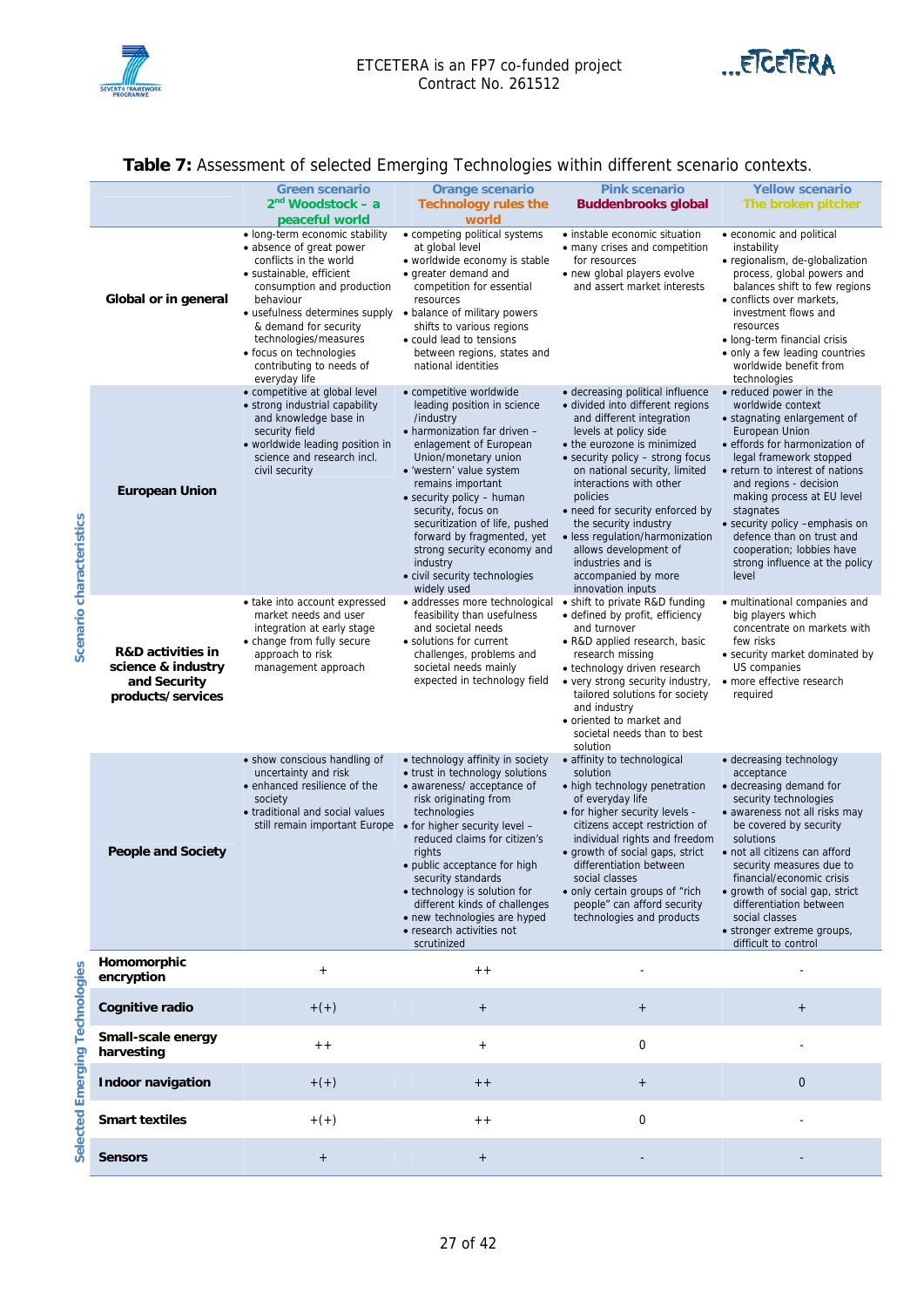



#### **3.5.5 Results concerning Emerging Technologies**

Table 7 summarises the results of the scenario process regarding the assessment of the selected Emerging Technologies. It displays the estimated potential of the Emerging Technologies dependent on the different developed scenario framework conditions.

The future development and application potential of the Emerging Technologies is defined as follows:

| $++/-(+)$ | The scenario supports very well the future development and |
|-----------|------------------------------------------------------------|
|           | application potential of the technology.                   |

- <sup>+</sup>The scenario supports the future development and application potential of the technology.
- The scenario is neutral for the future development and application potential of the technology.
- The scenario is hindering for the future development and application potential of the technology.

#### **3.5.6 Conclusions regarding the development of a research agenda**

Basically, it can be stated that the scenario-based approach was able to assess the potential of application and development of the selected emerging civil security technologies. With regard to the evaluation on Emerging Technologies, the following types of results were gathered:

- Identifying barriers and drivers
- Identifying key factors in the developed scenarios which have an important influence of technology development and application
- Identifying relevant dimension that have an influence of the application and development potential for the selected emerging technologies

The identified barriers and drivers were associated to six different dimensions: societal, legal, political, ecological, economic and technological with the societal, technological and economic dimensions being most relevant. However, the ecological and political/ legal aspects were rarely discussed in this context.

The following key influence factors and their future developments were most significant in the discussion of future application and development potentials for the selected technologies:

- Attitude of society towards technology
- Security understanding and concerns in society
- Global economic arrangements
- Global shifting powers and balances

The global scenario approach showed starting points and hints for different activities within the research and development process of technologies:

- Approaches for innovation policy activities, e.g. research programs
- Influence of society, first-responder, end-user etc., involvement of actor needs in the development process, marketing activities, establishment of transparency
- Necessary knowledge exchange, discussion about required infrastructures and technological pre-conditions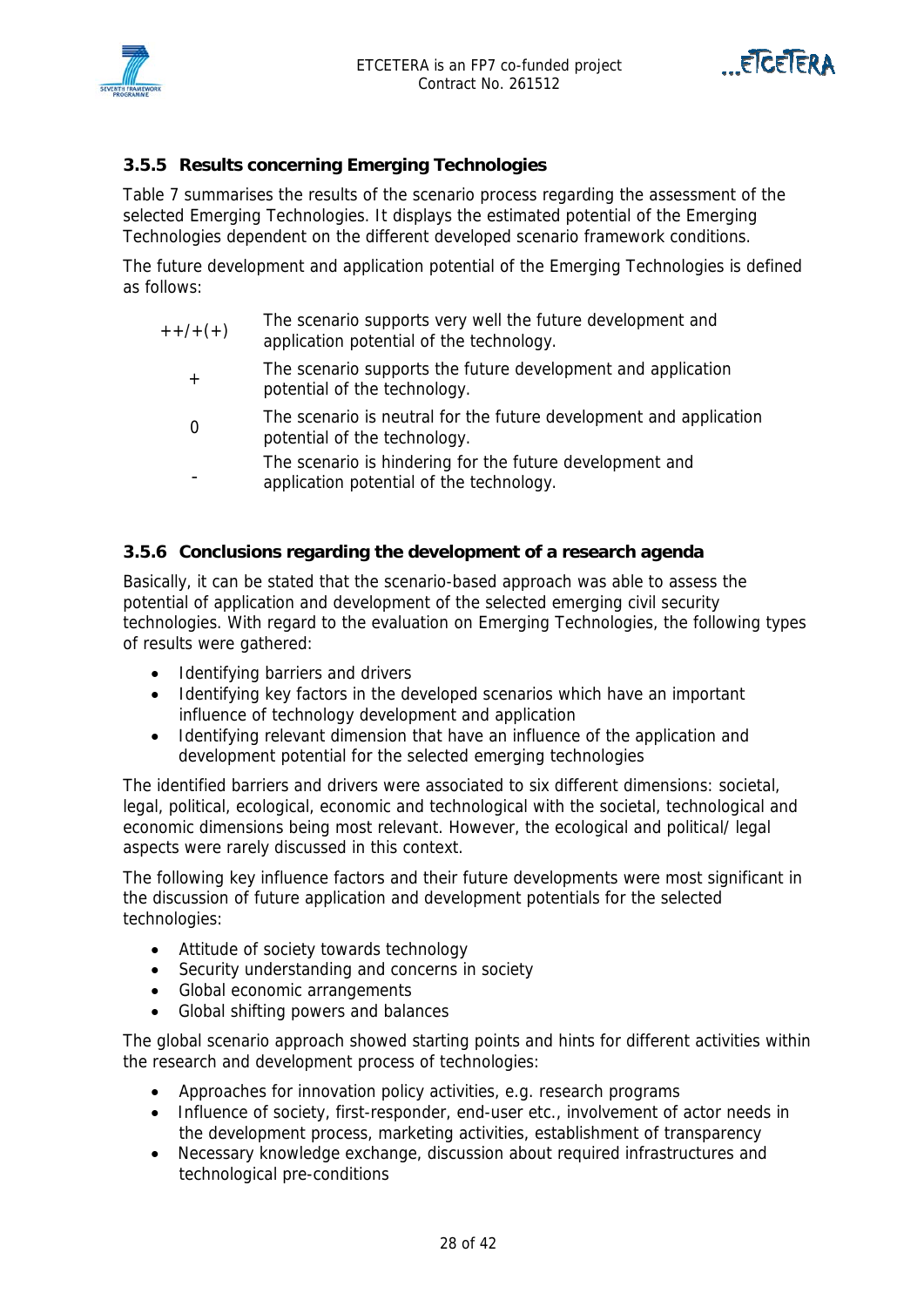



 Consideration of ethical and legal aspects in the whole R&D and innovation process, "privacy by design", "ethical by design" or/and "societal impact by design"

Furthermore, the scenario-based evaluation process gave clues for changes in the focus of the technology development process. Technological feasibility did not seem to play an important role, but elements like the attitude of society towards technologies and security understanding and concerns in society were attributed more influence potential than other elements. Therefore, a change can be recognised from a technology driven process to a more basic need or societal need driven technology development approach.

Although the data resulting from the scenario workshops is highly complex as the technologies discussed were embedded in an intricate socio-economic context, some general trends can be abstracted (Table 7):

- "Homomorphic encryption" and "sensors technology" scored well in the technologyoriented scenarios but failed in the less technology-oriented scenarios.
- "Small-scale energy harvesting" and "smart textiles" scored (very) well in the technology-oriented scenarios but received little attention in the less technologyoriented scenarios.
- "Indoor navigation" scored (very) well in three scenarios and was only ignored in the fourth.
- "Cognitive radio" was received well in all scenarios.

### 3.6 Input from socio-economic considerations

#### **3.6.1 Overview**

For further assessment of the selected Emerging Technologies regarding high risk/high pay-off, a socio-economic model was developed. For this, a multi-criteria decision analysis with several dimensions was conducted. Within this model, qualitative and quantitative data were considered to fulfil the requirements of a holistic assessment approach by integrating expert opinion and quantitative facts. The bases of the socio-economic model were the results of the previous work packages as well as the output of the scenario workshops and an online survey executed by the Fraunhofer Institute for Systems and Innovation Research ISI<sup>27</sup>

The assessment approach includes qualitative information procurement as well as multicriteria analysis taking into account specific dimensions such as technological, economic, social, ecologic and legal & political dimensions. Furthermore, the four future scenarios developed in WP 5 were used as an additional dimension, containing drivers and barriers which were identified as explicitly relevant.

 $\overline{a}$ <sup>27</sup> Antje Bierwisch, Stephan Grandt, Victoria Kayser (Fraunhofer ISI), "Socio-economic Model for the Assessment of Emerging Security Technologies", ETCETERA Deliverable 6.2, October 2013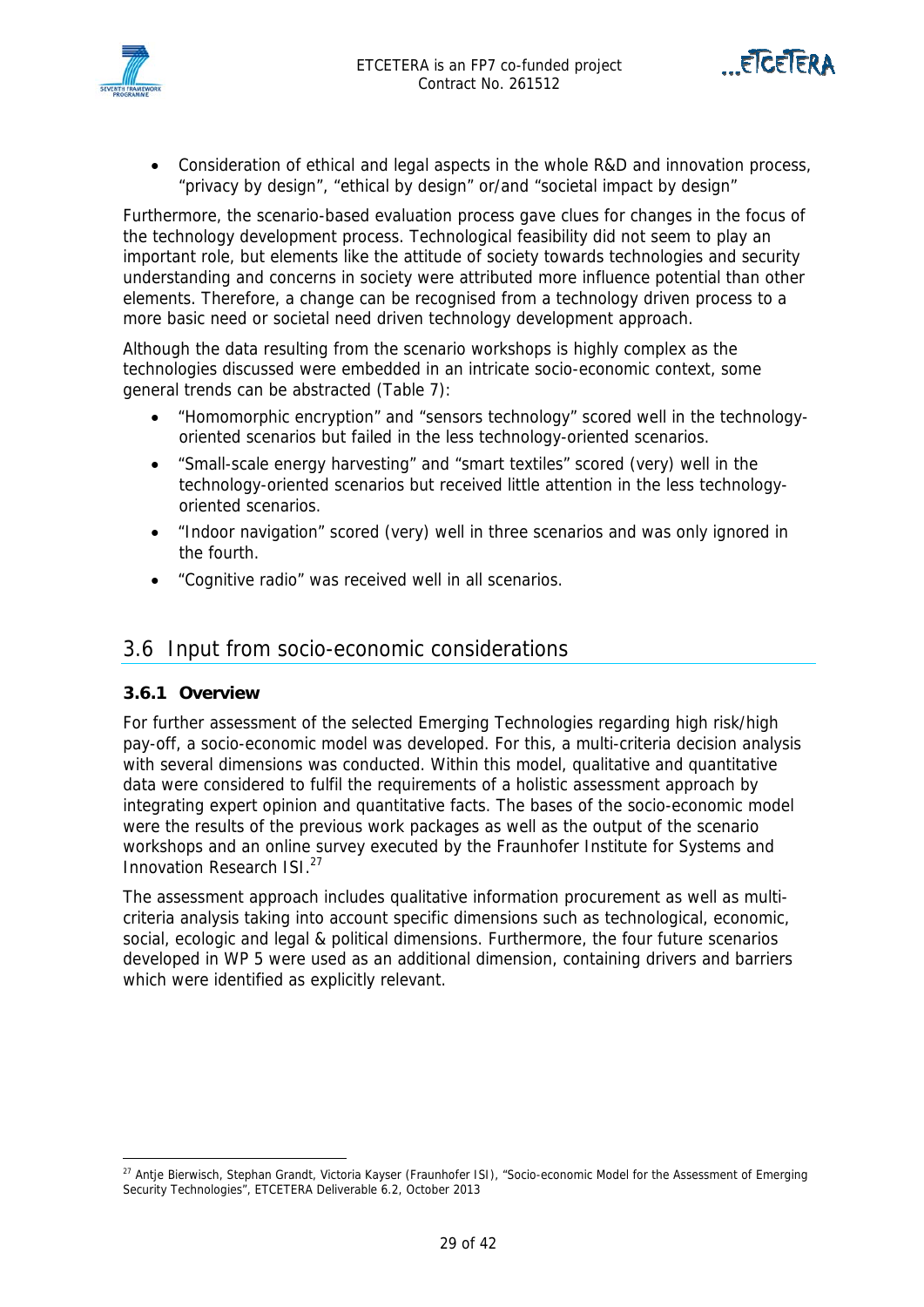



#### **3.6.2 Global results combining the qualitative and quantitative assessment**

The combination of results derived from the qualitative and quantitative assessment of the selected Emerging Technologies led to the following ranking:

- 1. Homomorphic Encryption
- 2. Small-scale Energy Harvesting
- 3. Indoor Navigation
- 4. Cognitive Radio
- 5. Smart Materials
- 6. Terahertz Sensors



Figure 6: Scores for the selected Emerging Technologies – Ranking of global assessment.

According to expert opinion and analysis of the quantitative and qualitative assessment data there are three technologies having good innovation potential. These are homomorphic encryption, small-scale energy harvesting and indoor navigation. Less innovation potential was attributed to cognitive radio, smart materials and terahertz sensors.

Remarkably, during a last expert consultation exercise, conducted as an online survey, the weighting of ecological and legal & political dimension for the assessment of the technologies was surprisingly high, which was rather unexpected having in mind the experiences during the second scenario workshop.

For detailed data regarding the qualitative respectively quantitative assessment and its combination results as well as regarding the weighting of the technological, economic, social, and drivers & barriers dimensions please refer to Deliverable 6.2. $^{27}$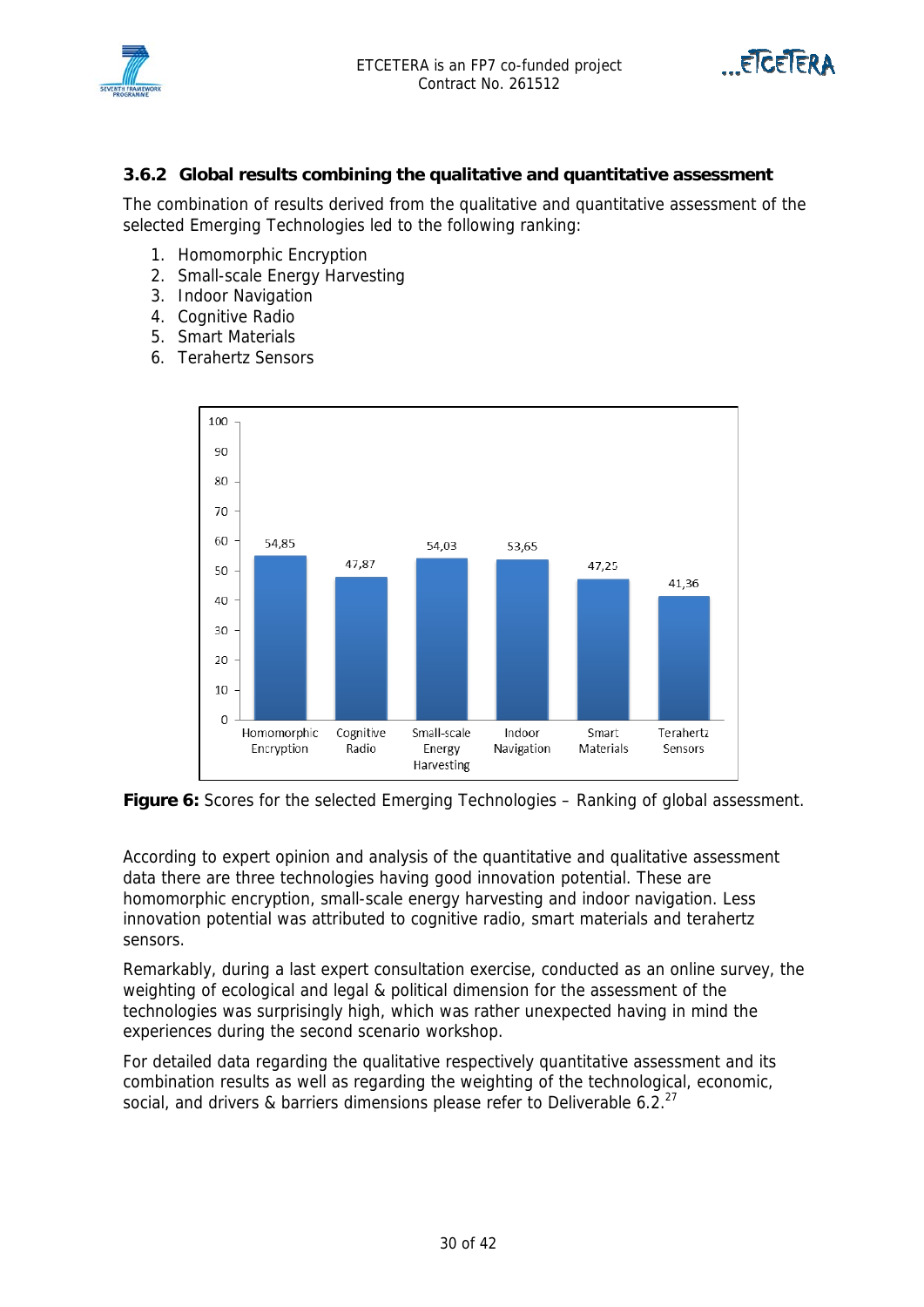



## 4 Reducing Critical Dependencies

## 4.1 Introduction

As mentioned in the introduction (section 1.1), the ETCETERA project also aimed at identifying Critical Dependencies and proposing ways to achieve European technological independency. The results of this process are reported in Deliverable  $3.1<sup>28</sup>$ 

Nevertheless, intelligent research planning concerning Emerging Technologies can be considered as a way to avoid future Critical Dependencies. Selected results of the research conducted within Strand 1 of the ETCETERA project are thus presented and discussed in this section in order to delineate clues on Emerging Technology research planning.

## 4.2 Critical dependencies analysed

The STACCATO taxonomy<sup>29</sup> was used as a starting point to obtain a list of Critical Technologies, i.e. technologies considered to be essential for European security in WP 1 "Identification of Critical Technologies".30 Within WP 2 "Identification of Critical Dependencies", the technologies on this list were further analysed, searching for cases in which European industry is dependent on extra-European sources or providers.<sup>31</sup>

With the help of the newly developed Weighted-Bit Assessment Table for Critical Dependencies (WBAT-CD), $32$  the dependencies to be studied further were prioritised, applying the following criteria: 33

- Which technology has "a big problem"?
- What is the cause of the Critical Dependency?
- How much do we know about the technology?

The suggestions were sorted into a "Main List" of highly interesting technologies and into a "Reserve List" of slightly less interesting technologies (see Table 8 and Table 9). In some cases, STACCATO categories have been put on the lists, e.g. when further differentiation did not seem to make sense for further analysis.

<sup>29</sup> The STACCATO taxonomy was developed by a previous EC funded PASR project and can be downloaded here: http://www.asd-europe.org/site/fileadmin/user\_upload/STACCATO\_final\_taxonomy.pdf

 $\overline{a}$ <sup>28</sup> Steven J Savage, Malek Khan, Riitta Räty, Camilla Trané (FOI), "Report on Validated Alternative Technological Solutions", ETCETERA Deliverable 3.1, November 2013

<sup>30</sup> Malek Khan, Steven Savage, Aziz Ouacha (FOI), "Validated List of Critical Technologies", ETCETERA Deliverable 1.2, September 2012

 $31$  Antonia Bierwirth, F. Javier Herrera, "Intermediate report on critical dependencies", ETCETERA Deliverable 2.1, July 2013<br> $32$  Joachim Burbiel (Fraunhofer INT), "Report on the adaption of the Weighted-Bit Assessment Document 2.8, May 2013

<sup>33</sup> Joachim Burbiel (Fraunhofer INT), "Report on the WBAM-assisted Workshop", ETCETERA Working Document 3.4, May 2013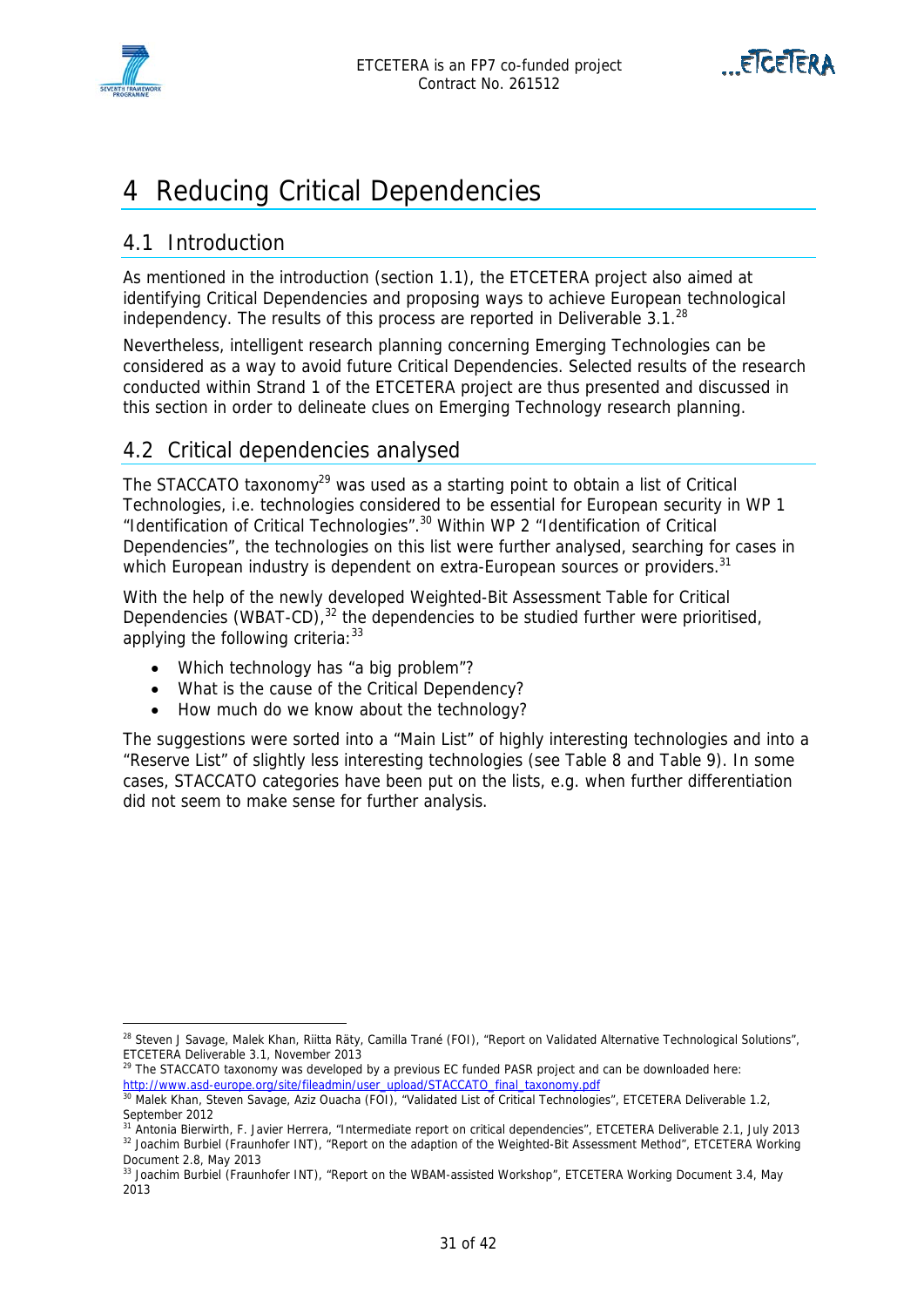



| <b>STACCATO</b><br>Code | <b>Short Title</b>                                                                           | Why selected?                                |  |
|-------------------------|----------------------------------------------------------------------------------------------|----------------------------------------------|--|
| 101-13                  | Smart textiles                                                                               | Dual use & production gap                    |  |
| $110 - 1$               | Neutronic detection technologies                                                             | IPR, export control & production             |  |
| 110-2                   | X-ray technologies                                                                           | IPR, export control & raw materials<br>(L13) |  |
| $110 - 3$               | Gamma technologies                                                                           | IPR, export control & production             |  |
| 111                     | Electronic components                                                                        | IPR plus various other issues                |  |
| $112 - 2$               | Digital signal processing technology                                                         | IPR, dual use & raw materials                |  |
| 113-10                  | Jamming and anti-jamming technologies                                                        | IPR & dual use (L13)                         |  |
| $116 - 5$               | High integrity and safety critical computing                                                 | IPR(L13)                                     |  |
| 117                     | <b>Information Security Technologies</b>                                                     | IPR & dual use (117-12 is in L13)            |  |
| $121 - 5$               | Rapid analysis of biological agents and of<br>human susceptibility to diseases and toxicants | IPR & dual use (L13)                         |  |
| 200                     | Sensors equipment                                                                            | Various issues (210-2 is in L13)             |  |
| $407 - 3$               | Secure database management                                                                   | IPR & market (L13)                           |  |
| 504B-2                  | Simulation for decision making (real time)                                                   | Market problems (L13)                        |  |

Table 8: Main list (highly interesting technologies)<sup>34</sup>

| Table 9: Reserve list (slightly less interesting technologies) <sup>34</sup> |  |
|------------------------------------------------------------------------------|--|
|------------------------------------------------------------------------------|--|

| <b>STACCATO</b><br>Code | <b>Short Title</b>                                  | Why selected?               |
|-------------------------|-----------------------------------------------------|-----------------------------|
| $100 - 7$               | Metal-matrix composites                             | Production gap?             |
| 100-13                  | Superconductors                                     | Dual use & raw materials    |
| 100-15                  | Metallic composites                                 | Dual use & production gap   |
| $101 - 7$<br>$101 - 8$  | Surfaces treatments                                 | <b>IPR &amp; dual use</b>   |
| 107                     | Energy generation storage & distribution            | IPR (and some other issues) |
| 108                     | Photonic/Optical Materials and Device Technology    | IPR (and some other issues) |
| 109                     | Opto-electronics: Laser, optics and related devices | IPR (and some other issues) |
| 110-5                   | IR Spectroscopy                                     | IPR & export control        |
| $110 - 8$               | Terahertz technologies                              | IPR & export control        |
| 110-9                   | <b>Terahertz Spectroscopy</b>                       | IPR & export control        |
| 110-17                  | <b>BGO</b> detectors                                | Dual use & production       |
| 110-18                  | CdZnTe detectors                                    | Dual use & production       |
| $112 - 3$               | Analog/digital conversion technologies              | IPR & dual use              |
| $113 - 4$               | Data and Information fusion technologies            | <b>IPR &amp; dual use</b>   |
| 114                     | Artificial Intelligence & Decision support          | <b>IPR</b>                  |
| $115 - 1$               | Virtual and augmented reality                       | <b>IPR</b>                  |
| 116                     | <b>Computing Technologies</b>                       | <b>IPR</b>                  |

<sup>&</sup>lt;sup>34</sup> "L13" refers to inclusion in another list of prioritised Critical Dependencies developed within the ETCETERA project.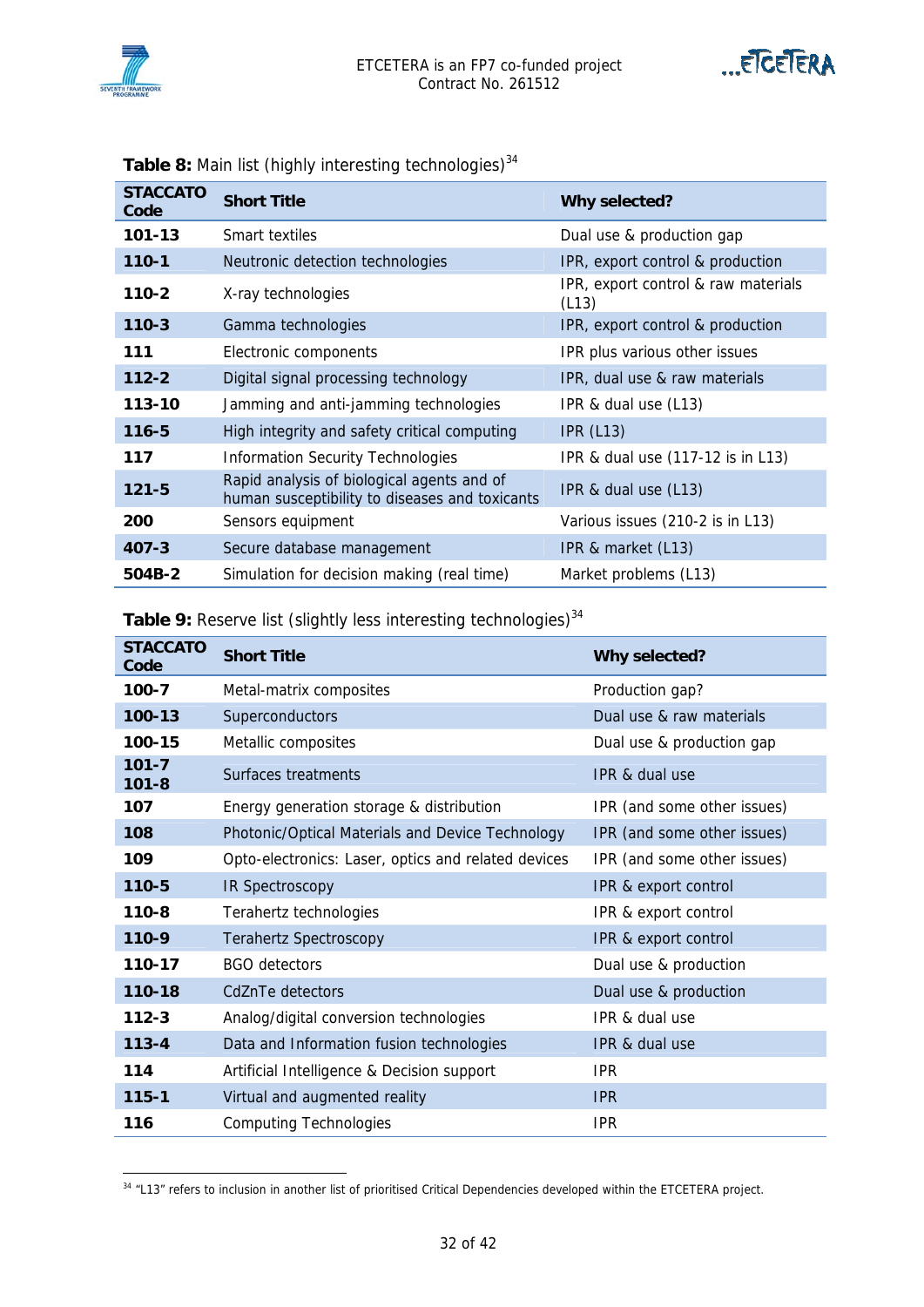

| 118       | Communication technologies                        | IPR & dual use                           |
|-----------|---------------------------------------------------|------------------------------------------|
| $119 - 1$ | Medical products and materials                    | IPR.                                     |
| $119 - 8$ | Rapid diagnosis of infectious disease             | L13                                      |
| $204 - 6$ | CB Countermeasures - Medical                      | Dual use (L13)                           |
| $306A-2$  | Positioning and localization                      | IPR & production                         |
| $312A-1$  | Population warning systems                        | Market problems                          |
| 313A      | Search and Rescue and evacuation                  | Market problems                          |
| $401 - 1$ | Communication satellites                          | Dual use & production & raw<br>materials |
| $403 - 5$ | <b>Transport helicopters</b>                      | Dual use & production                    |
| $411 - 5$ | Optimisation, Planning & Decision Support systems | Dual use (L13)                           |
| $413 - 1$ | Rapidly Deployable Communication Infrastructure   | L13                                      |
| 500-4     | Scenario generation                               | Market problems                          |
| 504B      | Scenario and decision simulation                  | Market problems                          |

## 4.3 Relevance for the development of ESTRA

Within WP 3 "Identification of alternative technological solutions" all Critical Dependencies on the main list (tableTable 8) were analysed. $35$  As expected, in some cases additional research was proposed, while in other cases different measures seemed to be appropriate (e.g. standardisation or awareness raising).<sup>36</sup> The types of solutions suggested are summarised in Table 10.

|                         |                                                                                               | <b>Suggested Solutions</b> |                            |                          |
|-------------------------|-----------------------------------------------------------------------------------------------|----------------------------|----------------------------|--------------------------|
| <b>STACCATO</b><br>Code | <b>Short Title</b>                                                                            | <b>Basic</b><br>research   | <b>Applied</b><br>research | <b>Other</b><br>measures |
| 110-1                   | Neutron detection technologies                                                                | x                          | X                          |                          |
| $110 - 3$               | Gamma technologies                                                                            |                            | X                          |                          |
| 113-10                  | Jamming technologies and<br>Anti-jamming technologies                                         |                            | X                          | X                        |
| 117                     | Information security -<br>Secure communication                                                | X                          | X                          | X                        |
| $121 - 5$               | Rapid analysis of biological agents and of<br>human susceptibility to diseases &<br>toxicants |                            | X                          | X                        |
| 200-4 / 210-2           | Explosives detection sensors/equipment                                                        |                            | $\sf X$                    |                          |
| $112 - 2$               | Digital signal processing technology                                                          |                            | X                          |                          |
| 101-13                  | Smart textiles                                                                                |                            | $\sf X$                    | X                        |
| 504B-2                  | Simulation for decision making<br>(real time simulation)                                      |                            | X                          |                          |

|  |  |  |  |  | Table 10: Types of solutions suggested for overcoming selected Critical Dependencies |
|--|--|--|--|--|--------------------------------------------------------------------------------------|
|  |  |  |  |  |                                                                                      |

 $\overline{a}$ 

<sup>&</sup>lt;sup>35</sup> The number of items on Table 10 is lower than on Table 8, as some items have been joined.<br><sup>36</sup> Malek Khan, Riitta Räty, Steven Savage, Camilla Trané (FOI), "Identification and in-depth analysis of alternative technological solutions", ETCETERA Working Document 3.3, November 2013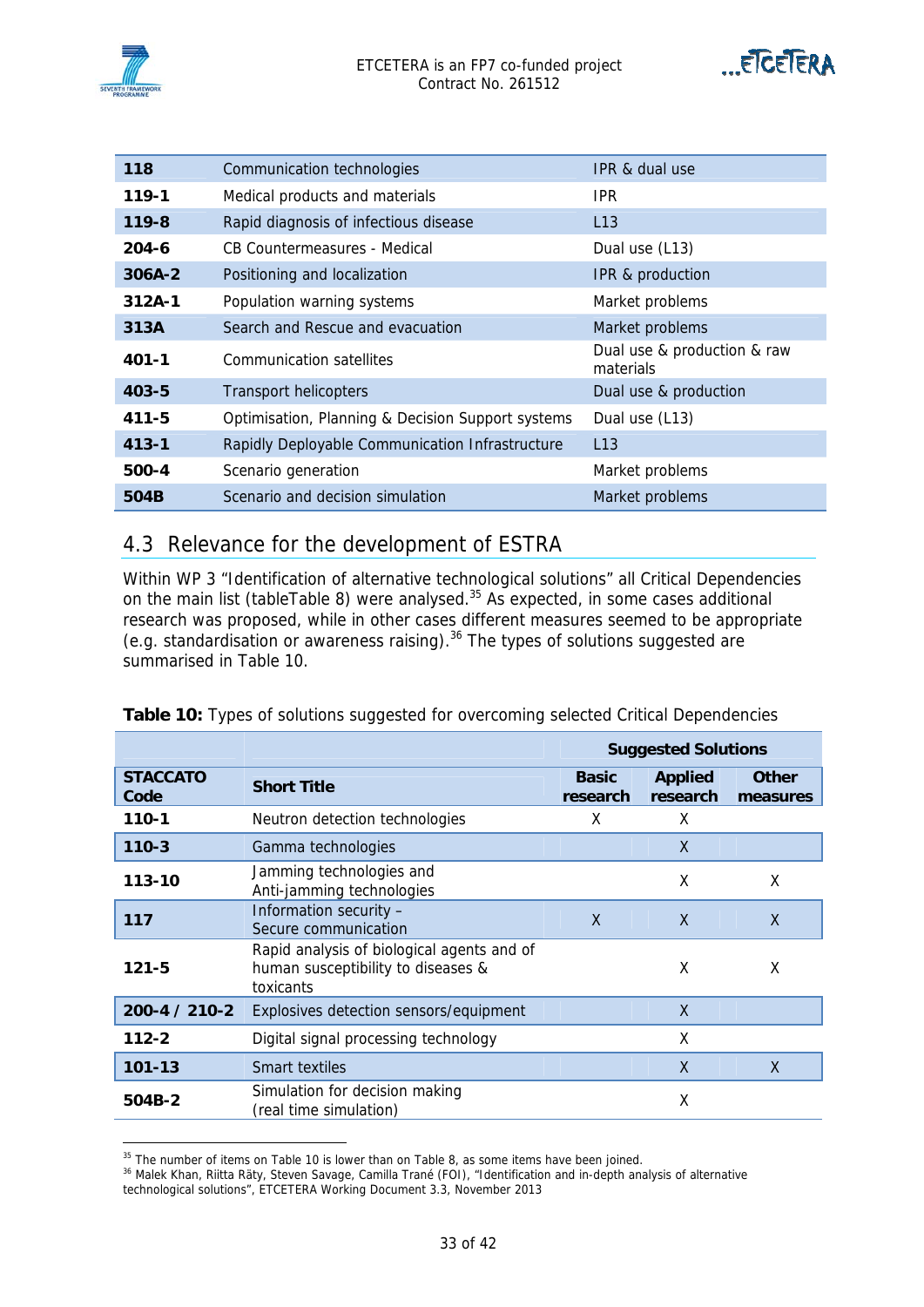



For developing an Emerging Security Technology Research Agenda (ESTRA) those Critical Dependencies calling for basic research are most relevant:

- 1. In the case of "Neutron detection technologies" the experts suggested overcoming a possible future shortage of <sup>3</sup>He by researching alternative neutron detector materials, e.g. <sup>6</sup>Li or <sup>10</sup>Be. The fruits of such basic research could be harvested in 10 to 20 years time.
- 2. The area "Information security Secure communication" encompasses several technology areas. Some of these could well benefit from research in technologies that are emerging just now. This includes object-based security and technologies like homomorphic encryption.<sup>37</sup>

Additional Critical Dependencies, e.g. the ones on the reserve list (Table 9), might also be overcome through research in Emerging Technologies. Nevertheless, no in-depth studies on these items could be conducted within the scope of the ETCETERA project due to time and budget constraints.

 $\overline{a}$ 

<sup>37</sup> See sections 3.1 and 3.2.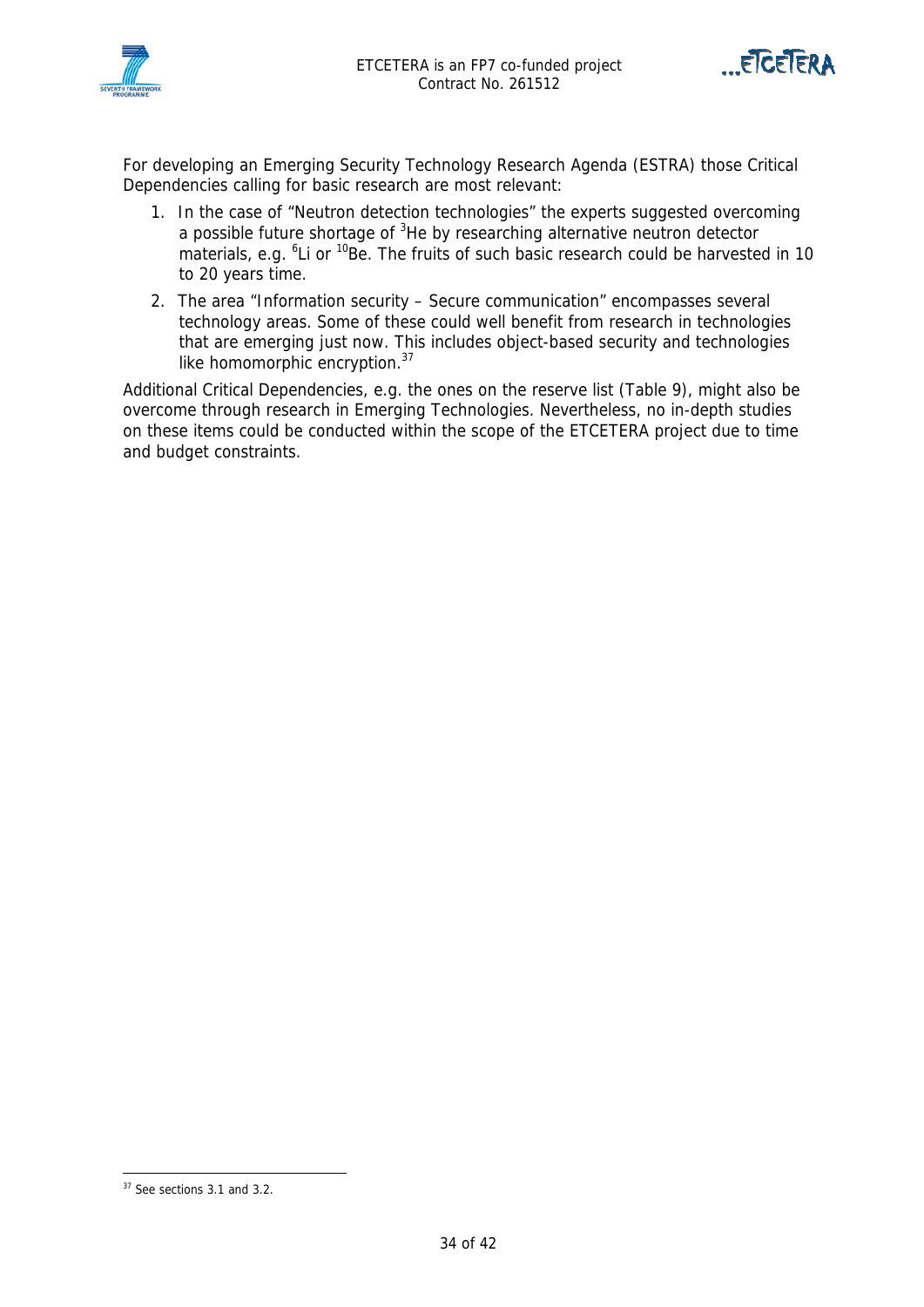



## 5 Recommendations for an Emerging Security Technology Research Agenda (ESTRA)

## 5.1 Recommendations concerning methodology

In the course of the ETCETERA project a number of methods were applied to identify and prioritise Emerging Technologies with security implications: 38

- Desktop research
- Direct consultations with external experts
- Scientometrics (e.g. bibliometry and patentometry)
- A Weighted-Bit Assessment Method to aggregate expert opinion
- Parallel workshops applying the World Café method
- A dedicated Security Emerging Technology Assessment Game (SETAG)
- A complex scenario process
- Multi-criteria decision analysis with several dimensions for economic modelling
- An online survey to get additional information for the socio-economic assessment

**Desktop research and in-house expert consultations** proved to be a rather efficient way of getting a first picture of the opportunities related to Emerging Technologies. Nevertheless, an assessment based on the opinion of only a few experts might lead to results biased by personal preferences.

Recommendation 1: Non-participative methods should be used for initial prospective studies on Emerging Technologies. Nevertheless, they need to be supplemented with participative methods to get a solid basis for political decision making.

**Direct consultations with external expert** (e.g. through interviews or by asking for written input) can broaden and consolidate the results gained by in-house desktop research. They require a network of experts that can be involved as required. While setting up such a network might be time-consuming, it allows high flexibility when responding to specific requests.

Recommendation 2: Building a network of highly qualified external experts is demanding but may be a good extension of in-house expertise.

**Scientometrics** have been used at two points of the project: As a method to identify Emerging Technologies and for the assessment of Critical Dependencies. In the context of Emerging Technologies their application has led to a set of results which also identified areas that are usually not taken into consideration in the context of security research (e.g. financial security). On the other hand, these sets of results needed careful evaluation as they contained a high proportion of by-catch which was not conducive for getting to

 $\overline{a}$ <sup>38</sup> Additional methods, e.g. the Weighted-Bit Assessment Table for Critical Dependencies (WBAT-CD), were applied in parts of the ETCETERA projects not directly connected to the assessment of Emerging Technologies.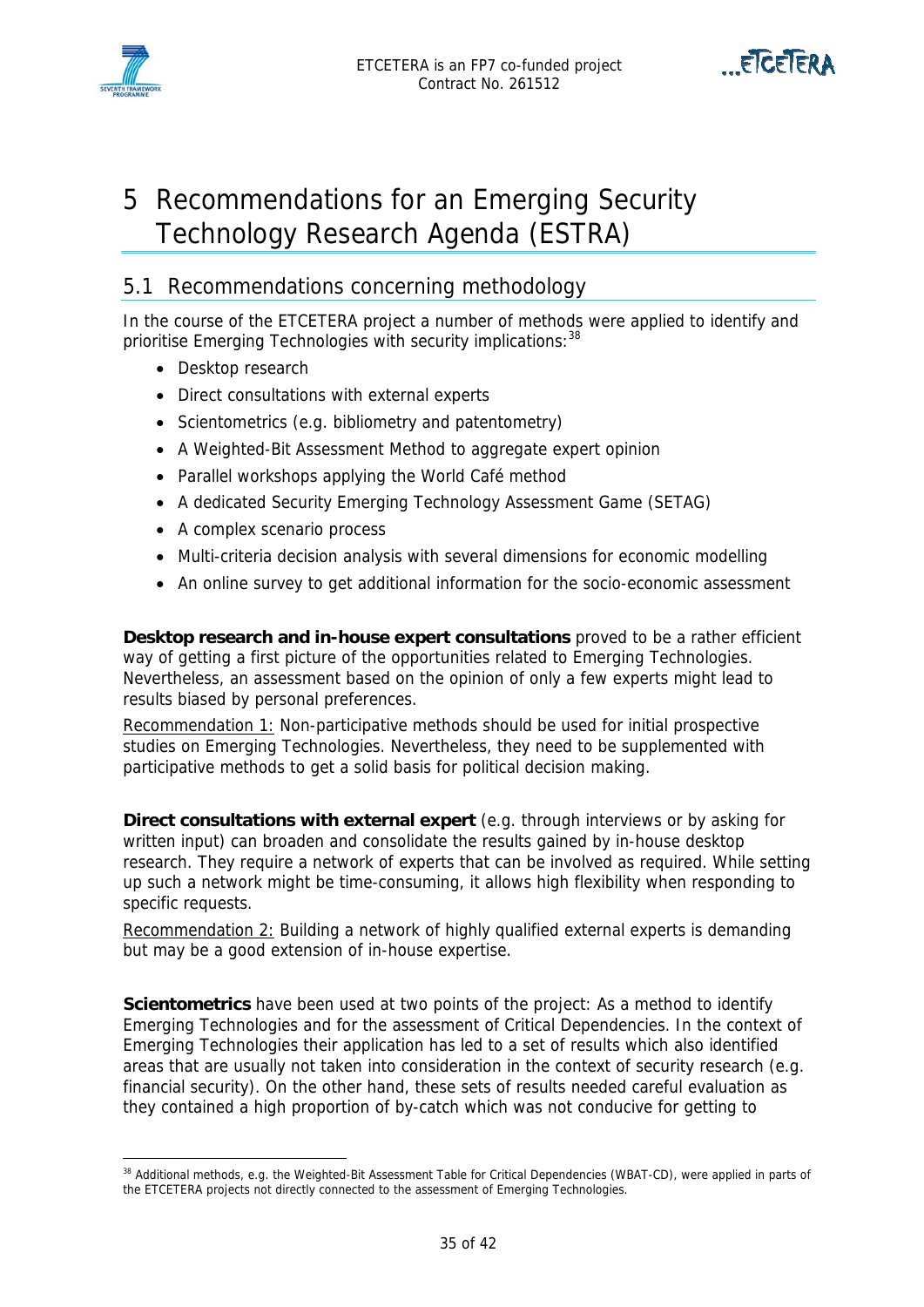



results. Assessing technology maturity proved to be exceptionally difficult with scientometrics.

Recommendation 3: Scientometrics should be applied if large sets of results need to be generated in a "quick and dirty" approach or if a huge solutions space should be explored in a broad manner. Nevertheless, the results should be checked by experts before any conclusions are drawn.

Recommendation 4: Scientometrics should be used to validate the completeness of expertbased technology assessment.

In the ETCETERA project **Weighted-Bit Assessment Methods** were used at two points to aggregate expert opinion: For prioritising Emerging Technologies for further analysis and for aggregating all information available about Critical Dependencies. In both cases, this relatively simple method proved to be very useful. Nevertheless, the full potential could not be exploited during this project.

Recommendation 5: Weighted-Bit Assessment Methods should be used if information of different kinds and sources shall be evaluated. Great care has to be devoted to the design of the "questions".

Recommendation 6: Weighted-Bit Assessment Methods should be further explored as to their potential as tools to enable interdisciplinary discussion.

The goal of conducting "**parallel workshops**" in different languages at different places was to involve stakeholders that are not willing to travel across Europe to attend a workshop in English. This goal was met, even in the limited sphere of the ETCETERA project: A total of 72 stakeholders took part in the workshops, many of whom had not been involved in European security research before. End-users, representatives of industry, and scientists were equally represented. On the other hand, the effort of organising five "parallel workshops" was significantly higher than for organising just one "central workshop", even though the methodology was only prepared once.

Recommendation 7: Organising "parallel workshops" at different locations and in different languages is worth the additional effort if grassroots input from European stakeholders is sought.

Applying the **World Café method** at the workshops was very convenient. Three main advantage of this method were identified:

- All participants have a chance to share their views and ideas, which is sometimes difficult in large "conventional" workshops.
- The World Café method is easily scalable: In the ETCETERA project it was applied to groups of 15 to 20 persons, but it can also be carried out with much larger groups.
- The participant response was very positive: Many stakeholders expressed that they had enjoyed the workshops and would be willing to participate in such an exercise again.

The World Café method is especially useful to generate ideas and to get to a common picture. Consequently, it was not straightforward to integrate the results of the parallel workshops to the pre-determined workflow of the two strands of the ETCETERA project.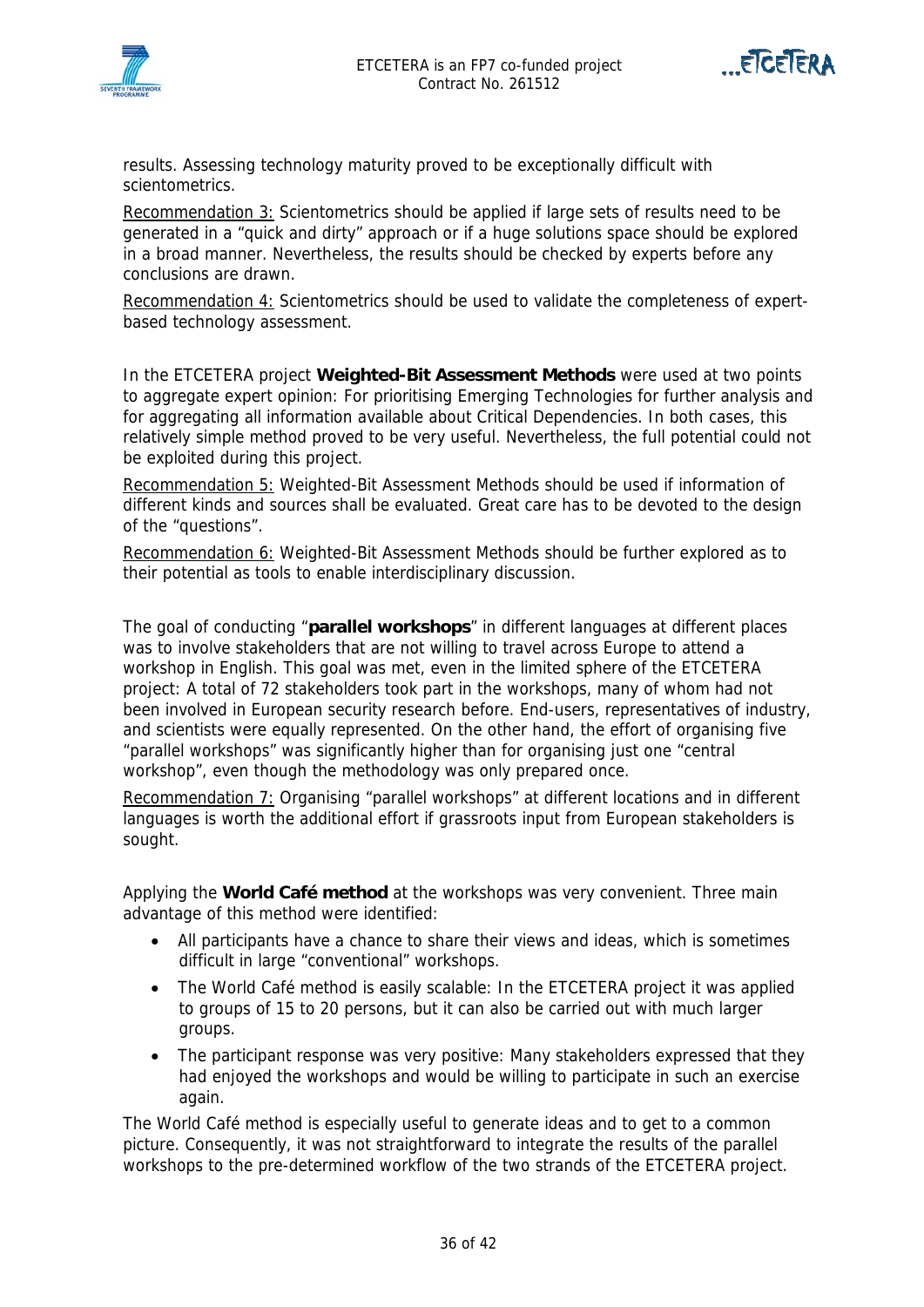



Recommendation 8: The World Café method is well suited for stakeholder consultation as it provides exceptional scalability. It is especially useful to generate ideas and to get to a common picture, but should be used with care if concrete answers to specific questions are needed.

The **Security Emerging Technology Assessment Game (SETAG)** proved to be a valuable tool for technology assessment. It was considered interesting by the end-users involved. It was possible to feed some results back into the main work stream of the project, but some valuable observations were not sufficiently appreciated in the consecutive work. Nevertheless, the preparation of the game, especially the creation of the Idea-of-System cards, implied great effort.

Recommendation 9: The Security Emerging Technology Assessment Game (SETAG) developed in the ETCETERA project should be used as a basis for future "serious gaming" in the context of European security research planning.

The complex **scenario process** conducted within the ETCETERA project led to a very broad set of results, not only including drivers and barriers of technologies, but also a multitude of societal perspectives: Emerging Technologies were discussed not only concerning their technical feasibility, but also taking into consideration user demands and social aspects, political and framework conditions, industrial systems and infrastructures, the education and research system, and the interrelated dynamics of these elements. On the one hand, this served as a source of information for the development of a socioeconomic model; on the other hand it was difficult to reduce the plethora of results back to plain information about technologies. It should be mentioned that carrying out the scenario process was the most expensive form of external consultation used in the ETCETERA project as the process of preparing, conducting, and evaluating the workshops was very labour-intensive.

Recommendation 10: Scenario processes should be used for the assessment of broad conditions of technology development. The complexity of the process should be carefully balanced with the size of the consultation exercise.

Recommendation 11: A scenario process should be conducted if broad stakeholder involvement is sought and transparency is a key requirement.

Recommendation 12: A scenario workshop is especially apt to assessing one specific technology or technology area, as dealing with diverse technologies might overstrain participants.

**Online surveys** were only used at selected point of the ETCETERA project, as they have the inherent risk of receiving insufficient valid responses. On the other hand, sufficient information was gathered when persons already interested in the project were invited to share their views.

Recommendation 13: Open online surveys should be used if information on simple matters shall be collected.

Recommendation 14: If complex information is to be collected through online surveys, invitations to participate need to be very targeted.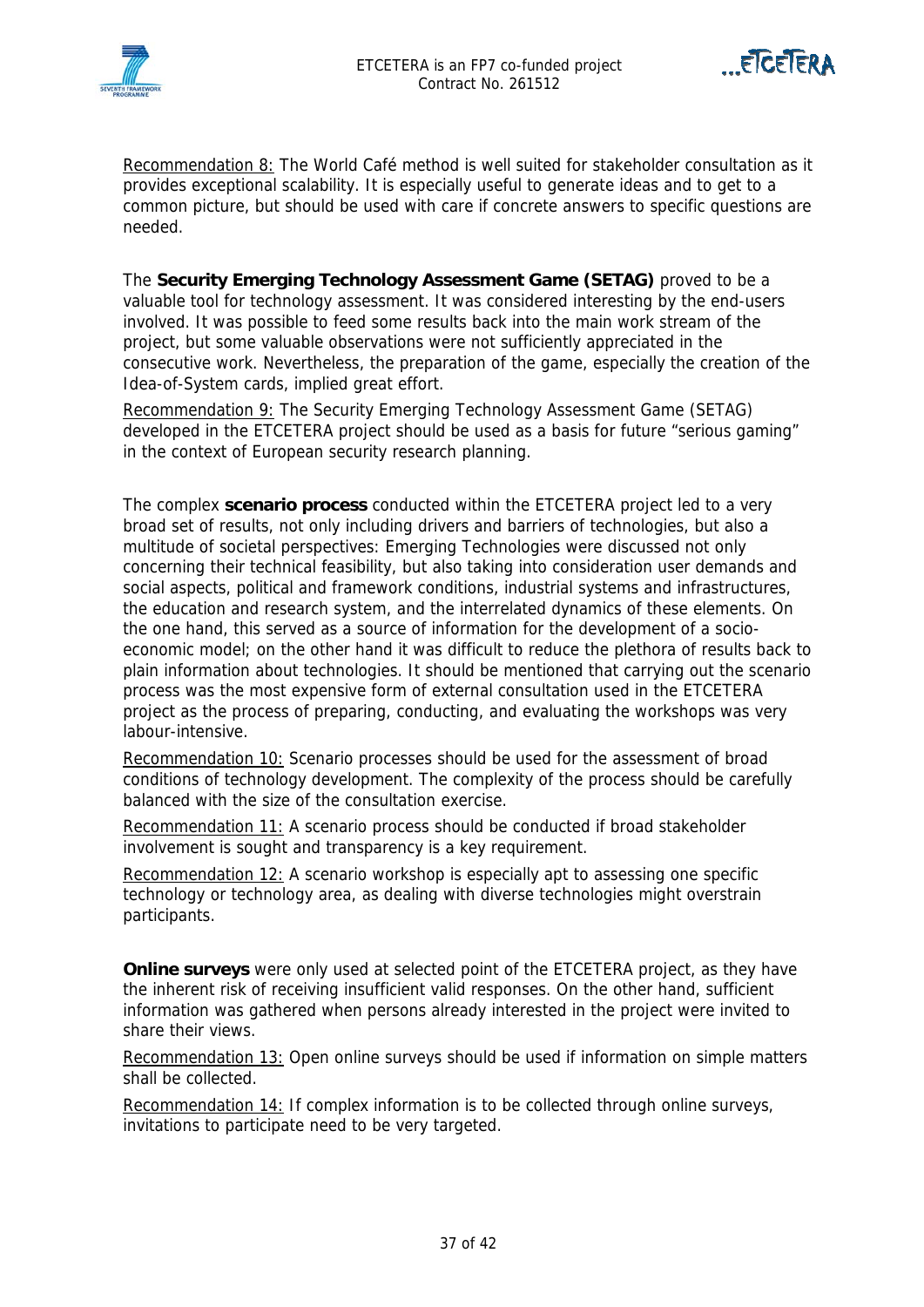



## 5.2 Recommendations concerning technologies

While the process described above delivered a wealth of information concerning methodologies for research planning, the results concerning concrete technologies seem to be somewhat arbitrary.

On the one hand, a large set of results was obtained from the process of Emerging Technology identification (section 3.1). This process was not restrained concerning technological boundaries and gave a list of 127 Emerging Technologies with possible security implications in the future. Efforts to prioritise this list were made, leading to several prioritised lists, depending on the weight attributed to different priorisation factors.<sup>13</sup> Nevertheless, these evaluations were made by a handful of technical experts only and might thus be biased by personal preferences.

On the other hand, several assessments involving a larger number of stakeholders were made. One of these assessments, the Parallel Workshops, were not constrained concerning technologies, but the results seem to be somewhat erratic, which might be connected with the relatively small total number of results (section 3.3). The two other participatory methods applied in the ETCETERA project, the SETAG and the scenario method, were strongly constrained from a technological point of view: For the SETAG 16 technologies were selected from the list of 127 Emerging Technologies with possible security implications and recombined to 14 Idea-of-System cards.<sup>22</sup> For the scenario process the aggregation and selection was even more constricting: Only nine Emerging Technologies were analysed, of which four belong to the sensors technology area.<sup>25</sup> In these cases broad stakeholder involvement was traded off with technological limitations.

Bearing these reservations in mind, some priorisation can be deduced from the SETAG (section 3.4) and the scenario process (section 3.5). The technologies that have obtained most attention by workshop participants at the SETAG were: Cognitive Radio, Homomorphic Encryption, Smart Textiles, Terahertz Imaging and Substance Identification, and Explosive Traces Integrated Sensor.

From the results of the second scenario workshop, the following priorisation can be derived:

- **High:** Cognitive radio & Indoor navigation
- **Medium:** Small-scale energy harvesting & Smart textiles
- **Unclear:** Homomorphic encryption & Sensors technology

For the same set of technologies the combination of results derived from the qualitative and quantitative assessment of the selected Emerging Technologies led to the following ranking (section 3.6):

- 1. Homomorphic Encryption
- 2. Small-scale Energy Harvesting
- 3. Indoor Navigation
- 4. Cognitive Radio
- 5. Smart Materials
- 6. Terahertz Sensors

Nevertheless, while these results concerning technologies might be useful building blocks for security research planning, deriving a research agenda from them seems to be too farfetched.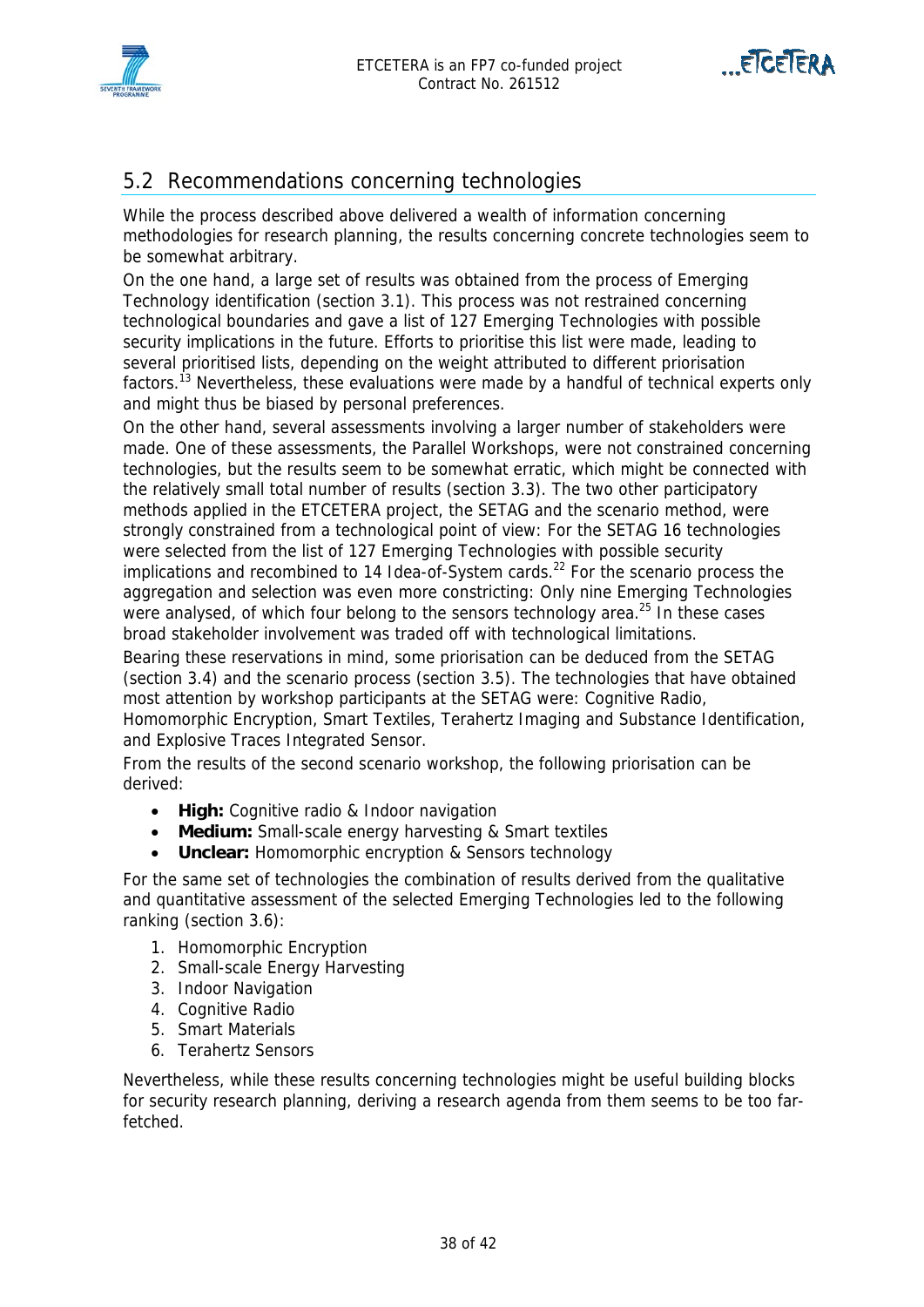



## 5.3 Recommendations concerning ethical and fundamental rights issues

Technological innovation is embraced as an unquestionable component of the EU's security policies. From the turn of the century the EU has increasingly promoted the development and employment of "new", "advanced", "next generation" or "emerging" technologies for countering its internal security threats. Consistently with the increasing role assigned to the technological factor in countering such a threats, the EU has taken actions in order to acquire the necessary technological tools. It has stimulated the supply of new technologies by supporting relevant research and development (R&D) initiatives at European level and, recently, sustaining the European security industrial sector.<sup>39</sup>

On the regulatory side, the EU has not adopted any framework legislation dealing comprehensively with the category of "emerging technologies for security". There are of course different EU legal instruments which are relevant and applicable both at R&D stage and once a concerned emerging technology for security is no longer "emerging" but available and deployable. However, there is no regulation, decision, directive or other EU legal instrument having "emerging technologies for security" as main and specific object.

For this reason, recommendations were developed for making emerging security technologies consistent with individual's fundamental rights as stated in the EU Charter of Fundamental Rights (CFREU) and other relevant policy and regulatory documents adopted by the EU. Recommendations for actions to improve the EU governance of emerging technologies for security were developed as well.<sup>40</sup>

#### **Nine recommendations for making emerging security technologies consistent with the CFREU:**

- 1. Respect for human dignity should be the leading principle followed in the development and employment of emerging security technologies.
- 2. Emerging security technologies should be designed to prevent any unnecessary, arbitrary or not proportional interference with individuals' freedoms, in particular with their right to privacy, right to the protection of personal data, freedom of thought, conscience and religion, freedom of expression and information, and freedom of assembly and of association.
- 3. Emerging security technologies should if possible and applicable enforce the right to privacy and to data protection by design.
- 4. Emerging security technologies should be designed and potentially employed in such a way that they do not allow to discriminate among individuals on grounds such as sex, race, colour, ethnic or social origin, genetic features, language, religion or belief, political or any other opinion, membership of a national minority, property, birth, disability, age or sexual orientation, cultural, religious or linguistic diversity.

<sup>&</sup>lt;sup>39</sup> Emilio Mordini, Matteo E. Bonfanti (CSSC), "Report on Ethical, Political, Legal and Societal aspects concerning Emerging

Technologies with Security Implications", ETCETERA Working Document 5.1, February 2013<br><sup>40</sup> Emilio Mordini, Matteo E. Bonfanti (CSSC), "Report on the Evaluation of Ethical Aspects Concerning the Findings on Critical and Emerging Technologies", ETCETERA Working Document 6.3, June 2013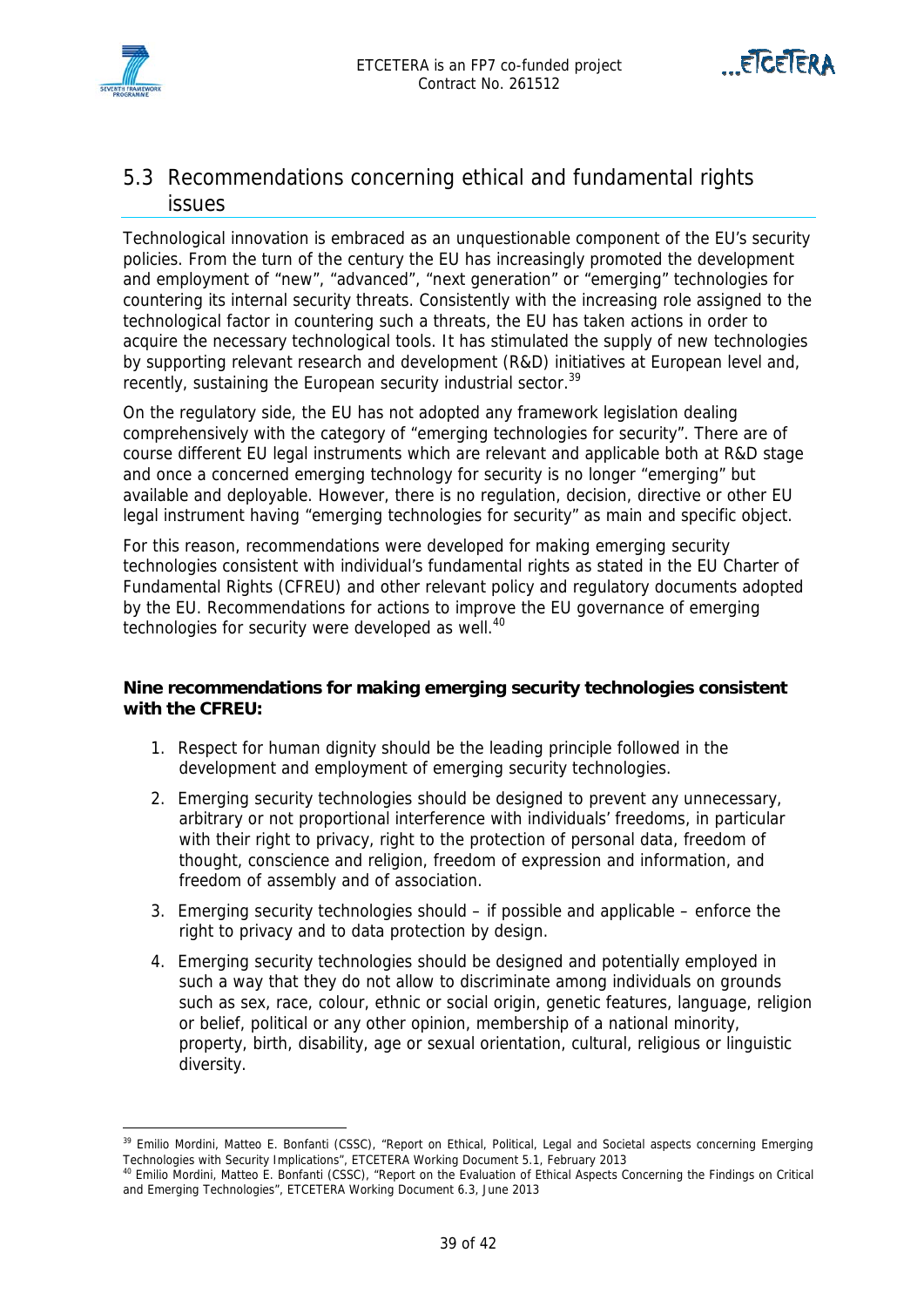





- 5. Emerging security technologies should be designed and potentially employed to safeguard the individuals' rights to have ensured a high level of human health.
- 6. Emerging security technologies should be designed and potentially employed to ensure a high level of environmental protection.
- 7. Only those emerging security technologies should be developed and used that are compatible with the value of a democratic society, i.e. a society that is based on "pluralism", "tolerance", "broadmindedness", "equality", "liberty", "right to fair trial", "freedom of expression, assembly and religion".
- 8. Emerging security technologies should only be employed after they have been validated in trials. When involving humans, trials should be carry out in compliance with ethical and legal standards that - among other things - require to obtain the free and informed consent of participating individuals. Trials should demonstrate the capacity of these technologies to achieve fully the intended or expected security effect and perform consistently the required security mission.
- 9. Emerging security technologies operating procedures should be subjected to a public and democratic scrutiny.

#### **Eight recommendations for improved governance:**

The following recommendations should be considered by decision and policy makers when defining a governance system of emerging technologies for security.

- 1. Combine policy guidelines and soft-law (i.e. quasi legal instruments like code of conducts, guidelines) with hard-law to deal with the likely implications generated by the development and future employment of emerging security technologies.
- 2. Support and enforce democratic oversight and transparency of programmes aimed at developing and employing emerging security technologies.
- 3. Promote ethical, societal, and fundamental rights impact assessments both at R&D stage and after emerging security technologies have been adopted.
- 4. Promote and sustain a fundamental rights "by design" approach to the development of emerging security technologies.
- 5. Develop and employ those emerging security technologies that show to provide great advantages – in terms of enhanced security and diminished negative ethical, fundamental rights and other societal implications – compared with other possible technological solutions or available technologies.
- 6. Establish appropriate systems and procedures for granting the larger part of population may benefit from advantages originating by the development and employment of emerging security technologies.
- 7. Promote information and communication campaigns on policies and initiatives on emerging security technologies, and their implications.
- 8. Establish adequate regulation, control and licensing regime to prevent emerging security technologies may be "misused" outside a given jurisdiction and contrary to established fundamental rights and ethical standards.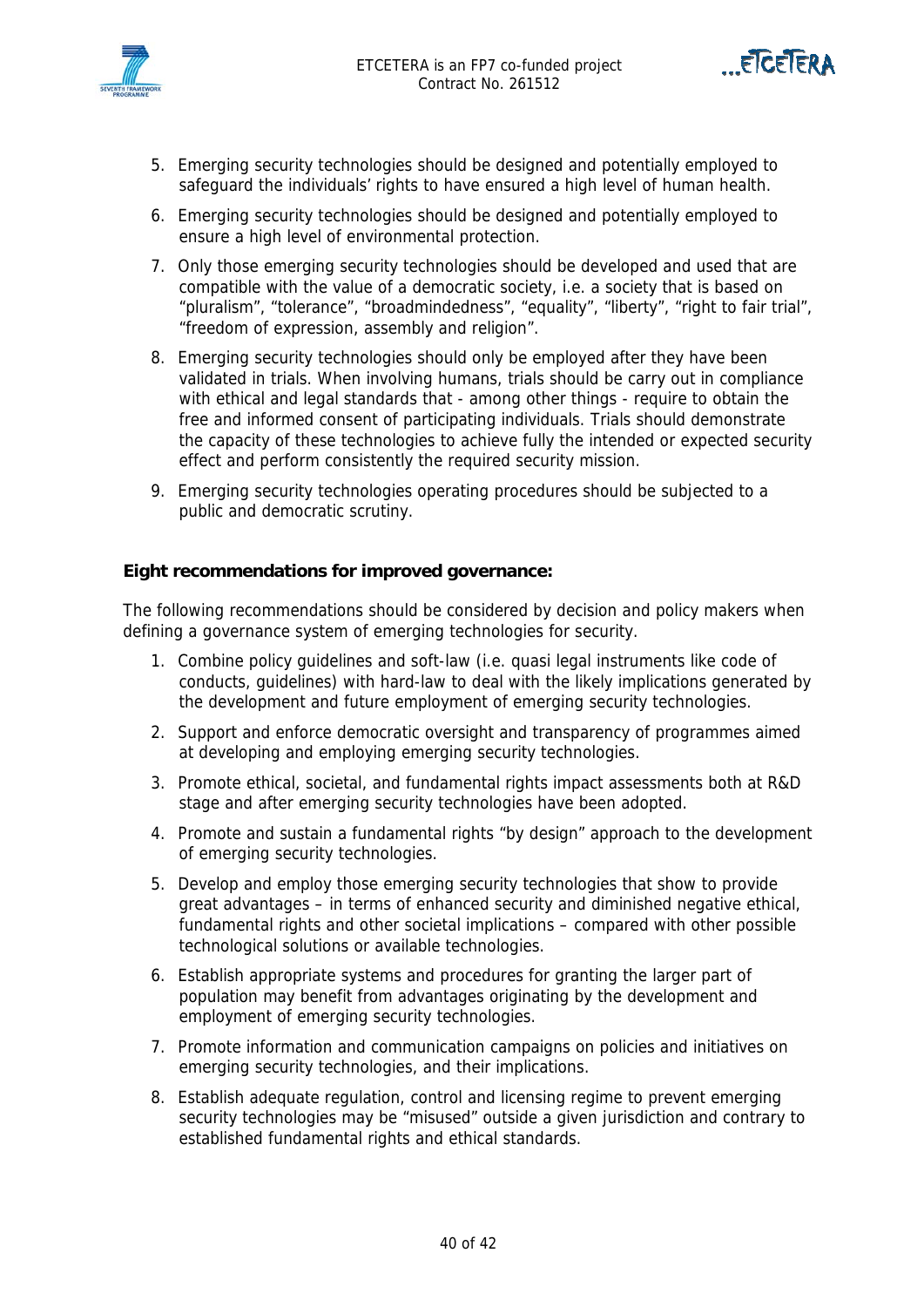



## 6 The Way Forward

The results of the ETCETERA project concerning Emerging Technologies presented in this report highlight several ways towards designing an Emerging Security Technology Research Agenda (ESTRA). They provide a toolbox of diverse methods for research planning which have been discussed concerning their respective advantages and downsides. This toolbox now waits to be opened and used practically.

Besides the application and advancement of the individual methods, the intelligent combination of methods remains a challenge. E.g. the combination of scientometrics and desktop research has been shown to be very fruitful when scanning for Emerging Technologies and deserves further attention.

Another issue that has been raised in the ETCETERA project is in how far additional Critical Dependencies could be overcome by research investments in technologies that are just emerging today. This aspect surely deserves a more dedicated approach.

All in all, the ETCETERA project has contributed to the development of innovative methods for research planning. At the same time it has identified limitations, especially when dealing with large sets of technology options.